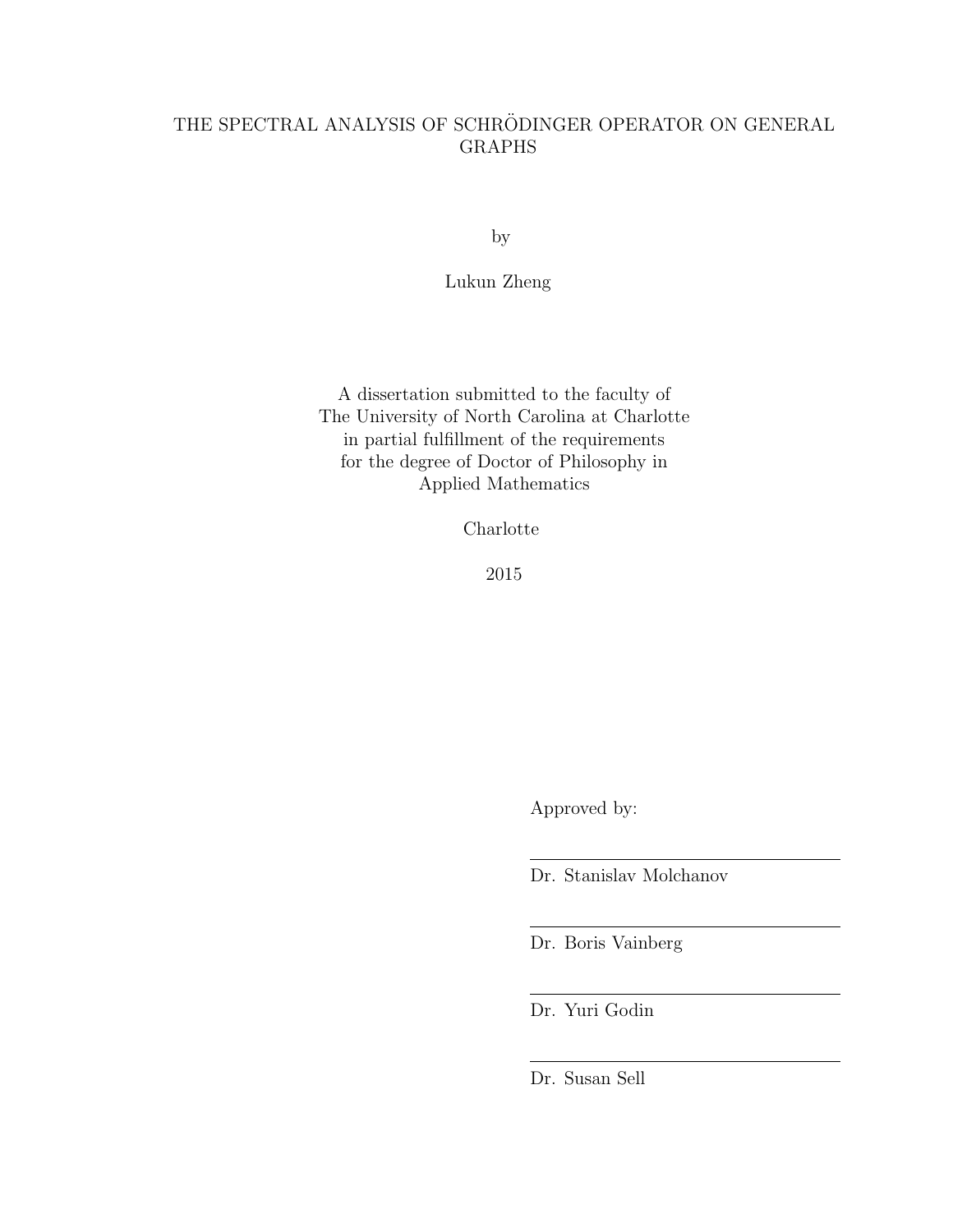c 2015 Lukun Zheng ALL RIGHTS RESERVED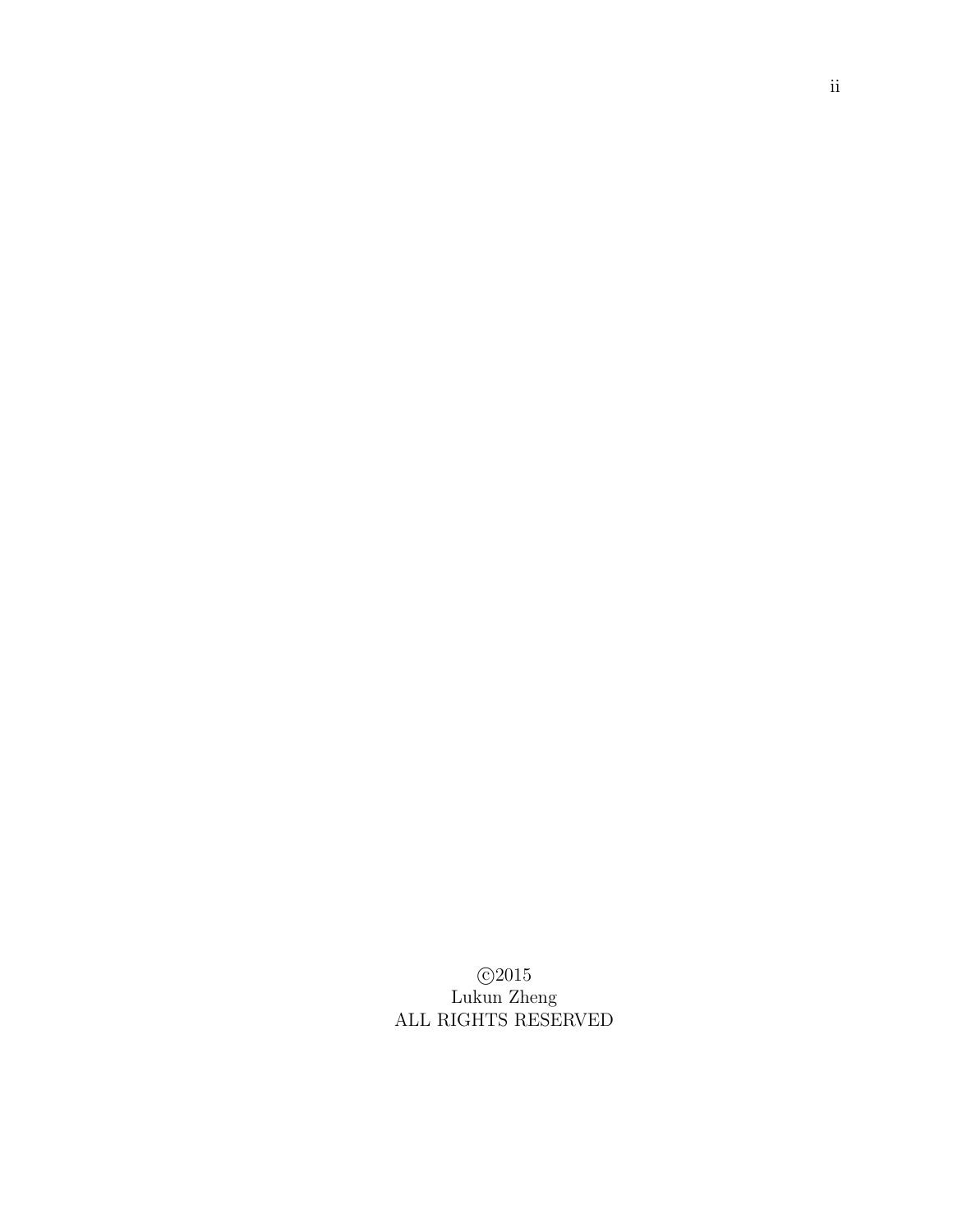#### ABSTRACT

## LUKUN ZHENG. The spectral analysis of Schrödinger operator on general graphs. (Under the direction of DR. STANISLAV MOLCHANOV)

The goal of this dissertation is to give the sufficient conditions for the absence of a.c.spectrum or existence of the pure point (p.p.) spectrum for the deterministic or random Schrödinger operators on the general graphs. For the particular situations of "non-percolating" graphs like Sierpinski lattice and Quasi-1 dimensional tree, we'll prove the Simon-Spencer type results and the localization theorem for Anderson Hamiltonians. Technical tools here are the extensions of the real-analytic methods presented for the 1D lattice  $Z^1$  and corresponding Schrödinger operators in [10]. The central moment is the cluster expansion of the resolvent with respect to appropriate partition of Γ.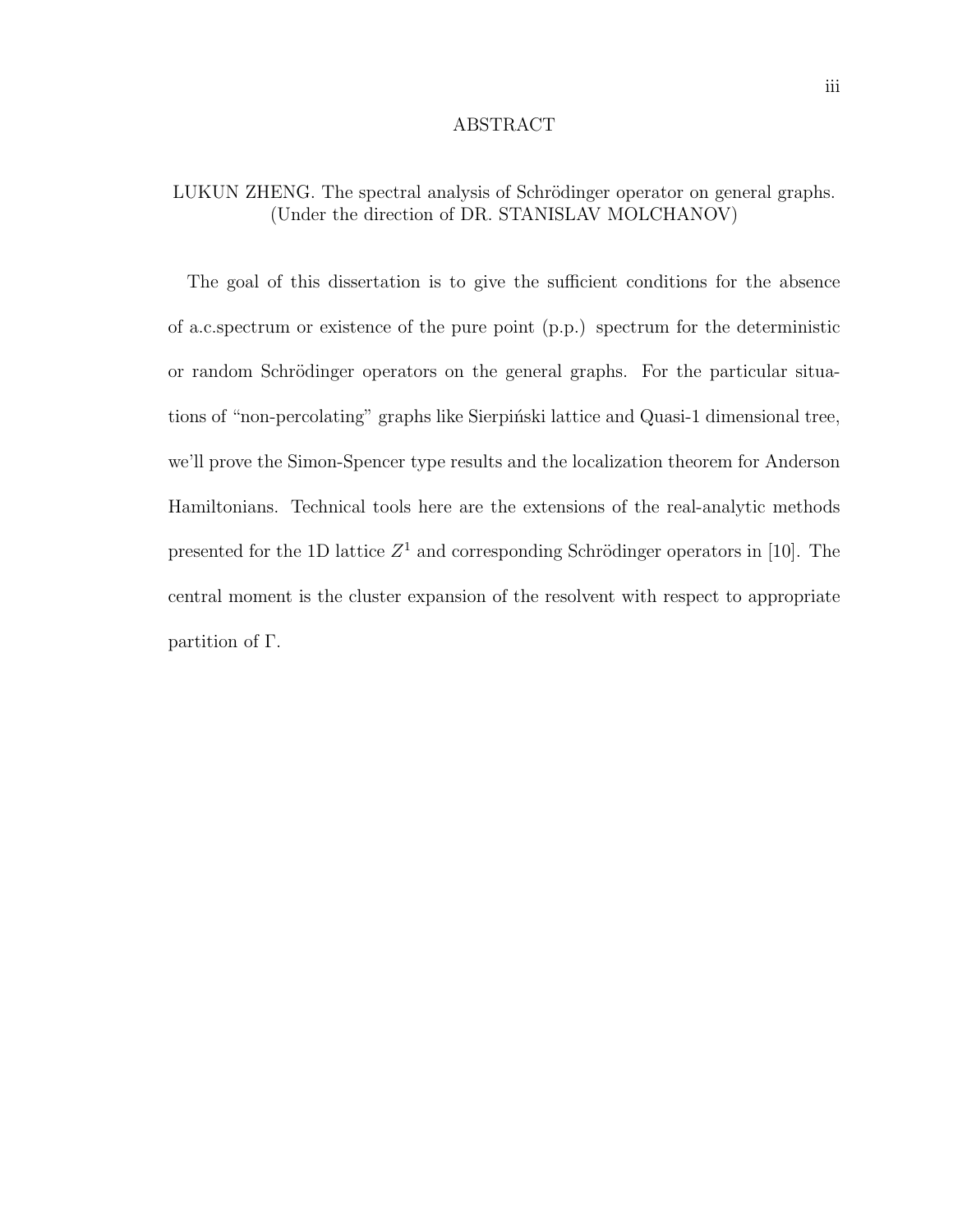#### ACKNOWLEDGMENTS

Upon the completion of this thesis I would sincerely gratefully express my thanks to many people. First of all I would like to show my greatest respect and gratitude to my supervisor, Dr. Stanislav Molchanov who was greatly helpful and offered invaluable guidance to me on both academic performance and personal life during my study at University of North Carolina at Charlotte. The experience working with him will go forever with me in my life. His attitude to research work and his attitude to life deeply engraved in my heart and memory. Special thanks also go to the members of the supervisory committee, Dr. Boris Vainberg, Dr. Yuri Godin and Dr. Susan Sell without whose solid wisdom and abundant assistance I would not have accomplished my doctoral study. Also I would never forget the generous support from Dr. Zhiyi Zhang and Dr. Jiancheng Jiang. Not forgetting to my honourable professors in the Department of Mathematics and Statistics who supported me on such an unforgettable and unique study experience for five years.

Here allow me to express my full love and gratitude to my beloved families. Speechless thanks for their understanding, their support and their love during so many years from my birth. Also, I would like to thank my friend Xing Zhang who is always there whenever I need any kind of help. He give me all that can be expected from a friend: support, trust, loyalty, respect, company, and so on. Finally, deep gratitude also due to my graduate friends through the duration of my study in this university. Thank all of them for sharing their time with me and priceless assistance.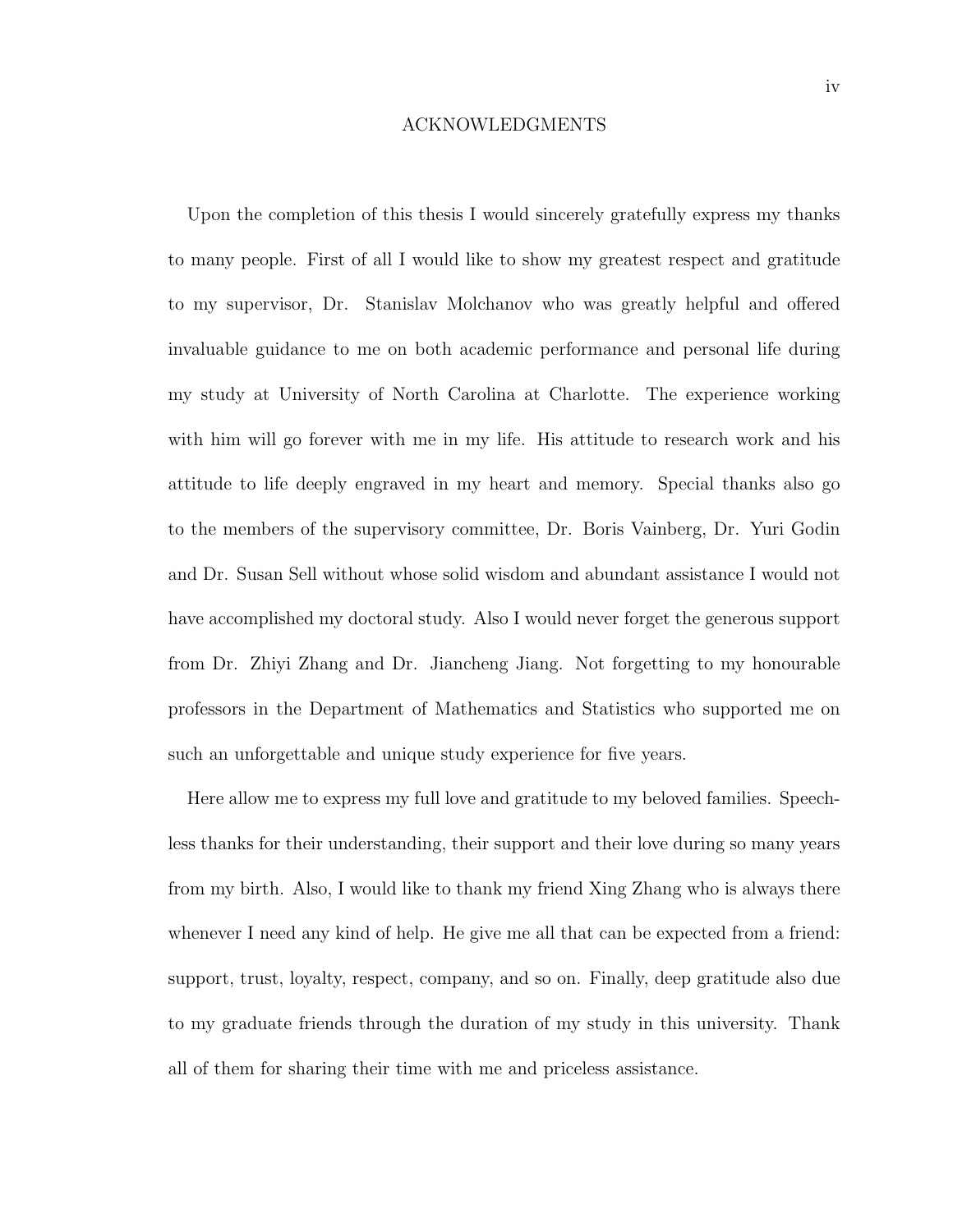# TABLE OF CONTENTS

| LIST OF FIGURES                                                                                                       | vi           |
|-----------------------------------------------------------------------------------------------------------------------|--------------|
| <b>LIST OF TABLES</b>                                                                                                 | vii          |
| CHAPTER 1: INTRODUCTION                                                                                               | $\mathbf{1}$ |
| 1.1. A General Summary                                                                                                | $\mathbf{1}$ |
| 1.2. Two Particular Examples                                                                                          | 3            |
| CHAPTER 2: BASIC DEFINITIONS AND THE MODEL                                                                            | 5            |
| CHAPTER 3: Expansion Theory of the Resolvent Kernel                                                                   | 8            |
| 3.1. Path Expansion                                                                                                   | 8            |
| 3.2. Cluster Expansion                                                                                                | 9            |
| CHAPTER 4: Technical Lemmas based on the resolvent kernel $R_{\lambda}(x_0, x)$<br>where $Im(\lambda) = \epsilon > 0$ | 15           |
| CHAPTER 5: The real analytic approach to the absence of a.c. spectrum<br>and localization                             | 21           |
| CHAPTER 6: Theorems on the absence of a.c. spectrum and localization                                                  | 25           |
| <b>CHAPTER 7: Examples</b>                                                                                            | 33           |
| <b>REFERENCES</b>                                                                                                     | 37           |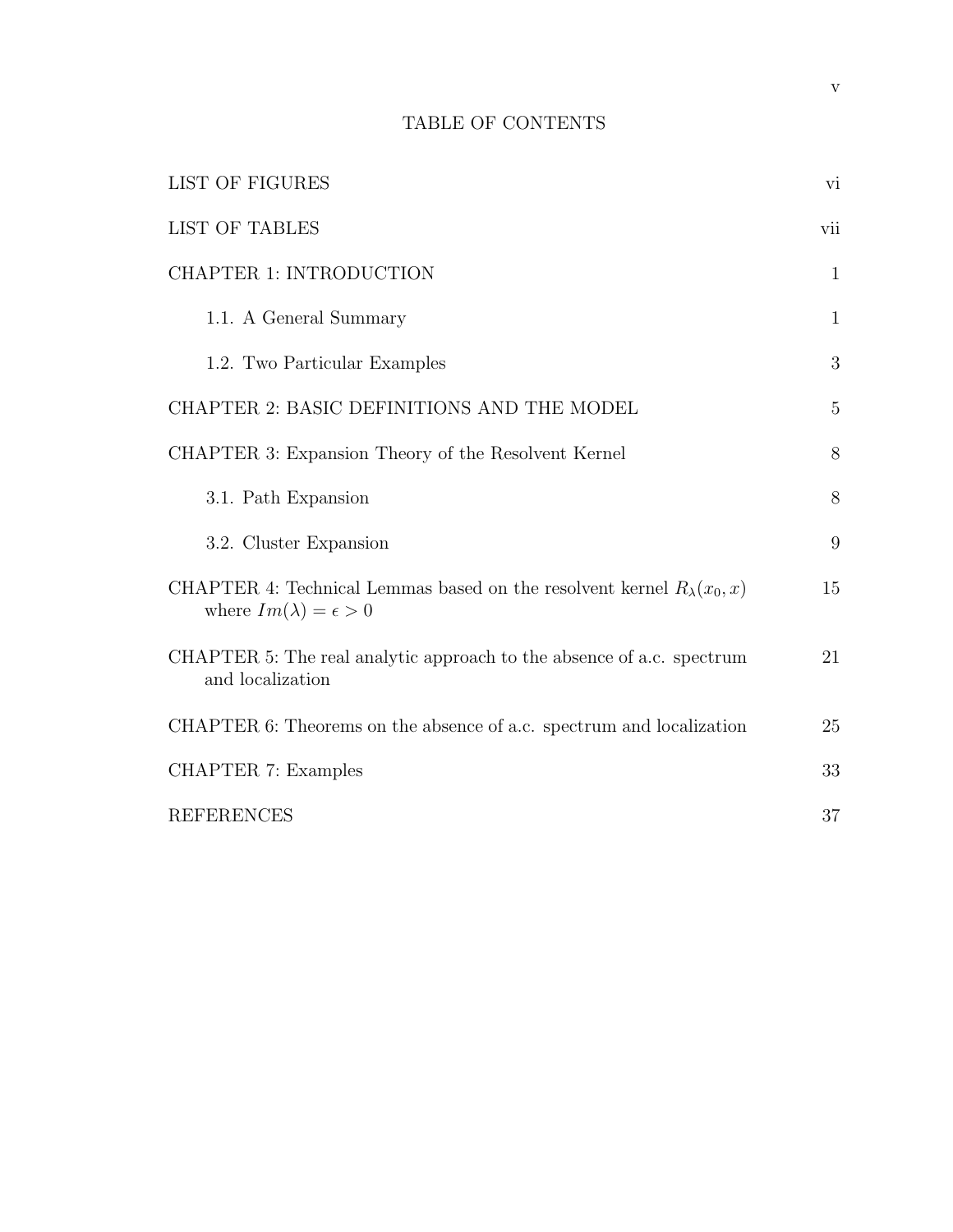# LIST OF FIGURES

| FIGURE 1: Sierpiński lattice $S^{\infty}$ | $\overline{4}$ |
|-------------------------------------------|----------------|
| FIGURE 2: Quasi-1 dimensional tree $T$    | $\overline{4}$ |
| FIGURE 3: Main blocks and belts           |                |
| FIGURE 4: The path $[\gamma]$             |                |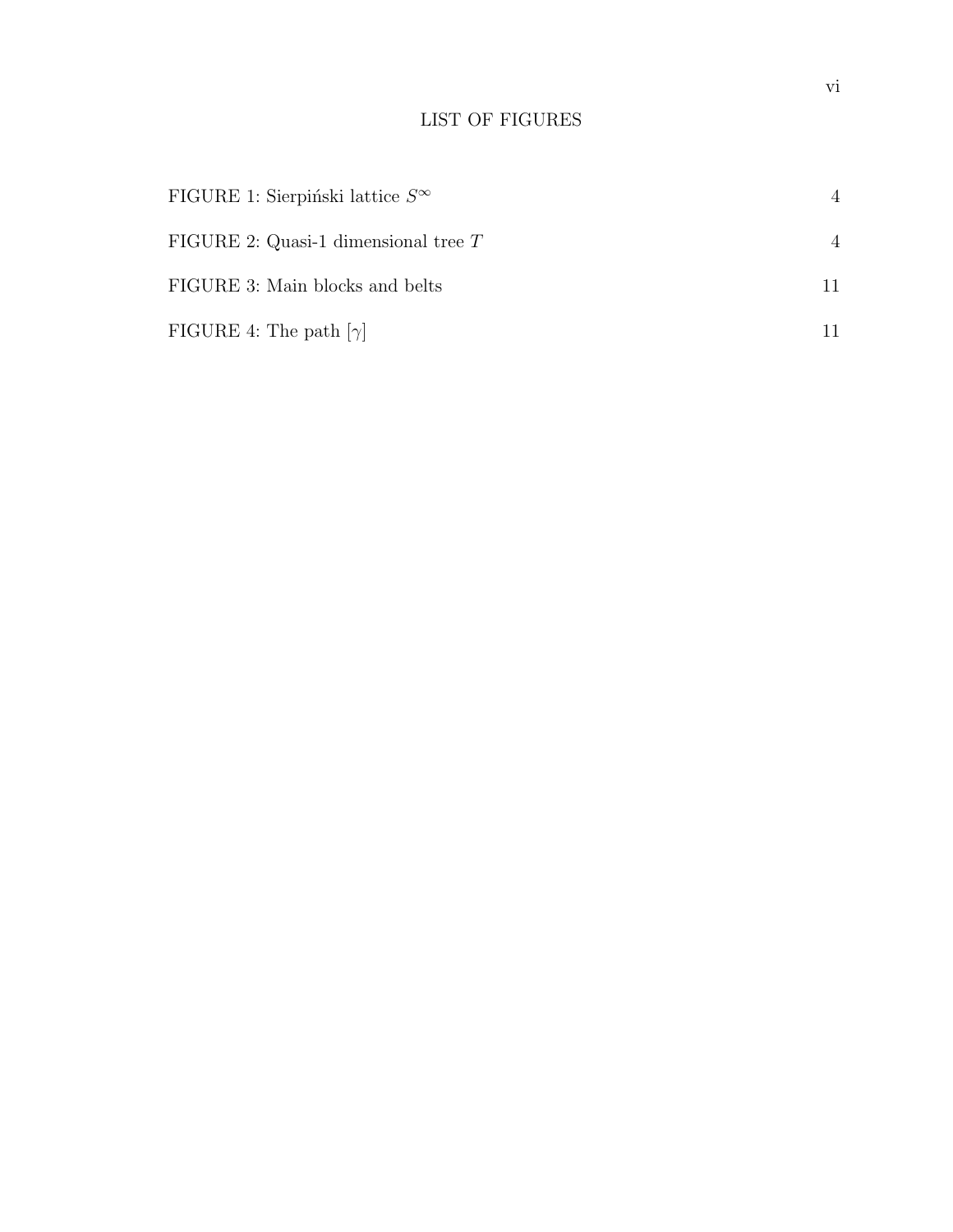# LIST OF TABLES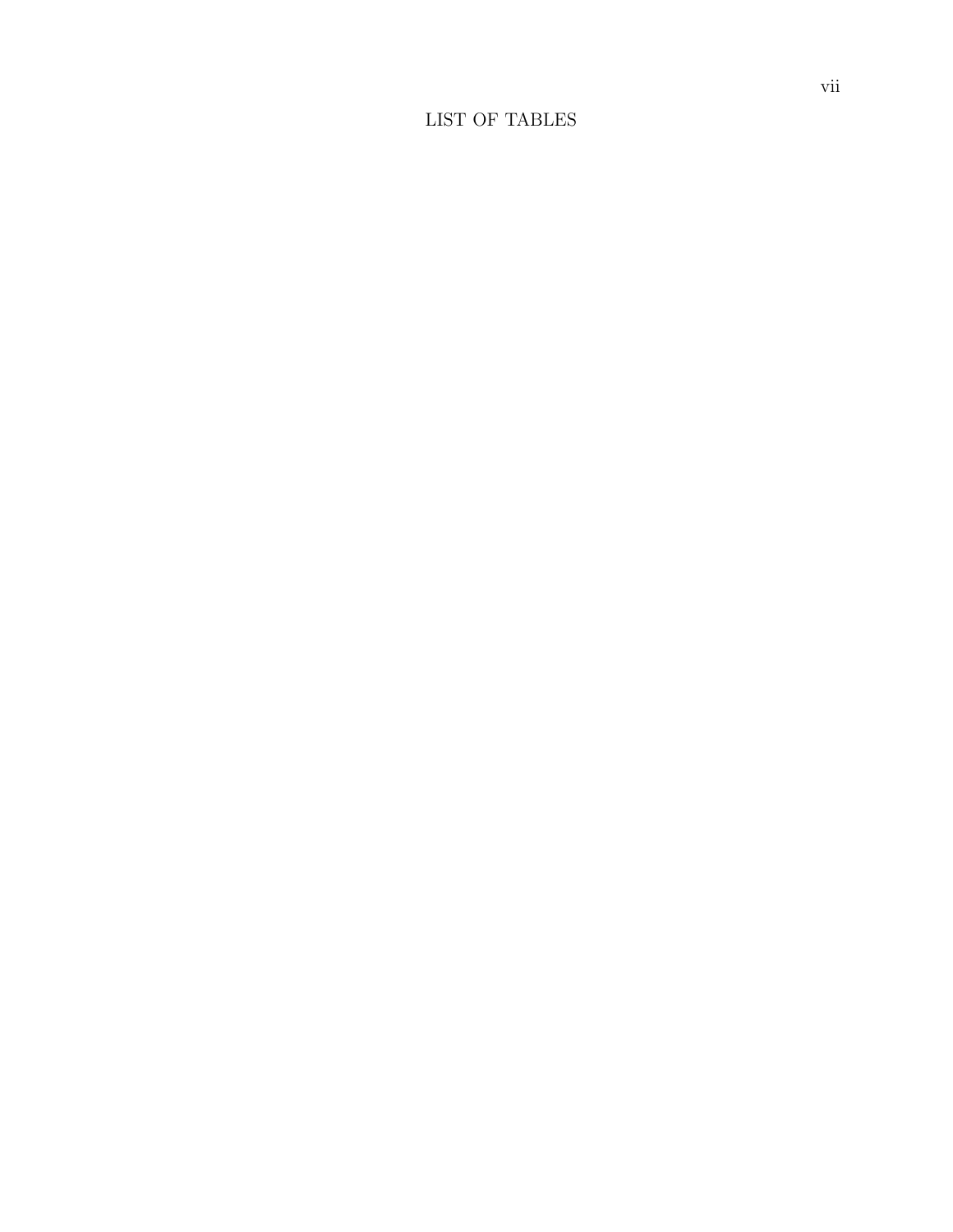### CHAPTER 1: INTRODUCTION

#### 1.1 A General Summary

The idea on the possible connection between the spectral phase transition for the Anderson Hamiltonian on the lattices  $Z^d$ ,  $d \geq 3$  and the percolation was always popular in the physical literature. In one direction it is definitely correct. Consider on the lattice  $Z^1$  the random Schrödinger operator

$$
H\phi(x) = \Delta\phi(x) + \sigma V(s, \omega), \ \Delta\phi(x) = \phi(x+1) + \phi(x-1)
$$

where  $\sigma$  is a coupling constant and  $V(x,\omega)$  are unbounded i.i.d., say,  $N(0,1)$  random variables. Then for arbitrary small  $\sigma$  and for arbitrary large M there are infinitely many points  $x : |V(x, \omega)| > M$ . I.e. the set  $\{x : |V(x, \omega)| \leq M\}$  contains only finite connected components, or they doesn't percolate, though its concentration can be arbitrary close to 1. We call  $Z^1$  non-percolating graph. More formally, let  $\Gamma$  be an abstract graph and  $X(x, \omega), x \in \Gamma$  is the Bernoulli field such that  $P\{X(\cdot) = 1\}$  $\epsilon$ ,  $P\{X(\cdot) = 0\} = 1 - \epsilon$ . We call  $\Gamma$  a non-percolating graph if for arbitrary  $\epsilon > 0$ the set  $\{x : X(x) = 0\}$  contains  $P - a.s.$  only bounded connected components. The class of non-percolating graphs is very rich. It includes, for instance, all nested fractal lattices, among them, the Sierpinski lattice.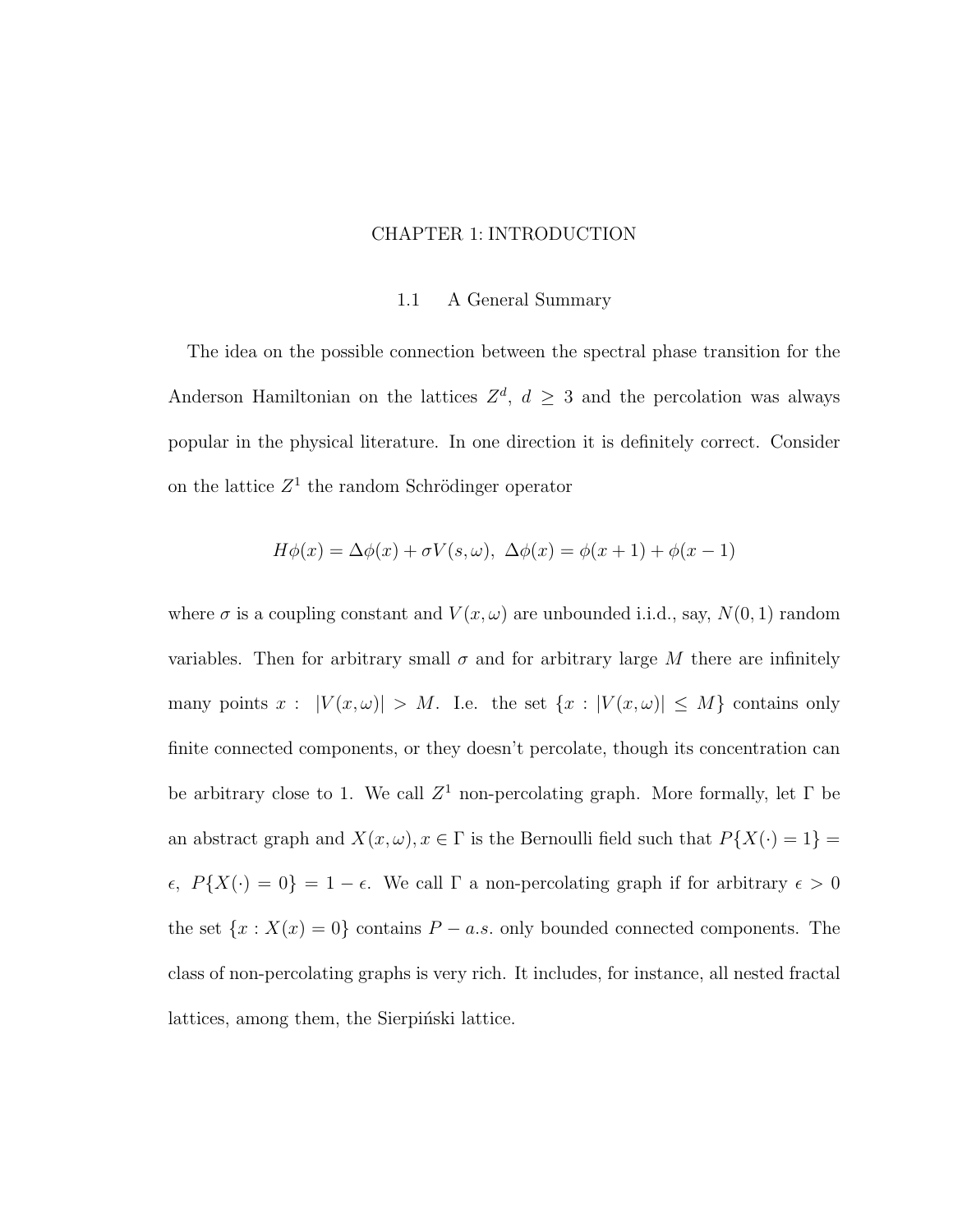Let's consider for such graphs Anderson type operators

$$
H\phi(x) = \sum_{x':x \sim x'} \phi(x') + \sigma V(x,\omega)
$$

where  $\{x': x' \sim x\}$  is the set of nearest neighbours of x and  $V(x, \omega)$  are unbounded i.i.d. random variables. At the level of the physical intuition we have the following picture: the realization of  $\sigma V(\cdot)$  contains the sequence of the higher and higher "walls" and the quantum particle can't avoid the interaction with such walls in its attempts to reach infinite. Since the tunnelling through higher and higher walls has smaller and smaller probability one can expect here some kind of localization phenomena, say, the absence of the a.c. spectrum. In the case of 1D lattice  $Z<sup>1</sup>$  these a bit fuzzy arguments were transformed in the mathematical theorem in the famous Simon-Spencer theorem [3]. Let

$$
H\phi(x) = \phi(x+1) + \phi(x-1) + V(x)\phi(x), x \in Z^1.
$$

If the potential  $V(x)$  is unbounded near  $\pm \infty$  (i.e. lim sup  $x\rightarrow+\infty$  $|V(x)| = \limsup$  $x \rightarrow -\infty$  $|V(x)| =$  $+\infty$ ), then  $\Sigma_{a.c.} = \emptyset$ .

Of course, for the random i.i.d. unbounded potentials this results provides the absence of a.c. spectrum  $P - a.s.$ . The Simon-Spencer theorem can be extended on some class of the potentials even in  $R^d, d \geq 2$ , see [8]. All results of such kind include the very strong assumptions of the existence of the infinite system of the "rings" or belts  $b_n$  around origin, where potential V is higher and higher (i.e.  $\min_{x \in b_n} V(x) = h_n \to$  $+\infty$ ,  $n \to \infty$ ). They also require the additional conditions on fast increasing of the "heights"  $h_n$ . B.Simon [3] constructed (for  $\Gamma = Z^2$ ) such Schrödinger operator, where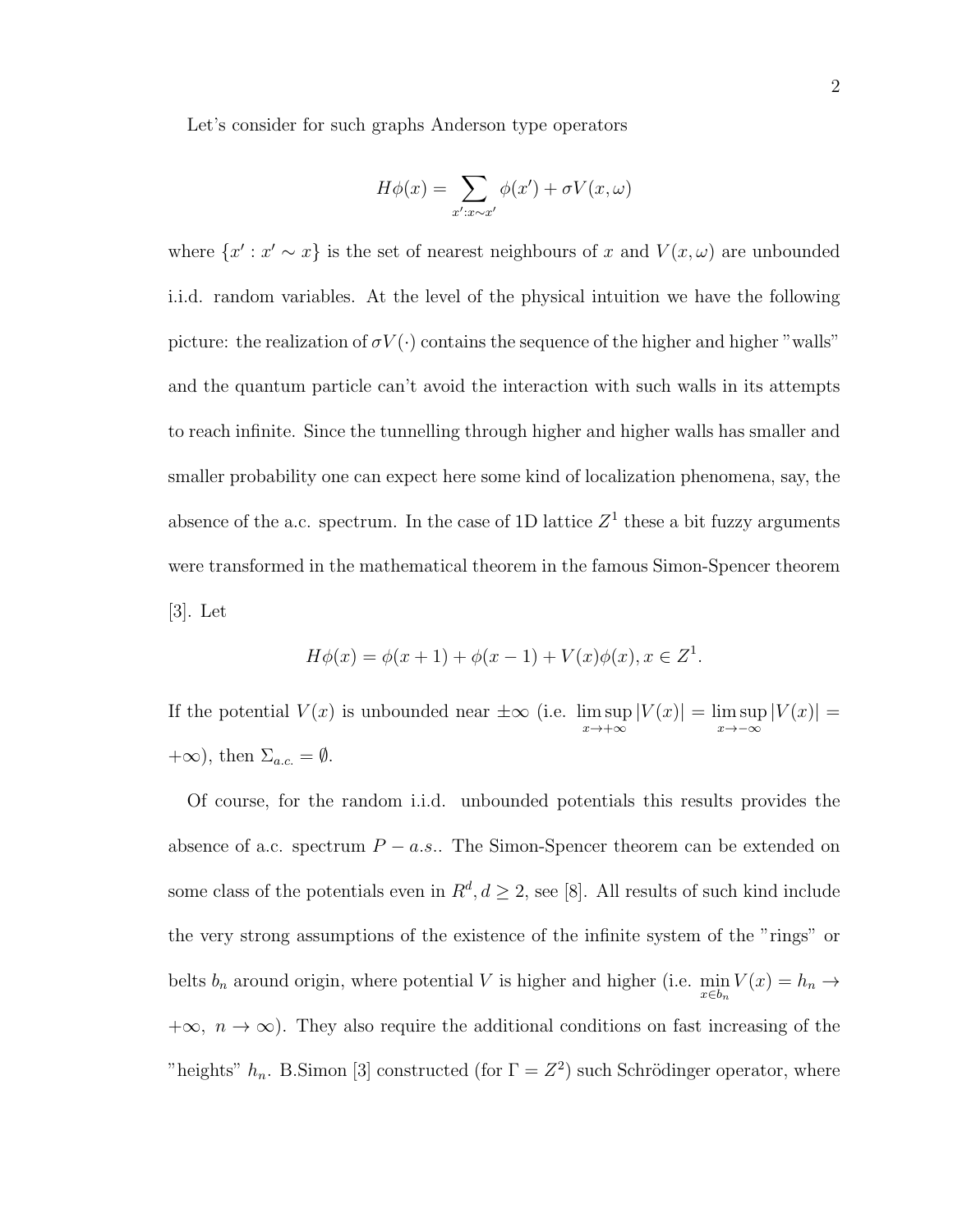$V(x) \geq 0$  contains the system of the higher and higher walls (i.e. set  $\{x : V(x) \leq M\}$ doesn't percolate for any  $M$ ), but spectrum of H contains the a.c. components.

Unfortunately the lattice  $\mathsf{Z}^d$ ,  $d > 1$  "percolate", there exist the critical thresholds  $h_{cr}$ ,  $\tilde{h}_{cr}$ : if  $h > h_{cr}$  then the set  $\{x : V(x, \omega) > h\}$  doesn't percolate, but for  $h < \tilde{h}_{cr}$ it contains the infinite component.

The goal of this paper is to give the sufficient conditions for the absence of a.c.spectrum or existence of the pure point (p.p.) spectrum for the deterministic or random Schrödinger operators on the general graphs. For the particular situations of "nonpercolating" graphs we'll prove the Simon-Spencer type results and the localization theorem for Anderson Hamiltonians. Technical tools here are the extensions of the real-analytic methods presented for the 1D lattice  $Z^1$  and corresponding Schrödinger operators in [10]. The central moment is the cluster expansion of the resolvent with respect to appropriate partition of Γ.

#### 1.2 Two Particular Examples

The general theory provide the following particular results.

**Theorem** (A). Consider the Sierpinski lattice  $S^{\infty}$  (see figure 1) with Laplacian  $\Delta \psi(x) =$  $\sum$  $x'\mathord{\sim}x$  $\psi(x')$  and boundary condition  $\psi(0) = 0$ . Let  $H = \Delta + V(x, \omega)$  is the Anderson Hamiltonian and  $V(x, \omega)$  are i.i.d. unbounded random variables. Then  $P - a.s$ .  $H = H(\omega)$  has no absolutely continuous spectrum.

This theorem is a particular case of the much more general result, see Corollary 16.

**Theorem** (B). Consider the Quasi-1 Dimensional Tree T (see figure 2) with Laplacian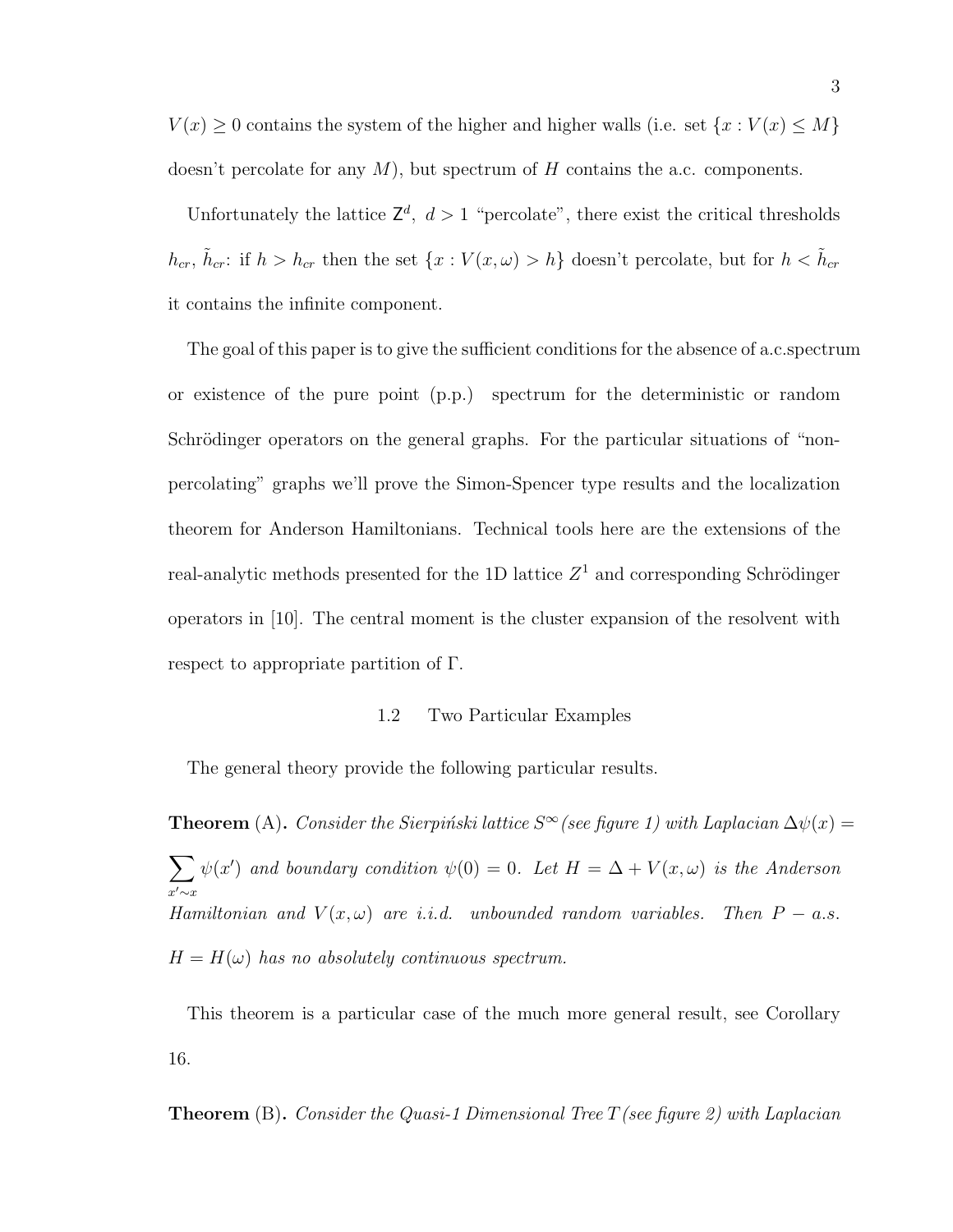

Figure 1: Sierpiński lattice  $S^{\infty}$ .



Figure 2: Quasi-1 dimensional tree T

 $\Delta \psi(x) = \sum$  $x'\mathord{\sim}x$  $\psi(x')$ ,  $x \neq (-1,0)$  and boundary condition  $\psi(-1,0) = 0$ . Let  $H =$  $\Delta + V(x, \omega)$  be the Anderson Hamiltonian and  $V(x, \omega)$  are i.i.d. random variables with bounded distribution density  $f(t)(|f(t)| < M$ ,  $t \in R$ , for some  $M < \infty$ ) and Z  $|t|>A$  $f(t)dt > 0$  for any  $A > 0$ . Then the spectrum of H is pure point with probability 1.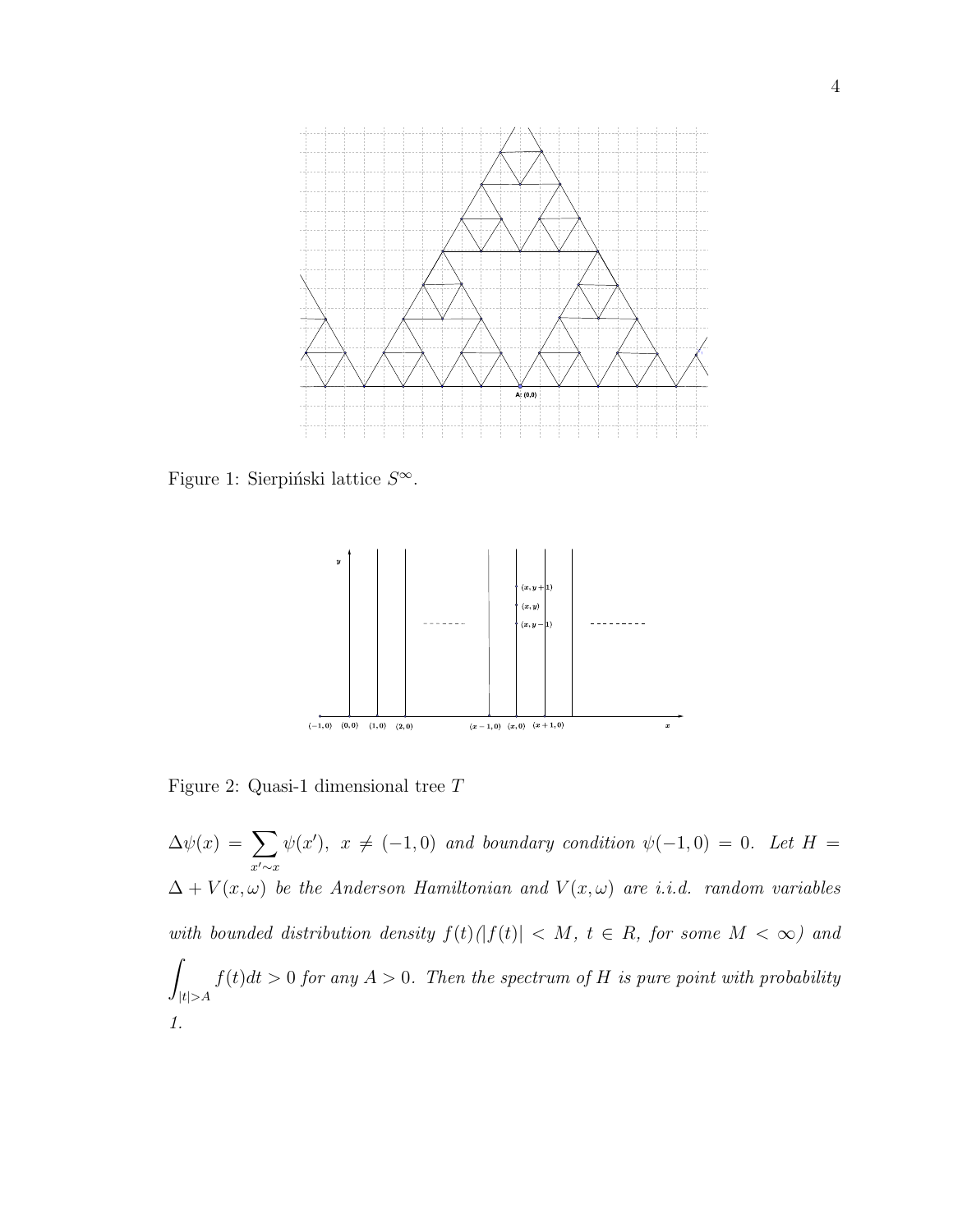### CHAPTER 2: BASIC DEFINITIONS AND THE MODEL

Let  $(\Gamma, A)$  be a undirected infinite graph with symmetric adjacency matrix  $A(\Gamma)$  =  $A^*(\Gamma) = [a(x, y)]$ . If  $a(x, y) = 1$ , we will call x and y are the nearest neighbors, denoted by  $x \sim y$ . Suppose that for each  $x \in \Gamma$ , the number  $\nu(x)$  of nearest neighbors x':  $x' \sim x$  is bounded:  $\nu(x) \leq K$  for some fixed  $K : 2 \leq K \leq \infty$ . For the homogeneous graph (with appropriate group of the symmetries)  $\nu(x) \equiv K$ . In this case, K is called the index of branching of the graph  $(\Gamma, A)$ . Typical examples of homogeneous graphs are: lattices  $\mathbb{Z}^d$  with index of branching equal to 2d, groups with finite number of generators, homogeneous trees, etc.

The path  $[\gamma]$  of length  $|[\gamma]| = n$ , from point x to point y on  $\Gamma$ , denoted by  $[\gamma] : x \to y$ is defined to be a sequence of the points

$$
[\gamma] = \{x_i\}_{i=0}^n
$$

such that  $x_i \sim x_{i-1}$  for  $i = 1, 2, \cdots, n$  and  $x_0 = x$ ,  $x_n = y$ . Here  $x_0 = x$  is called the start point,  $x_n = y$  is called the end point. All the other points are called the internal points of the path. We denote  $(\gamma) : x \to y$  the internal part of  $[\gamma] : x \to y$ , that is,

$$
(\gamma) = \{x_i\}_{i=1}^{n-1}
$$

with  $x_1 \sim x_0 = x$  and  $x_{n-1} \sim x_n = y$ . If a path contains infinitely many points, then it is called an infinite path. Any non-empty set  $B\subset V$  with more than one points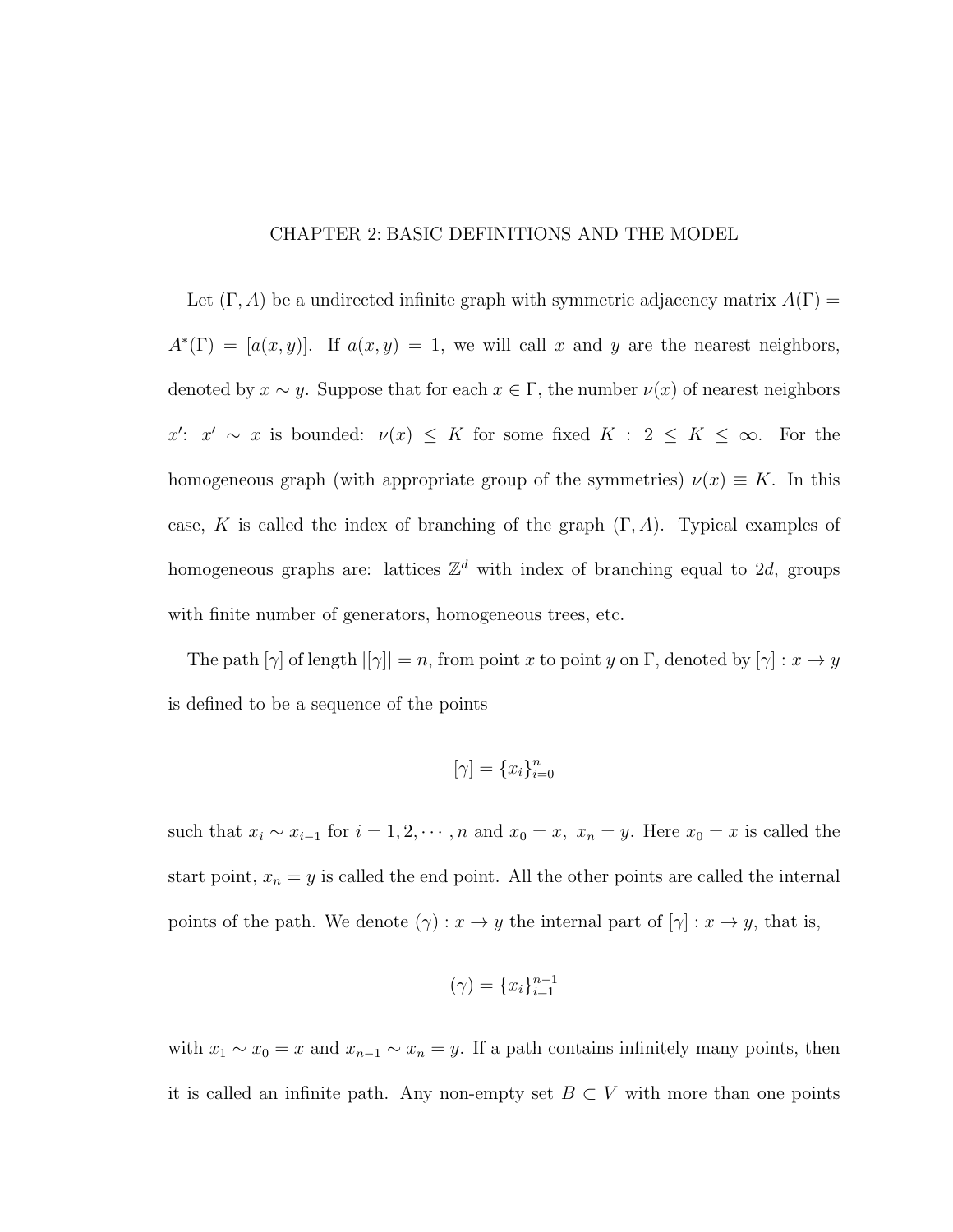is called connected or 1-connected if  $\forall x, y \in B$ ,  $\exists[\gamma] : x \to y$  and  $[\gamma] \subset B$ . The boundary of  $B$  is defined as:

$$
\partial B = \{ y : y \notin B, \text{ and } y \sim x, \text{ for some } x \in B \}.
$$

In this paper, we assume that graph  $\Gamma$  is 1-connected.

A metric  $d(x, y)$  on  $\Gamma$  and distances  $d(x, B)$ ,  $d(B_1, B_2)$  are defined in the standard way. The volume of the ball, centered at point  $x_0 \in \Gamma$ , can not increases faster than an exponential:

$$
|B_R(x_0)| = |\{x : d(x, x_0) \le R\}| \le K^R + 1.
$$

Recall that  $K = \max_{x \in \Gamma} \nu(x)$ .

Let  $\ell_2(\Gamma)$  be the Hilbert space of square-summable functions  $f(x) : \Gamma \to \mathbb{C}$  with the inner product and norm

$$
(f,g) = \sum_{x \in \Gamma} f(x)\overline{g}(x), \ ||f||^2 = \sum_{x \in \Gamma} |f(x)|^2.
$$
 (1)

for  $f, g \in \ell_2(\Gamma)$ .

The lattice Laplacian in the space  $\ell_2(\Gamma)$  is given by a usual formula

$$
\Delta f(x) = \sum_{x':d(x',x)=1} f(x') \tag{2}
$$

As easy to see,

$$
||\Delta|| = \sup_{f:||f||=1} ||\Delta f|| \le K.
$$

i.e. the lattice Laplacian is bounded.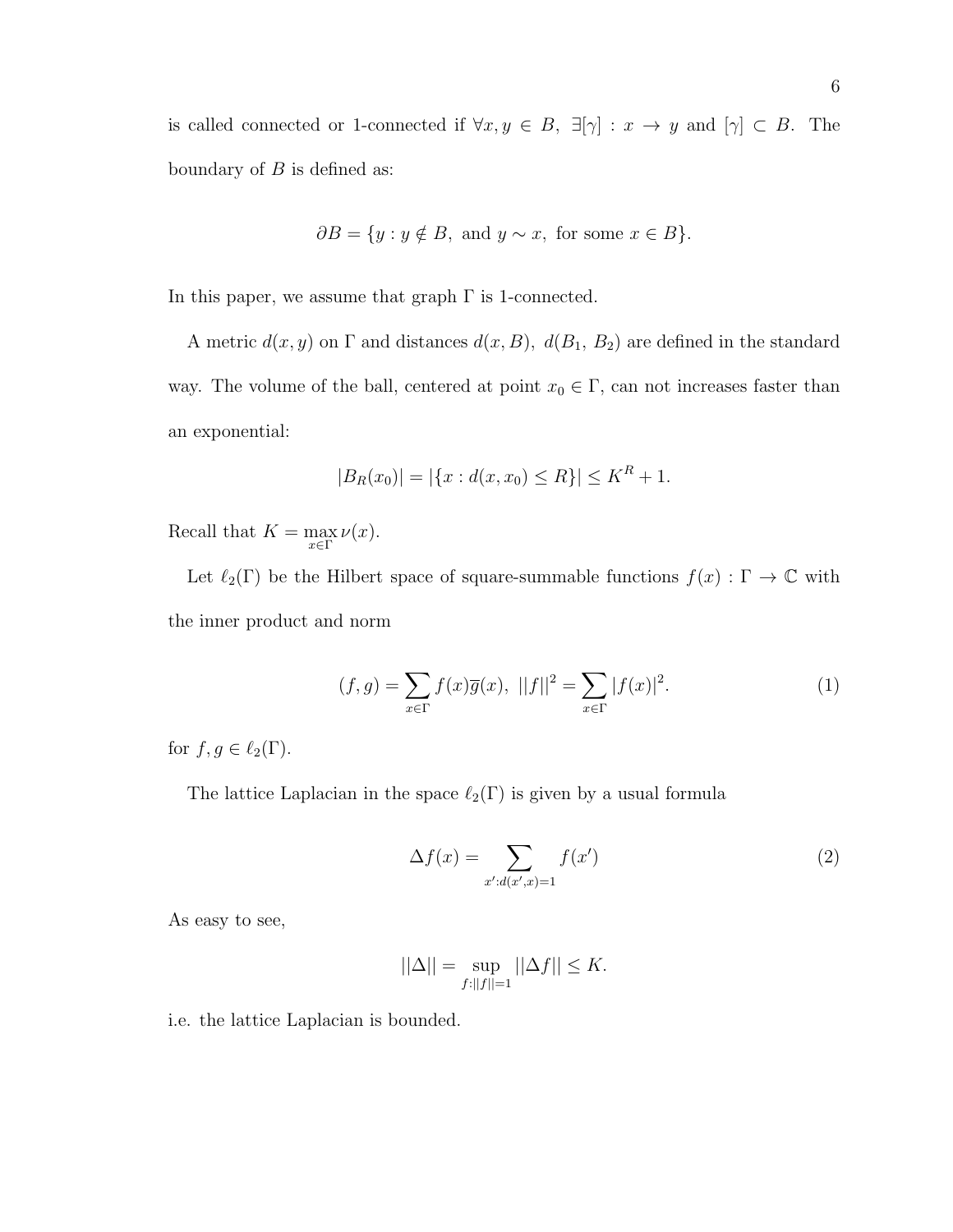The Schrödinger operator (Hamiltonian), by the definition, has a form

$$
H = \Delta + V(x) \tag{3}
$$

where  $V(x)$  is an arbitrary real-valued potential. In the most interesting case,  $V(x) =$  $\sigma \xi(x,\omega)$  and  $\xi(x,\omega)$  will be the family of i.i.d.r.v. with bounded continuous density  $p_{\xi}(\cdot)$ . Here  $x \in \Gamma$ ,  $\omega \in (\Omega, \mathcal{F}, P)$ (a basic probability space), and  $\sigma > 0$  is the coupling constant (the measure of disorder). In this case, we will call  $H$  the Anderson Hamiltonian on  $l^2(\Gamma)$ . The fundamental and still unsolved problem is to determine the spectral type of H for the general graphs (or at least for lattices  $\mathbb{Z}^d, d \geq 2$ ). It is known  $([6])$ that for arbitrary graph  $\Gamma$  and the very general symmetric bounded operators  $\mathcal{L}$ , the spectral measure is pure point(p.p) for the large disorder,  $\sigma > \sigma_0$ , where  $\sigma_0$  can be effectively determined by the geometry of the graph Γ. If  $\Gamma = \mathbb{Z}^1$  ( or  $\Gamma = \mathbb{Z}^1 \times A$ ,  $Card(A) < \infty$ ) the spectrum of H is p.p. P-a.s. and the corresponding eigenfunctions are exponentially decaying for arbitrary small coupling parameter  $\sigma$  ( see details in [9]). The second case where the spectral picture is well understood is the homogeneous tree  $T^N$ , see [5]. The last case is the only one which demonstrate the Anderson type phase transition from the p.p. spectrum for large  $\sigma$  to the mixed spectrum (a.c. component plus p.p. component) for small  $\sigma$ .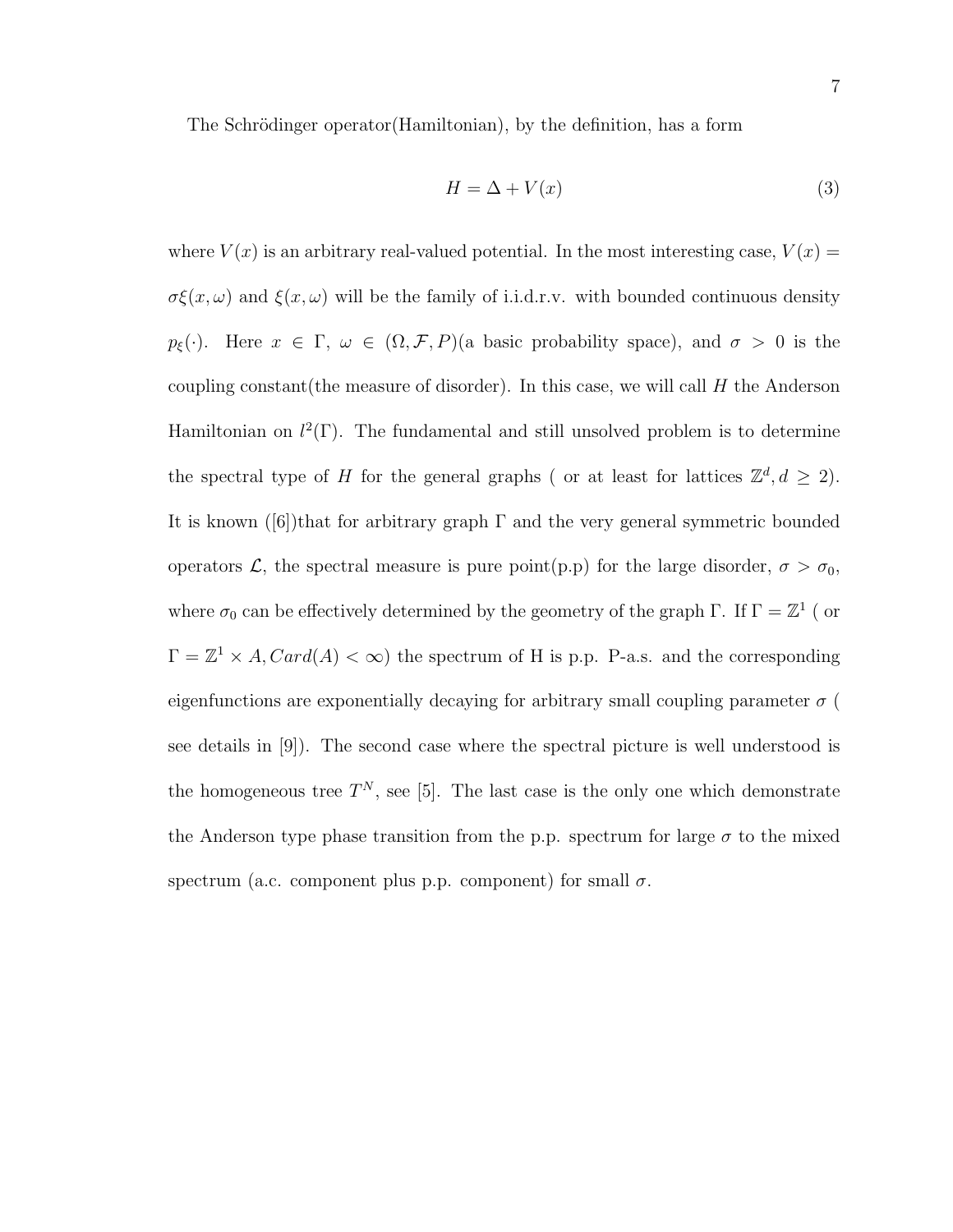### CHAPTER 3: EXPANSION THEORY OF THE RESOLVENT KERNEL

3.1 Path Expansion

The resolvent kernel of the operator H

$$
R_{\lambda}(x,y) = (H - \lambda I)^{-1}(x,y)
$$

is well defined at least for complex  $\lambda$ . We will use the following "exact" formula for  $R_{\lambda}(x, y)$ (so-called path expansion) see [10].

Proposition 1. Let  $V(x)$  be the potential of the Schrödinger operator on Γ with  $Range(V) = \{V(x) : x \in \Gamma\} \subset R$ . Then

$$
R_{\lambda}(x,y) = \frac{\delta_y(x)}{\lambda - V(x)} + \sum_{[\gamma]:x \to y} \left( \prod_{z \in \gamma} \frac{1}{\lambda - V(z)} \right). \tag{4}
$$

where  $\delta_y(x) = 1$  if  $x = y$  and 0 otherwise. This formula holds, at least for  $\lambda$ 's such that  $d(\lambda, \overline{Range(V)}) \geq K + \delta$ , for some  $\delta > 0$ .

*Proof.* Since  $H\psi(x) - \lambda \psi(x) = \delta_y(x)$ , we have

$$
\sum_{x':x'\sim x} \psi(x') + V(x)\psi(x) - \lambda\psi(x) = \delta_y(x).
$$

Thus,

$$
\psi(x) = \frac{\delta_y(x)}{\lambda - V(x)} + \sum_{x':x' \sim x} \frac{\psi(x')}{\lambda - V(x)}.
$$

For each  $x'$ , one can use the same formula, and continue these iterations, to get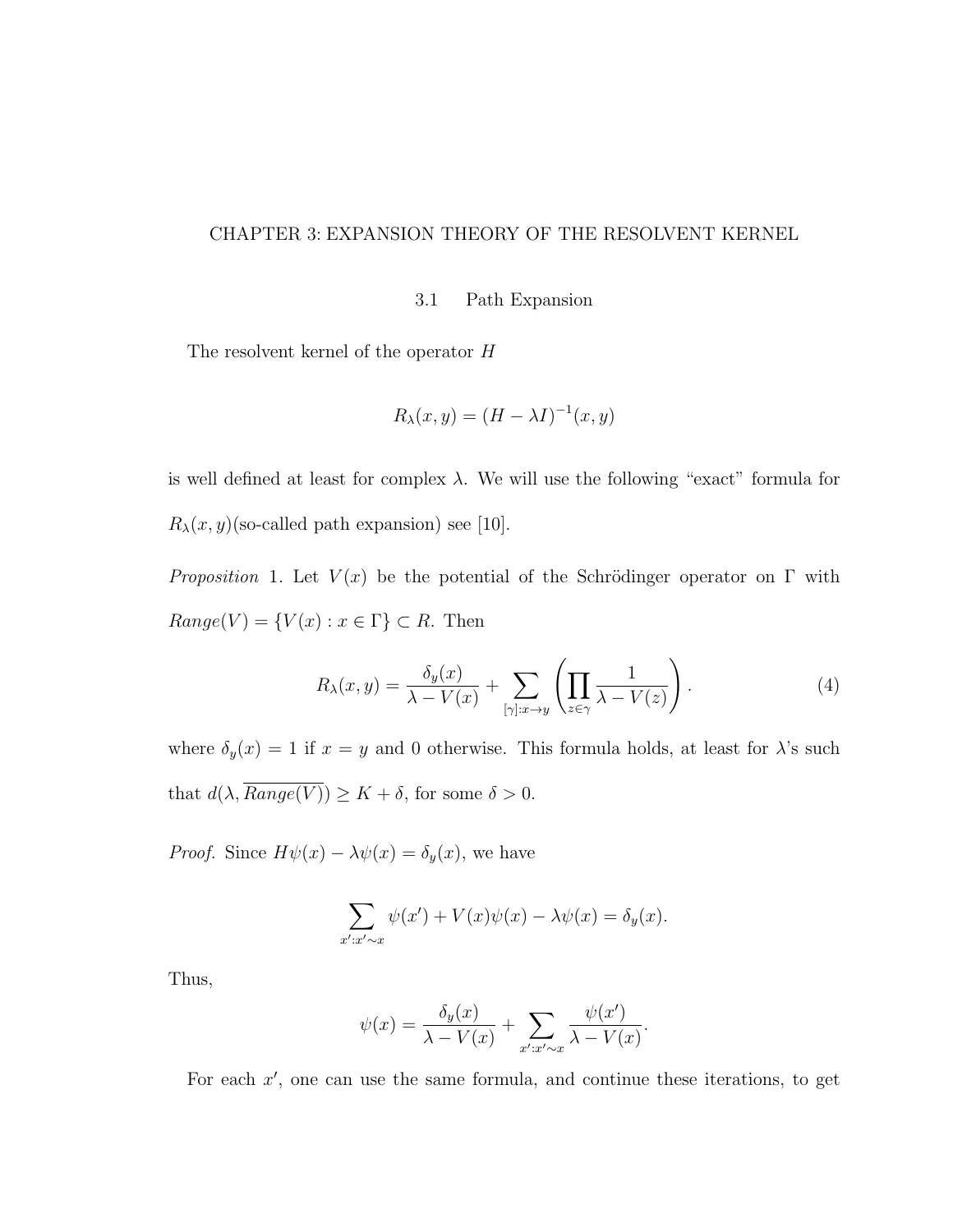(4).

The number of paths  $[\gamma]$  with the fixed start point x and the length n is at most  $\begin{array}{c} \hline \end{array}$  1  $\leq \frac{1}{\sqrt{11}+\frac{1}{11}}$  $\Pi$  $K^n$  and  $\frac{1}{(K+\delta)^{[|\gamma|]+1}}$ . These facts lead to the convergence of the  $\lambda - V(z)$  $z\in[\gamma]$  $\Box$ series (4).

Similar construction works for the restriction of H on subsets B of  $\Gamma$ . Consider  $H_B = \triangle + V(x)$  with Dirichlet boundary condition:

$$
\phi(x) = 0
$$

for  $x \in \Gamma - B$ .

*Proposition* 2. Let  $R_{\lambda}^{(B)}$  $\lambda_A^{(B)}(x,y) = (H_B - \lambda I)^{-1}(x,y)$  be the resolvent kernel of  $H_B$ (which is well defined at least for  $|Im \lambda| \geq K + \delta, \, \delta > 0$  ). Then for  $x,y \in B,$ 

$$
R_{\lambda}^{(B)}(x,y) = \frac{\delta_y(x)}{\lambda - V(x)} + \sum_{\substack{[\gamma]:x \to y \\ [\gamma] \subset B}} \left( \prod_{z \in [\gamma]} \frac{1}{\lambda - V(z)} \right). \tag{5}
$$

Note that for cardinality of the set  $B: |B| < \infty$  the spectrum of  $H_B$  contains  $|B|$ real eigenvalues (which can be multiple), i.e.  $R_{\lambda}^{(B)}$  $\lambda^{(B)}(x, y)$  is real and finite for all real  $\lambda$ , except the finite set of eigenvalues of  $H_B$ .

### 3.2 Cluster Expansion

Let us fix some point  $x_0 \in \Gamma$ , called *reference point*. A set  $b \subset \Gamma$  is called a *belt* with respect to  $x_0$  if any path that starts from point  $x_0$  and goes to infinite intersects with set b. Define the set of all the points trapped by the belt b the enclosure  $E_b$  of the belt b:  $E_b = \{x : \exists[\gamma] : x_0 \to x, \text{ and } [\gamma] \cap b = \emptyset\}$ . Thus  $E_b$  is 1-connected, that is,  $\forall x, y \in E_C$ ,  $\exists [\gamma] : x \to y, [\gamma] \subset E_b$ . The *inner boundary* of the belt b is defined to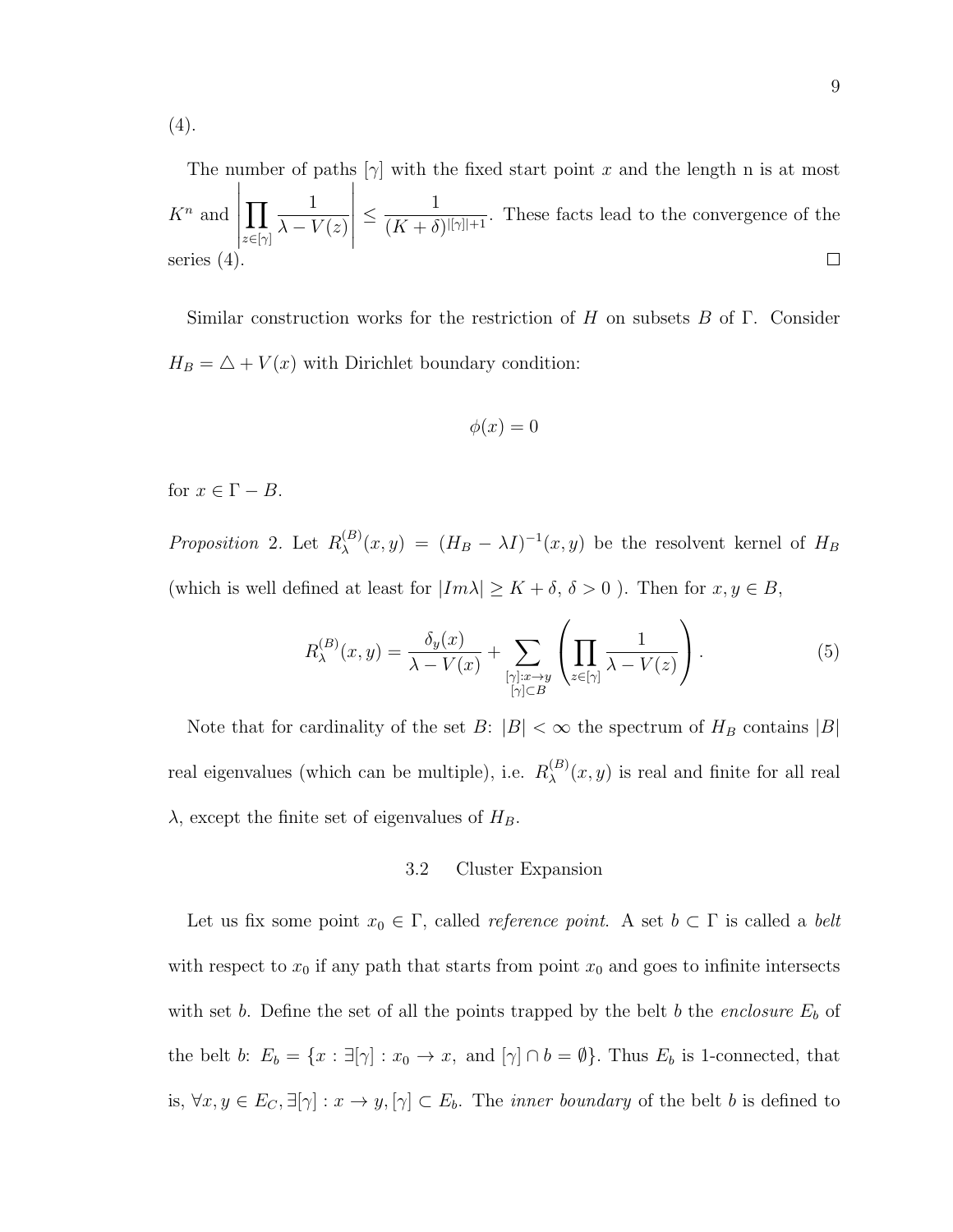be the set  $\partial b^{-} = \partial b \cap E_b$  and the *outer boundary* of the belt b is  $\partial b^{+} = \partial b - \partial b^{-}$ . A *counter* is defined to be a belt  $c$  for which every point in  $c$  is irreducible. In other word, c is not going to be a belt if any point of it is taken away.

We can define now the following quantity (similar to resolvent of b): for  $x \in$ ∂ $b^-$ ,  $y \in \partial b^+$ , put

$$
\beta_{\lambda}^{b}(x,y) = \sum_{\substack{[\gamma]:x \to y \\ (\gamma) \subset b}} \prod_{z \in (\gamma)} \frac{1}{\lambda - V(z)}.
$$
\n
$$
(6)
$$

(and similar expression if  $x \in \partial b^+$ ,  $y \in \partial b^-$ ). Note that path  $(\gamma)$  stays inside belt b. In the future the potential  $V(\cdot)$  will be large on b, i.e. for  $\lambda \in I$  (I is a fixed interval) the quantity  $\beta_{\lambda}^{b}(x, y)$  will be small. Physically it means that the tunnelling of the quantum particle through the belt is very unlikely.

Now assume that  $\{b_i : i \geq 1\}$  is a sequence of disjoint belts with respect to the reference point  $x_0$  and the corresponding sequence of the enclosures is  $\{E_{b_i}\}_{i=1}^{\infty}$ . Assume that  $E_{b_i} \subset E_{b_{i+1}}$ , for any  $i = 1, 2, 3, \cdots$ . Let  $S_0, S_1, \cdots$  be subsets of  $\Gamma$  between successive belts( $S_0$  contains  $x_0$ ). That is,  $S_i = E_{b_i} - E_{b_{i-1}} - b_{i-1}$  for  $i = 1, 2, \cdots$ . We define the main blocks  $(0), (1), \cdots$  as:

$$
(0) = S_0 \cup b_1, \partial(0) = \partial b_1^+
$$

$$
(1) = b_1 \cup S_1 \cup b_2, \partial(1) = \partial b_1^- \cup \partial b_2^+
$$

,

and so on. See figure (3)

We call  $\partial b_i^-$  the inner boundary of  $b_i$  and  $\partial b_i^+$  the outer boundary of  $b_i$  for  $i \geq 1$ .

Now we will study the cluster expansion of  $R_{\lambda}(x_0, x)$ . Consider the path expansion of H:

$$
R_{\lambda}(x_0, x) = \frac{\delta_{x_0}(x)}{\lambda - V(x_0)} + \sum_{[\gamma]:x_0 \to x} \left( \prod_{z \in [\gamma]} \frac{1}{\lambda - V(z)} \right)
$$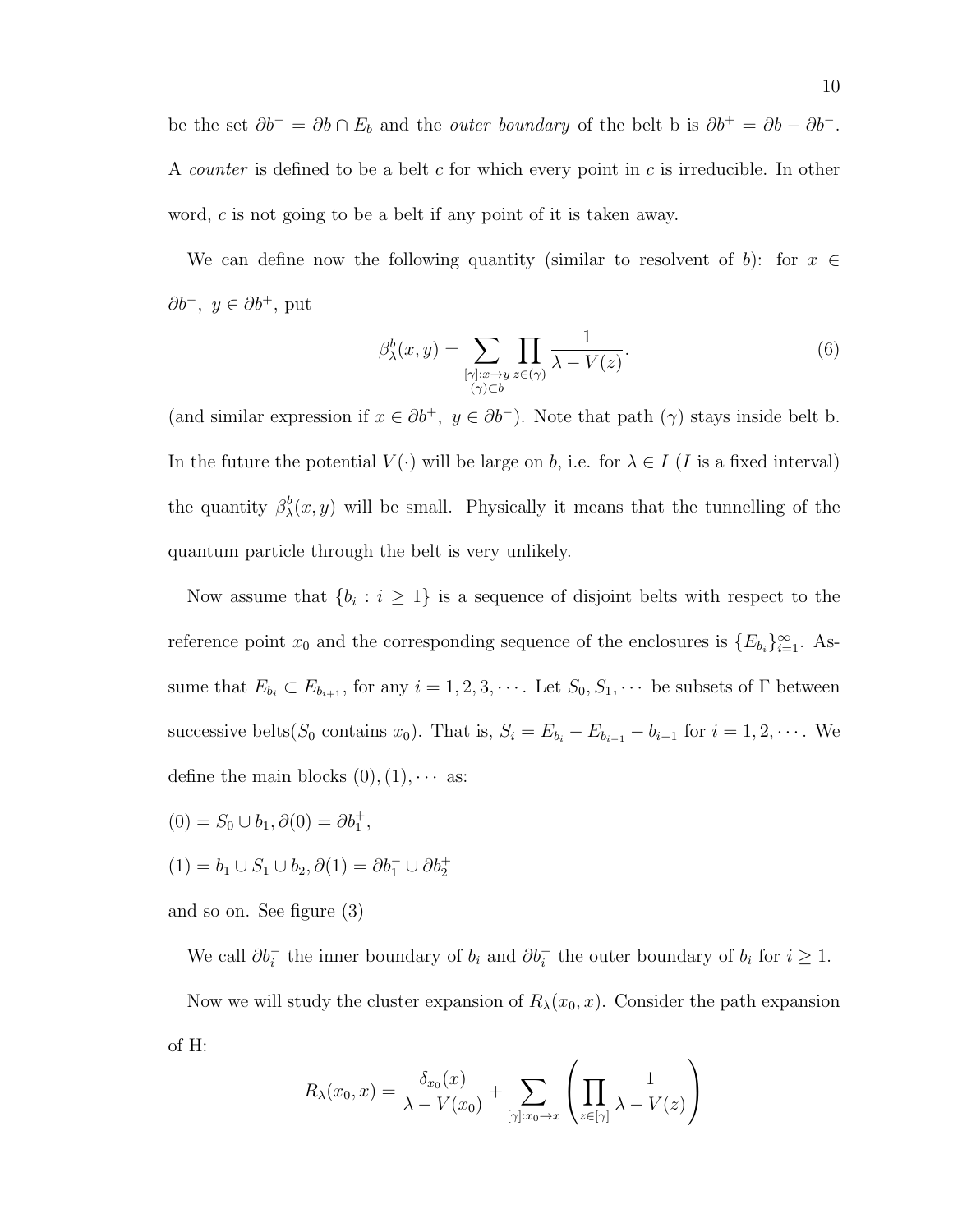

Figure 3: Main blocks and belts



Figure 4: The path  $[\gamma]$ 

and introduce the procedure of the union of the paths into the special groups(clusters).

Consider a particle following some path  $[\gamma] : x_0 \to x$  (Figure 4). It will stay in the main block (0) for certain amount of time. And then at some moment it will reach  $\partial b_1^+$ . By definition, it is the moment of transition from main block (0) to main block (1). The particles again can stay for certain amount of time in  $(0) \cup (1)$ doing transitions between (0) and (1) until at some moment it reaches  $\partial b_2^+$ , and this moment, by definition, is the transition from  $(1)$  to  $(2)$ , etc.

Therefore, for any  $[\gamma] : x_0 \to x$ , one can define the sequence of the main blocks with which  $[\gamma]$  successively intersects. Let's introduce the graph  $\tilde{\Gamma}$  with the vertices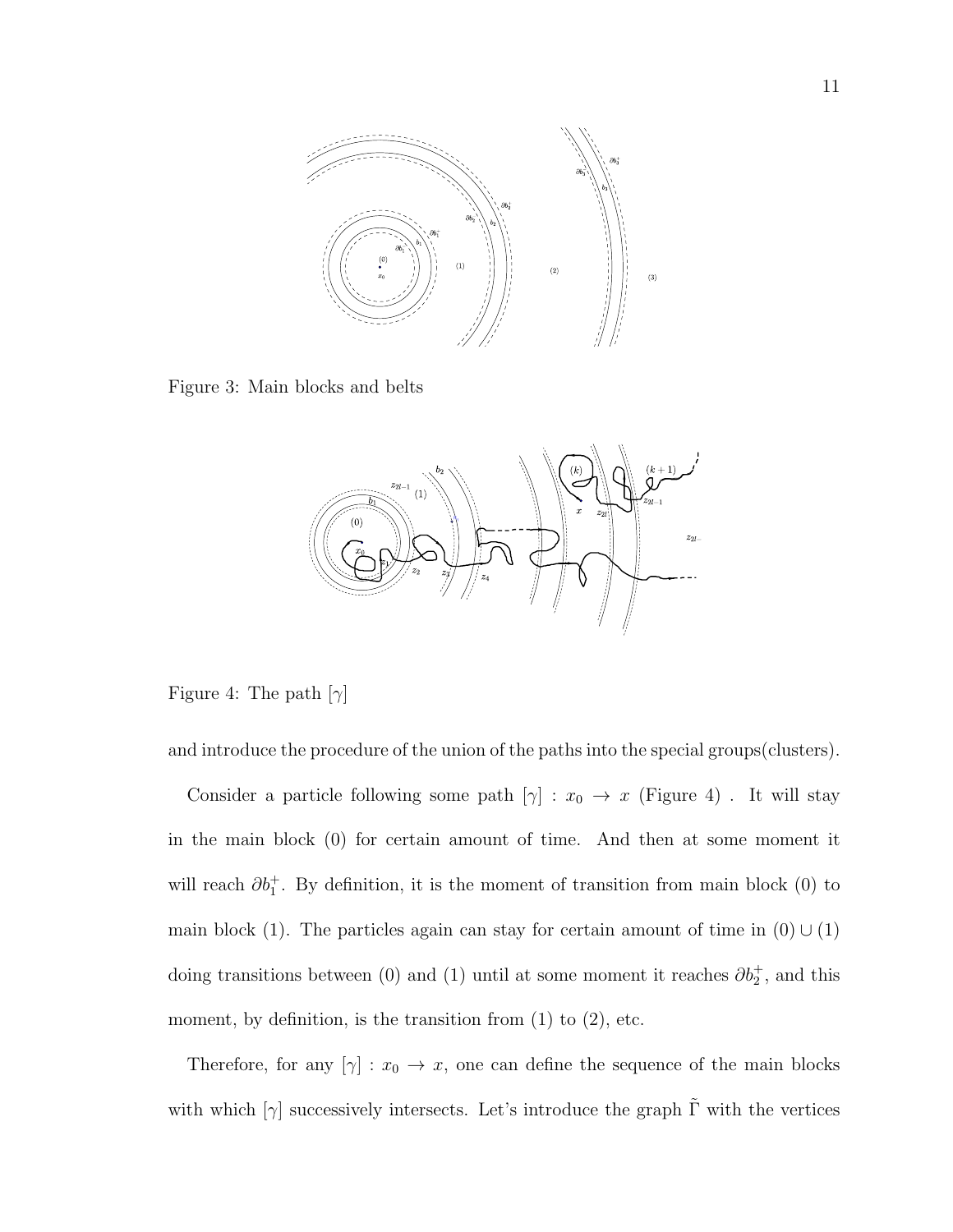being the main blocks: (0), (1), ... and possible transitions  $(n) \to (n \pm 1), n > 0$ and  $(0) \rightarrow 1$ . For each path  $[\tilde{\gamma}]$  on  $\tilde{\Gamma}$ , one can consider the cluster of the elementary paths  $[\gamma]$  following  $[\tilde{\gamma}]$  between main blocks. If so, we say that  $[\gamma] \in [\tilde{\gamma}]$ . The class of all the paths which stays in (0) forever corresponds to the  $[\tilde{\gamma}]=(0).$ 

Put

$$
R_{\lambda}^{[\tilde{\gamma}]}(x_0,x) = \sum_{[\gamma]\in[\tilde{\gamma}]} \prod_{z\in[\gamma]} \left(\frac{1}{\lambda - V(z)}\right).
$$

Here the  $[\gamma]$ s under summation are from  $x_0$  to x in the kth main block  $(k)$ .

By definition, we have

$$
R_{\lambda}(x_0,x) = \frac{\delta_{x_0}(x)}{\lambda - V(x_0)} + \sum_{\lbrack \tilde{\gamma} \rbrack : (0) \to (k)} R_{\lambda}^{\lbrack \tilde{\gamma} \rbrack}(x_0,x).
$$

Let's provide a deeper analysis of any path  $[\gamma] \in [\gamma]$ . Assume that  $[\gamma]$  contains, say, transitions  $(0) \rightarrow (1) \rightarrow (2)$ . Then at the moment  $\tau_1^+$  the path enters to some point  $z_2$  on  $\partial b_1^+$  for the first time ( the first entrance to (1)). Let  $\tau_1^-$  is the last moment before  $\tau_1^+$  when the path enters to the belt  $b_1$  through  $\partial b_1^-$  and stays in  $b_1$  until the moment  $\tau_1^+$ . After moment  $\tau_1^+$ , the trajectory  $[\gamma]$  is moving inside (1) and at the moment  $\tau_2^+$  enters to  $\partial b_2^+$  ( the first entrance to (2)).  $\tau_2^-$  is similarly defined as  $\tau_1^$ so that in the time interval  $[\tau_2^-,\tau_2^+]$  it stays inside  $b_2$ , etc.

This classification leads to the simple combinatorial representation of  $R_{\lambda}^{[\tilde{\gamma}]}$  $\chi^{[\gamma]}(x_0,x).$ For instance, consider the special case when  $x = x_0$ . If  $[\tilde{\gamma}] \equiv (0)$ ,  $R_{\lambda}^{[\tilde{\gamma}]}$  $\lambda^{\gamma_1}(x_0, x_0) =$  $R_\lambda^{(0)}$  $\chi^{(0)}(x_0, x_0)$ .

For other paths  $[\tilde{\gamma}],$  say,  $[\tilde{\gamma}] = (0) \rightarrow (1) \rightarrow \cdots \rightarrow (2) \rightarrow (1) \rightarrow (0)$ , their contribution to  $R_{\lambda}(x_0, x_0)$  equals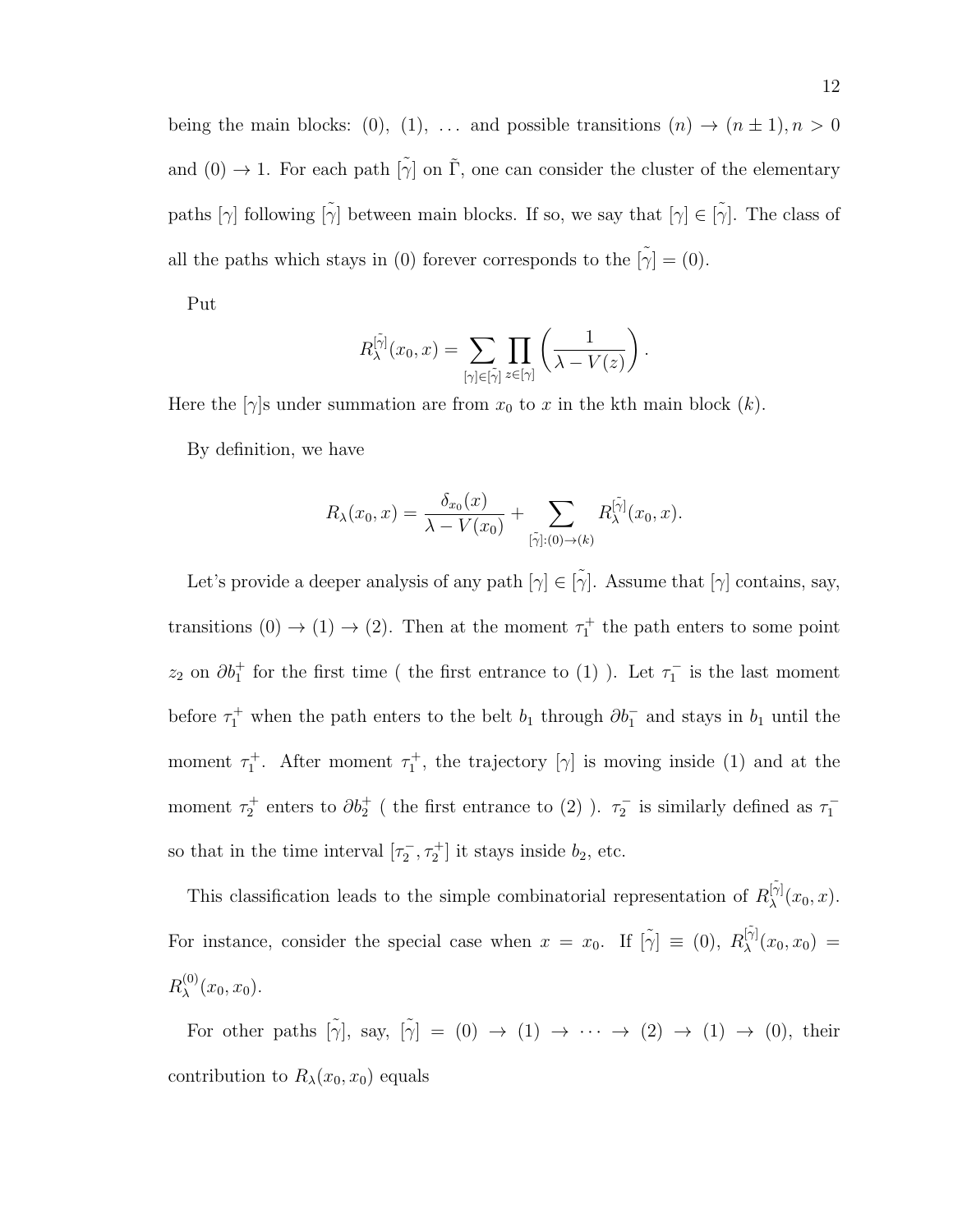$$
R_{\lambda}^{[\tilde{\gamma}]}(x_0, x_0) = \sum R_{\lambda}^{(0)}(x_0, z_1) \beta_{\lambda}^{b_1}(z_1, z_2) R_{\lambda}^{(1)}(z_2, \cdot) \times \cdots
$$
  
 
$$
\times R_{\lambda}^{(2)}(\cdot, z_{2l-3}) \beta_{\lambda}^{b_2}(z_{2l-3}, z_{2l-2}) R_{\lambda}^{(1)}(z_{2l-2}, z_{2l-1}) \beta_{\lambda}^{b_1}(z_{2l-1}, z_{2l}) R_{\lambda}^{(0)}(z_{2l}, x_0) \qquad (\star \star)
$$

where the summation is over  $z_1 \in \partial b_1^-, z_2 \in \partial b_1^+, \ldots, z_{2l-3} \in \partial b_2^+, z_{2l-2} \in \partial b_2^-, z_{2l-1} \in$  $\partial b_1^+, z_{2l} \in \partial b_1^-$  with l being the number of times the path go through the belts until it returns back to  $x_0$ .

For each term  $R_{\lambda}^{(k)}$  $\lambda^{(k)}(z_i, z_j)$ ,  $k = 1, 2, \dots$ , there are four possible versions according to the different transitions through the kth belt, i.e.

$$
R_{\lambda}^{(k)}(z_i, z_j), z_i \in \partial b_k^+, z_j \in \partial b_{k+1}^-, \ R_{\lambda}^{(k)}(z_i, z_j), z_i \in \partial b_k^+, z_j \in \partial b_k^+;
$$
  

$$
R_{\lambda}^{(k)}(z_i, z_j), z_i \in \partial b_{k+1}^-, z_j \in \partial b_{k+1}^-, \ R_{\lambda}^{(k)}(z_i, z_j), z_i \in \partial b_{k+1}^-, z_j \in \partial b_k^+.
$$

For each term  $R_{\lambda}^{(0)}$  $\lambda^{(0)}(z_i, z_j)$ , there are two possible versions:

$$
R_{\lambda}^{(0)}(x_0, z_j), z_j \in \partial b_1^-; R_{\lambda}^{(0)}(z_j, x_0), z_j \in \partial b_1^-.
$$

The similar formulas have place for  $R^{[\tilde{\gamma}]}(x_0, x)$ ,  $x \in (k)$ . Say,  $[\tilde{\gamma}] = (0) \rightarrow (1) \rightarrow$  $\cdots \rightarrow (k+1) \rightarrow (k),$ 

$$
R_{\lambda}^{[\tilde{\gamma}]}(x_0, x) = \sum R_{\lambda}^{(0)}(x_0, z_1) \beta_{\lambda}^{b_1}(z_1, z_2) R_{\lambda}^{(1)}(z_2, z_3) \beta_{\lambda}^{b_2}(z_3, z_4) R_{\lambda}^{(2)}(z_4, \cdot) \times \cdots
$$
  
 
$$
\times R_{\lambda}^{(k+1)}(\cdot, z_{2l-1}) \beta_{\lambda}^{b_{k+1}}(z_{2l-1}, z_{2l}) R_{\lambda}^{(k)}(z_{2l}, x)
$$

where the summation is over all  $z_1 \in \partial b_1^-, z_2 \in \partial b_1^+, z_3 \in \partial b_2^-, z_4 \in \partial b_2^+, \ldots, z_{2l-1} \in$  $\partial b_{k+1}^+$ ,  $z_{2l} \in \partial b_{k+1}^-$  with l being the number of times the path go through the belts until it reaches to x.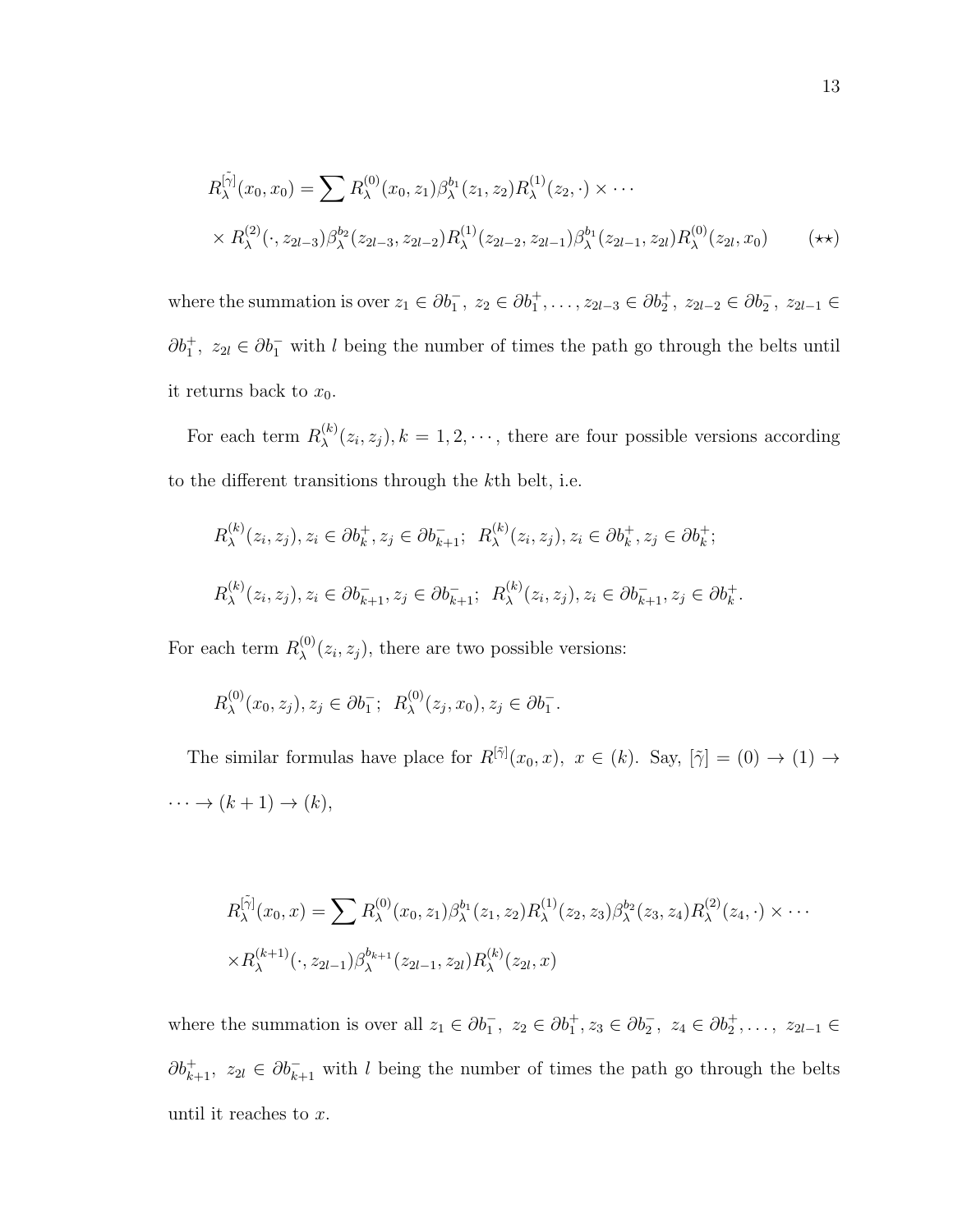For convenience of the reference, let's formulate the main result of this section as Theorem 3 (The cluster expansion theorem). Let  $x_0$  be the reference point and  $x \in$  $(k)$ , then

$$
R_{\lambda}(x_0, x) = \frac{\delta_{x_0}(x)}{\lambda - V(x_0)} + \sum_{[\tilde{\gamma}]: (0) \to (k)} R_{\lambda}^{[\tilde{\gamma}]}(x_0, x). \tag{7}
$$

Here

$$
R_{\lambda}^{[\tilde{\gamma}]}(x_0, x) = \sum R_{\lambda}^{(0)}(x_0, z_1) \beta_{\lambda}^{b_1}(z_1, z_2) R_{\lambda}^{(1)}(z_2, z_3) \beta_{\lambda}^{b_2}(z_3, z_4) R_{\lambda}^{(2)}(z_4, \cdot) \times \cdots
$$
  
 
$$
\times R_{\lambda}^{(k+1)}(\cdot, z_{2l-1}) \beta_{\lambda}^{b_{k+1}}(z_{2l-1}, z_{2l}) R_{\lambda}^{(k)}(z_{2l}, x)
$$
 (8)

where the summations are described above.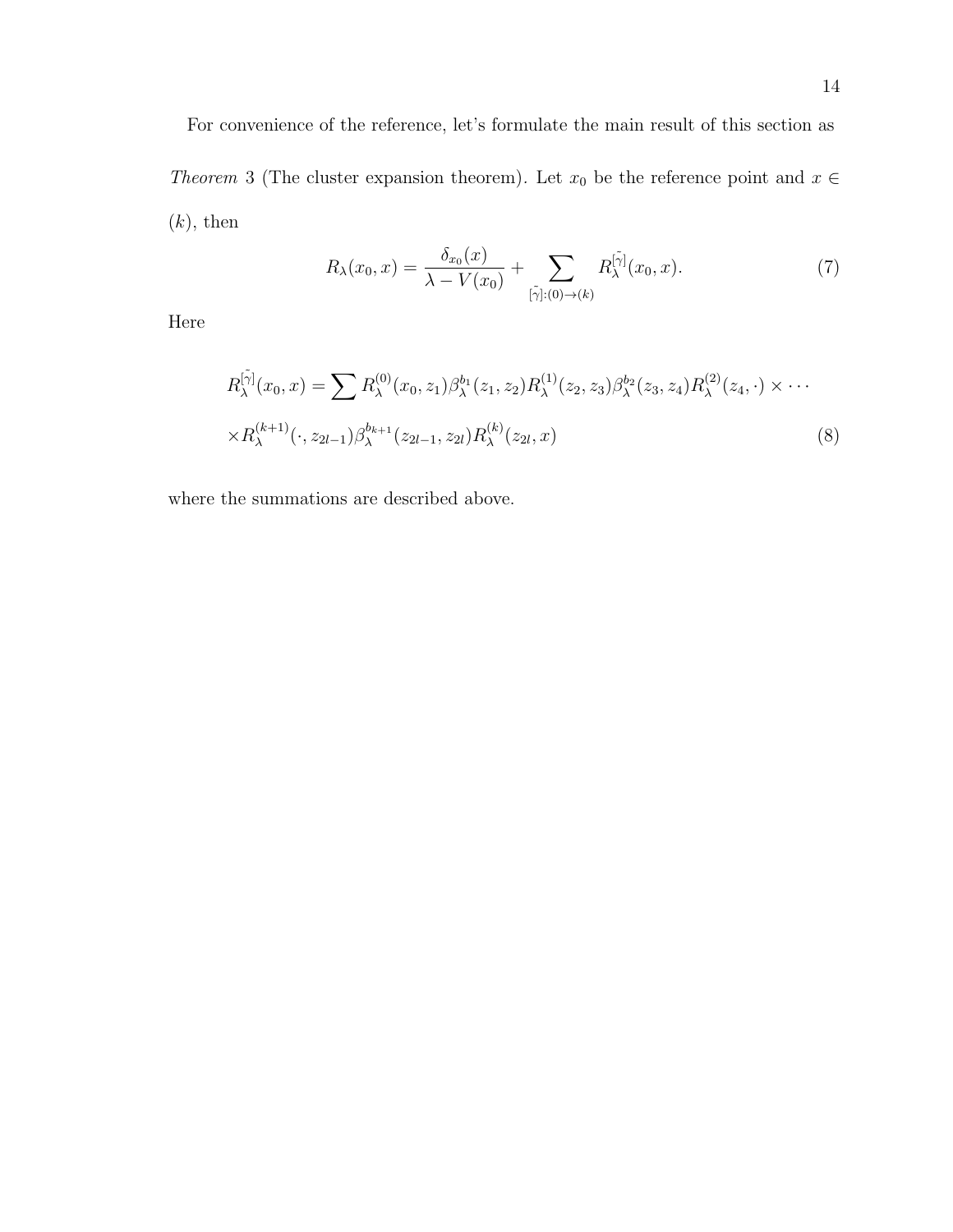## CHAPTER 4: TECHNICAL LEMMAS BASED ON THE RESOLVENT KERNEL  $R_{\lambda}(X_0, X)$  WHERE  $IM(\lambda) = \epsilon > 0$

In this chapter we will formulate and prove several criteria for the absence of the a.c. spectrum, localization, etc. All results here will be based on the complex analysis. See real analytic approach in Chapter 5.

Due to general theory,  $H = \int$ SpH  $\lambda E(d\lambda)$ . If  $f \in l^2(\Gamma)$ , then  $\mu_f(d\lambda) = (E(d\lambda)f, f)$ is the spectral measure of the element  $f$  and  $\overline{\phantom{a}}$  $Sp(H)$  $\mu_f(d\lambda) =$  $R<sup>1</sup>$  $\mu_f(d\lambda) = ||f||_2^2.$ The resolvent  $R_{\lambda} = (H - \lambda I)^{-1}$  is the bounded operator for  $\lambda \notin Sp(H)$ , for instance, for  $\lambda = \lambda_0 + i\epsilon, \lambda_0 \in R^1$ ,  $(R_\lambda f, f) =$  $Sp(H)$  $\mu_f(dz)$  $\frac{df(a)}{z-\lambda}$ . The function  $f_0(x) \in l^2(\Gamma)$  has the maximal spectral type if  $\mu_{f_0}(d\lambda) \gg \mu_g(d\lambda)$  for any  $g \in l^2(\Gamma)$ . The dense set of functions  $f_0 \in l^2(\Gamma)$  have the maximal spectral type.

The measure  $\mu_f(d\lambda)$  has the Lebesgue decomposition into a.c. component  $\mu_{f,a.c.}$ , singular continuous component  $\mu_{f,s.c.}$ , and finally point component  $\mu_{f,p}$ .

The a.c. components is responsible for the transport of the quantum particles (electric conductivity, scattering, etc). The point component is related to the localization phenomena.

Theorem 4. The limit

$$
\pi \lim_{\epsilon \to 0} Im(R_{\lambda + \epsilon i} f, f)
$$

exists for a.e.  $\lambda \in R$  and equals to  $\rho_f(\lambda)$ . Here  $\rho_f(\lambda)$  is the density of the a.c. part of the spectral measure  $\mu_f(d\lambda)$ . See details in [2].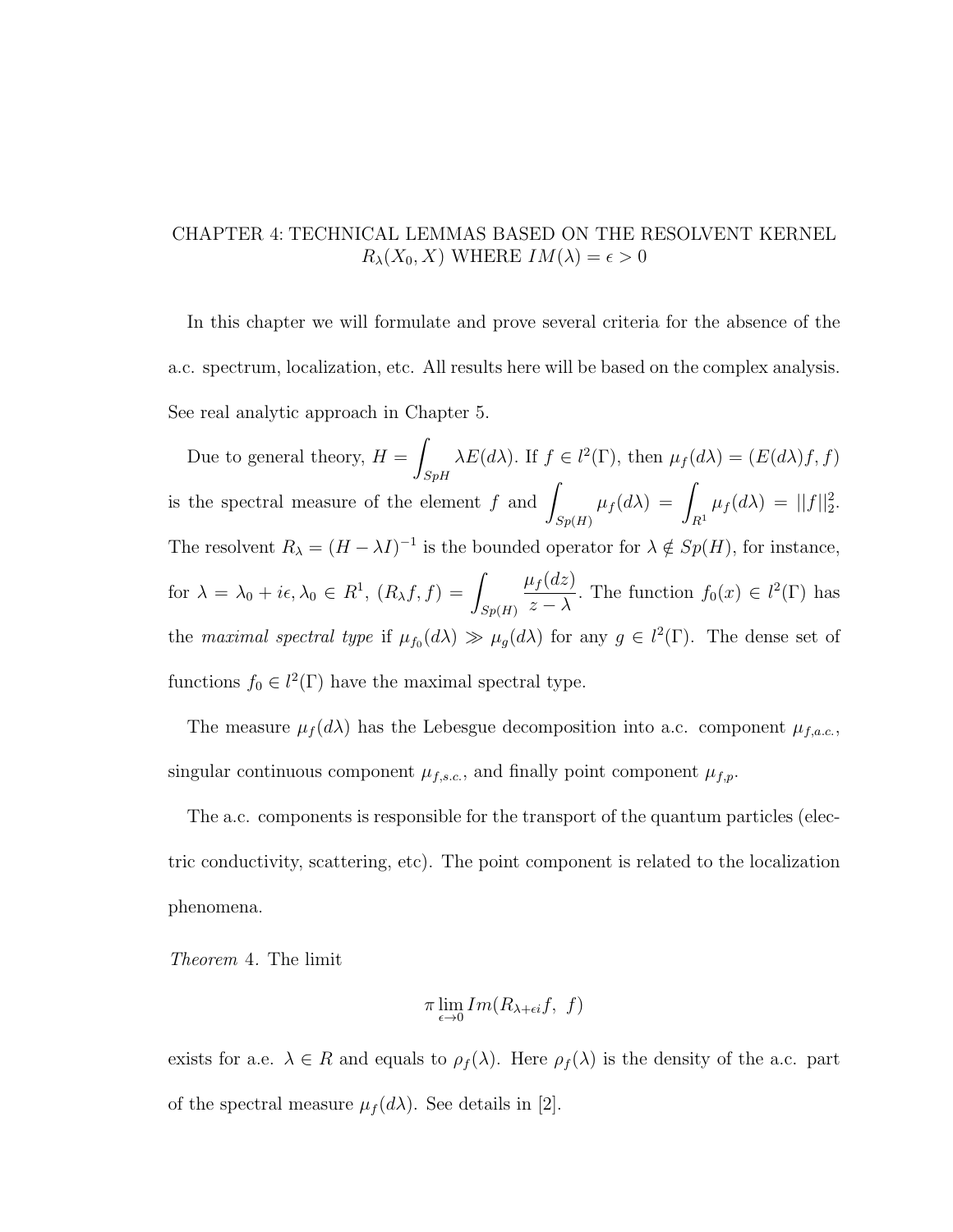Corollary 5. For given energy interval  $I \subset R$ , the a.c. part of the spectral measure  $\mu_{f,a.c.}(d\lambda)$  is equal to 0 if

$$
\lim_{\epsilon \to 0} Im(R_{\lambda+\epsilon i}f,f)=0
$$

a.e. on  $\lambda \subset I$ .

Assume that  $\mu_{a.c.}(d\lambda) = 0$  (operator H has no a.c. spectrum). How to separate  $\mu_p$ and  $\mu_{s.c.}$ ? The following theorem (see [4]) gives the simple criteria for (p.p) spectrum. Theorem 6 (Simon-Wolff). Assume that for real  $\lambda$  on the resolvent kernel,  $R_{\lambda+\epsilon i}(x_0, y) \stackrel{\epsilon \to 0}{\to}$  $R_{\lambda+0i}(x_0, y)$  and for any  $x_0 \in \Gamma$ 

$$
\lim_{\epsilon \to 0} \sum_{y \in \Gamma} |R_{\lambda + i\epsilon}(x_0, y)|^2 = \sum_{y \in \Gamma} |R_{\lambda + 0i}(x_0, y)|^2 < \infty.
$$

Then the operator  $H$  "typically" has p.p. spectrum.

Remark 1. It is not difficult to prove the existence of the limit above.

The last sentence "typically" means that, in the subspace  $\ell_2(\delta_{x_0}) = Span(R_{\lambda} \delta_{x_0}),$ the perturbed operator  $H_a = H + a\delta_{x_0}(\cdot), x_0 \in \Gamma$  (rank-one perturbation) has p.p. spectrum for a.e.  $a \in R$ . At the same time(in the wide class of situations), the operator  $H_a$  has the pure singular spectrum for some a from the appropriate  $G_\delta$  set (with measure 0), see [1].

This result is especially convenient for the random Schrödinger operators (Anderson Hamiltonians):

$$
H(\omega) = \Delta + \sigma \xi(x, \omega), \ x \in \Gamma, \ \omega \in (\Omega, \mathcal{F}, P),
$$

where  $\sigma$  is a coupling constant (the measure of disorder) and the random variables  $\xi(x,\omega)$  are i.i.d. with bounded continuous distribution density.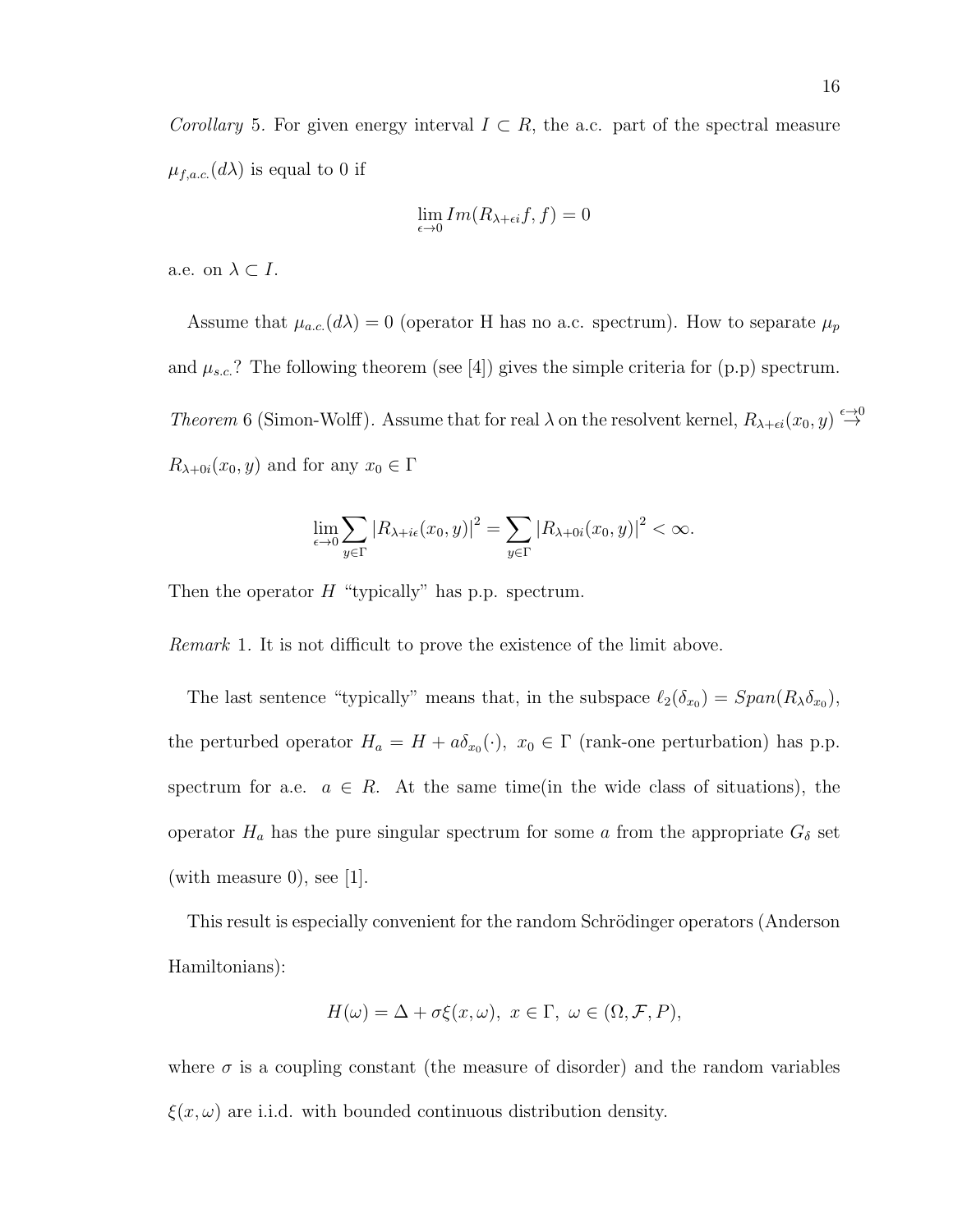As we already mentioned, for large  $\sigma$  (large disorder) the operator  $H(\omega)$  has p.p. spectrum P-a.s., see [6].

Let's formulate and prove the result, closely related to Simon-Spencer approach to the theorems on the absence of the a.c. spectrum.

Theorem 7. Let  $\Gamma$  be a graph with estimate  $\nu(x) \leq K$ ,  $\Delta$  is the Laplacian,  $H =$  $\Delta + V(x)$  is the Schorödinger operator with potential  $V(\cdot)$ . Assume that for some sequence of points  $\mathcal{D} = \{x_n : n = 1, 2, \dots\}$ 

$$
\sum_{n=1}^{\infty} \frac{1}{|V(x_n)|} < \infty.
$$

Consider the new operator  $\tilde{H} = \Delta + V(x)$  with boundary condition  $\phi(x_n) = 0$ ,  $n =$ 1, 2, ..., i.e. the restriction of H on  $\Gamma - \mathcal{D}$  with Dirichlet boundary condition on  $\mathcal{D}$ . Then

$$
Sp_{a.c.}(H) = Sp_{a.c.}(\tilde{H})
$$

and for any  $f \in L^2(\Gamma)$ , the a.c. components of the spectral measures of f for H and  $\tilde{H}$  are mutually a.c.. In particular,  $Sp_{a.c.}(\tilde{H}) = \emptyset \Longleftrightarrow Sp_{a.c.}(H) = \emptyset$ .

Proof. The proof is based on Kato-Birman criterion [11]. See also [2, 3]. If for some fixed  $\lambda_0 = Ci$ , the difference between the resolvents  $R_{\lambda_0} = (H - \lambda_0 I)^{-1}$  and  $\tilde{R}_{\lambda_0} = (\tilde{H} - \lambda_0 I)^{-1}$  belongs to the trace class, i.e.

$$
\sum_{x\in\Gamma}\Big|R_{\lambda_0}(x,x)-\tilde{R}_{\lambda_0}(x,x)\Big|<\infty,
$$

then  $\mu_{a.c.}(H) = \mu_{a.c.}(\tilde{H})$ 

Now we will use the path expansion to calculate  $R_{\lambda_0}(x, x)$  and  $\tilde{R}_{\lambda_0}(x, x)$ ,  $x \in \Gamma$  for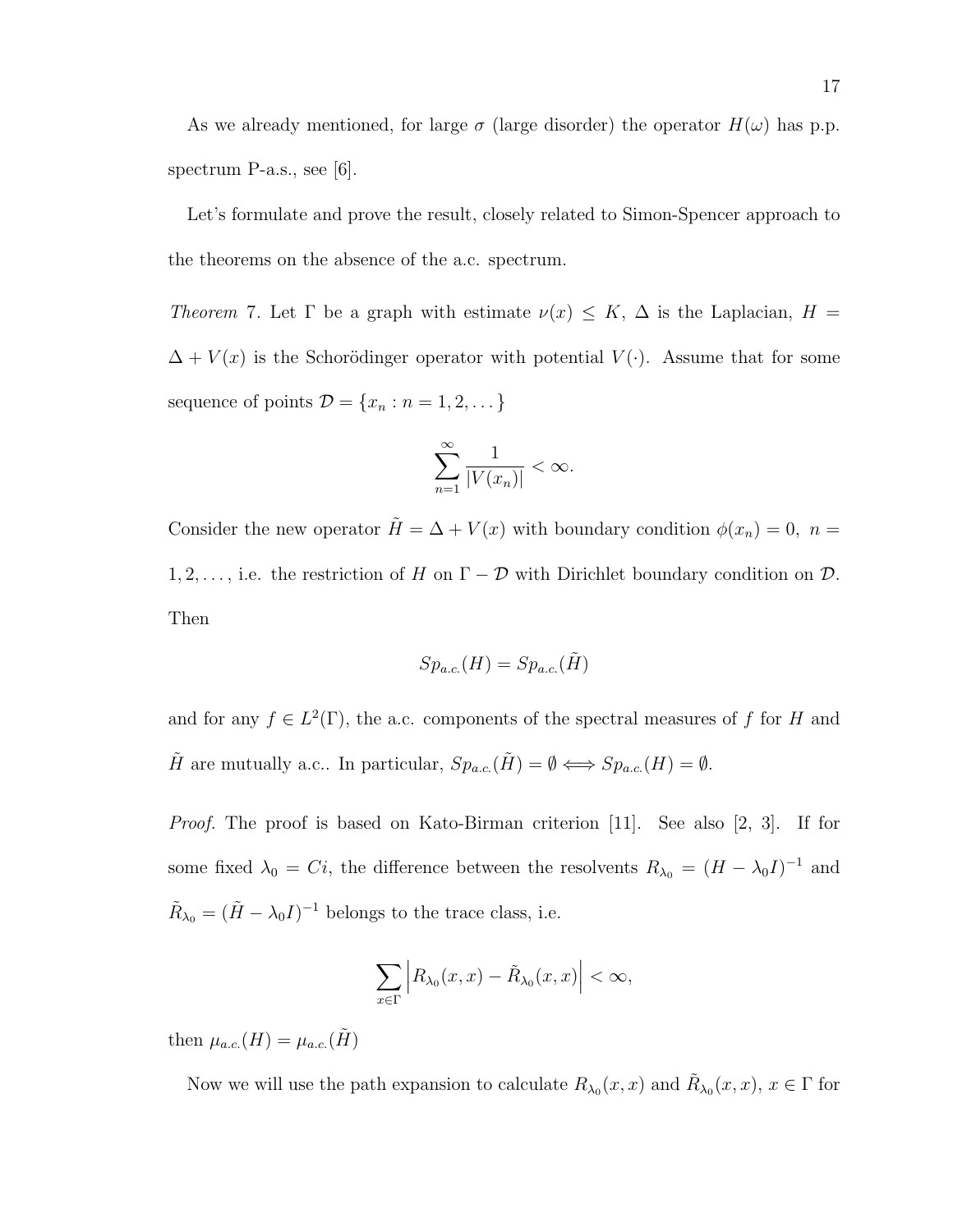$\lambda_0 = K(K+1)i.$ 

We have

$$
R_{\lambda_0}(x,x) = \frac{1}{\lambda_0 - V(x)} + \sum_{[\gamma]:x \to x} \prod_{z \in [\gamma]} \left( \frac{1}{\lambda_0 - V(z)} \right)
$$

for  $x\in\Gamma,$  and

$$
\tilde{R}_{\lambda_0}(x,x) = \frac{1}{\lambda_0 - V(x)} + \sum_{\substack{[\gamma]:x \to x \\ [\gamma] \cap \mathcal{D} = \emptyset}} \prod_{z \in [\gamma]} \left( \frac{1}{\lambda_0 - V(z)} \right), \ x \in \Gamma - \mathcal{D}
$$

and 
$$
R_{\lambda_0}(x, x) = 0, x \in \mathcal{D}
$$
.  
\nNote that  $\left| \frac{1}{\lambda_0 - V(z)} \right| \le \frac{1}{K(K+1)}$ . If  $x_n \in \mathcal{D}$ , then  
\n
$$
\left| R_{\lambda_0}(x, x) - \tilde{R}_{\lambda_0}(x, x) \right| = |R_{\lambda_0}(x, x)|
$$
\n
$$
\le \left| \frac{1}{\lambda_0 - V(x_n)} \right| \left( 1 + \frac{K}{K(K+1)} + \frac{K^2}{(K(K+1))^2} + \dots \right)
$$
\n
$$
\le 2 \left| \frac{1}{\lambda_0 - V(x_n)} \right| \le \frac{2}{|V(x_n)|}.
$$

Therefore,

$$
\sum_{x \in \mathcal{D}} \left| R_{\lambda_0}(x, x) - \tilde{R}_{\lambda_0}(x, x) \right| \le 2 \sum_{n=1}^{\infty} \frac{1}{|V(x_n)|} < \infty. \tag{9}
$$

But if  $x \notin \mathcal{D}$ , we have

$$
\left|R_{\lambda_0}(x,x)-\tilde{R}_{\lambda_0}(x,x)\right|=\left|\sum_{\substack{[\gamma]:x\to x\\ [\gamma]\cap\mathcal{D}\neq\emptyset}}\prod_{z\in[\gamma]}\left(\frac{1}{\lambda_0-V(z)}\right)\right|.
$$

Since  $[\gamma] \cap \mathcal{D} \neq \emptyset$ , the path  $[\gamma]$  must intersect  $\mathcal D$  for the first time at one of the points  $x_1, x_2, \ldots$  Let  $A_j = \{[\gamma] : x \to x \text{ and } \gamma \text{ and } \mathcal{D} \text{ intersect for the first time at } x_j\},\$  $j = 1, 2, \ldots$ .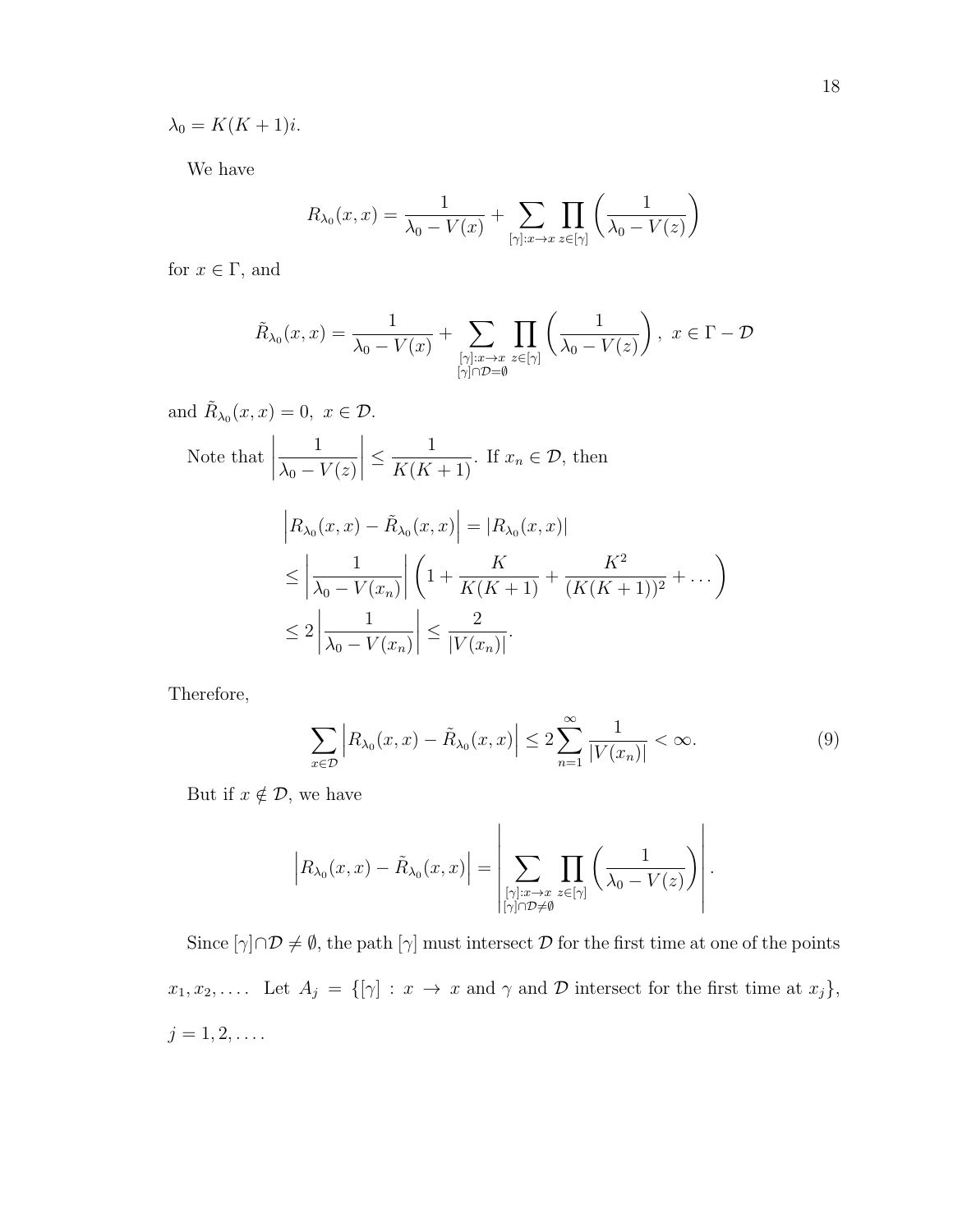Then

$$
\left| \sum_{\gamma \in A_j} \prod_{z \in [\gamma]} \left( \frac{1}{\lambda_0 - V(z)} \right) \right|
$$
  
\n
$$
\leq \sum_{\gamma \in A_j} \frac{1}{(K(K+1))^{|\gamma|-1}} \frac{1}{|V(x_j)|}
$$
  
\n
$$
\leq \frac{1}{|V(x_j)|} \left( \frac{K^{d(x,x_j)}}{(K(K+1))^{d(x,x_j)}} + \frac{K^{d(x,x_j)+1}}{(K(K+1))^{d(x,x_j)+1}} + \dots \right)
$$
  
\n
$$
\leq \frac{1}{|V(x_j)(K+1)^{d(x,x_j)}} \left( 1 + \frac{1}{K} \right).
$$

Therefore, for  $x \notin \mathcal{D}$ ,

$$
\left| R_{\lambda_0}(x, x) - \tilde{R}_{\lambda_0}(x, x) \right| \le \left( 1 + \frac{1}{K} \right) \sum_{j=1}^{\infty} \frac{1}{|V(x_j)(K+1)^{d(x, x_j)}} \n\sum_{x \in \Gamma - \mathcal{D}} \left| R_{\lambda_0}(x, x) - \tilde{R}_{\lambda_0}(x, x) \right| \le \left( 1 + \frac{1}{K} \right) \sum_{j=1}^{\infty} \frac{1}{|V(x_j)|} \sum_{x \in \Gamma - \mathcal{D}} \frac{1}{(K+1)^{d(x, x_j)}}
$$

But

.

.

$$
\sum_{x \in \Gamma - \mathcal{D}} \frac{1}{(K+1)^{d(x,x_j)}} \le 1 + \frac{K}{K+1} + \frac{K^2}{(K+1)^2} + \dots = K+1 < \infty.
$$

Hence, we have

$$
\sum_{x \in \Gamma - \mathcal{D}} \left| R_{\lambda_0}(x, x) - \tilde{R}_{\lambda_0}(x, x) \right| \le \frac{(K+1)^2}{K} \sum_{j=1}^{\infty} \frac{1}{|V(x_j)|} < \infty. \tag{10}
$$

Due to equation (9) and (10), we have

$$
\sum_{x\in\Gamma}\Big|R_{\lambda_0}(x,x)-\tilde{R}_{\lambda_0}(x,x)\Big|<\infty.
$$

Since the difference belongs to the trace class, operators  $H$  and  $\tilde{H}$  have the same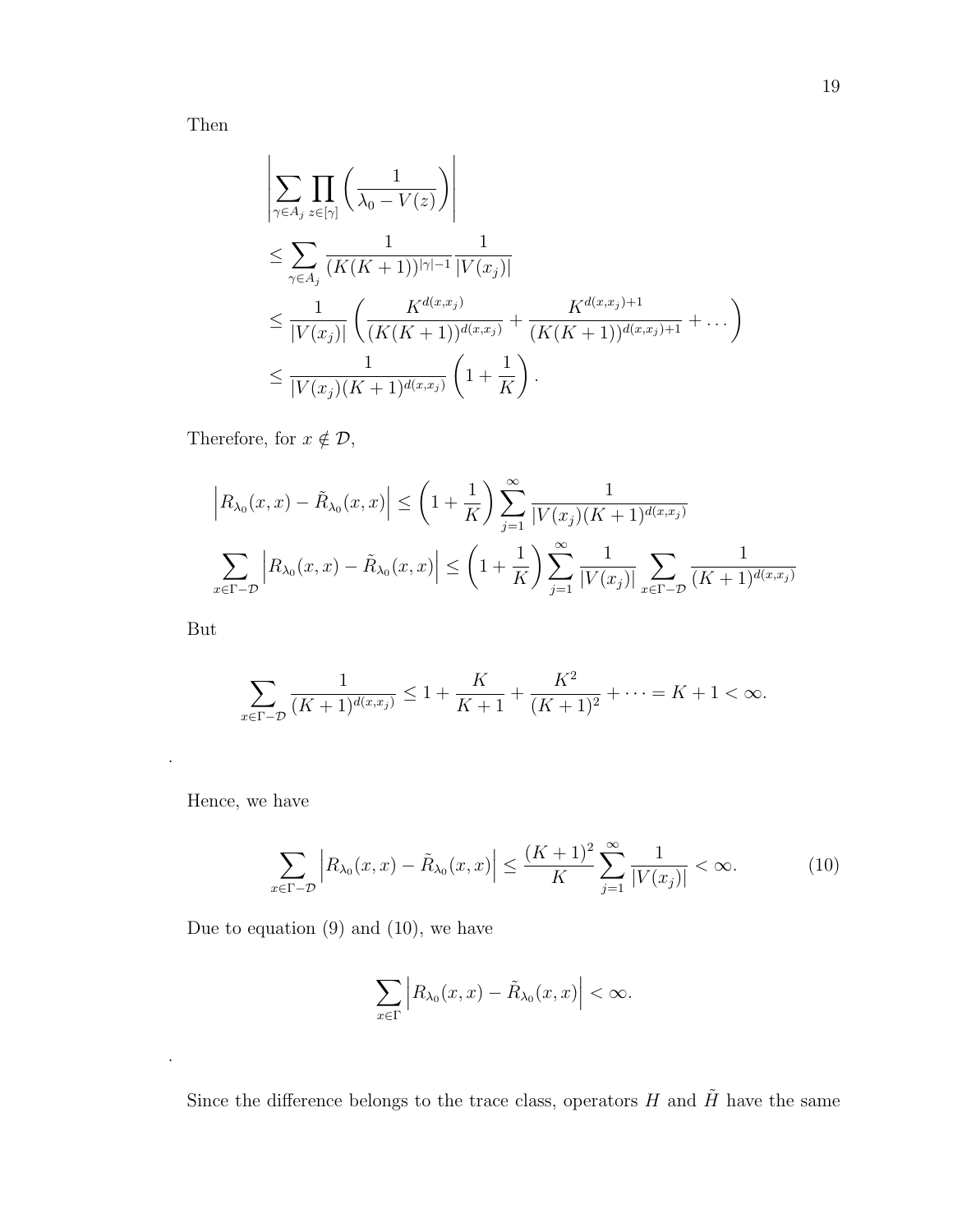Corollary 8. Assume that for the Schrödinger operator  $H = \Delta + V(x)$  one can find the set  $\mathcal{D} = \{x_n; n = 1, 2, \dots\}$  such that  $\Gamma - \mathcal{D}$  is the union of the disjoint finite sets ( in our terminology,  $D$  is the union of the belts). Then under the assumption of the above theorem  $(\sum)$ n 1  $|V(x_n)|$  $< \infty$ ), H has no *a.c.* spectrum.

 $\Box$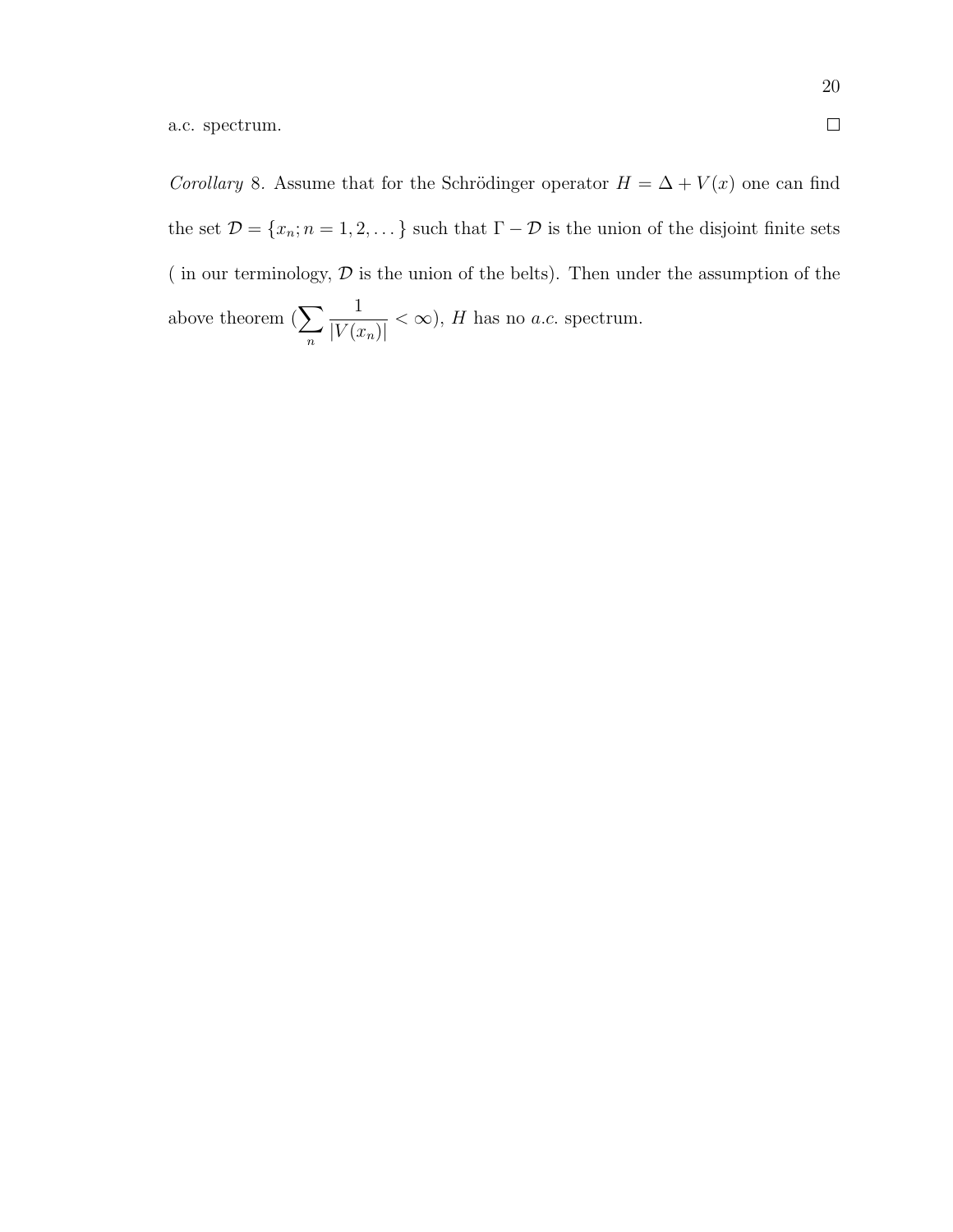## CHAPTER 5: THE REAL ANALYTIC APPROACH TO THE ABSENCE OF A.C. SPECTRUM AND LOCALIZATION

In all future constructions, the belts  $\{b_l, l = 1, 2, \dots\}$  will be selected from the assumption that for the fixed energy interval  $I$  on  $\lambda$ -axis:

$$
\max_{z_1 \in \partial b_l^-, z \in \partial b_l^+} \left| \beta_{\lambda}^{b_l}(z_1, z_2) \right| \le \delta_l, \ \delta_l \to 0, \ l \to \infty \tag{11}
$$

for all  $\lambda \in I$ .

There are different options to guarantee the small values of  $\beta_{\lambda}^{b_l}(\cdot,\cdot)$ . For instance, assume that  $|V(x)| \ge h_l$ ,  $x \in b_l$  and  $h_l$  is sufficiently large, then, for fixed energy interval I,

$$
\left|\frac{1}{\lambda - V(z)}\right| \leq \frac{2}{h_l}, \ \lambda \in I, z \in b_l,
$$

i.e.

$$
\beta_{\lambda}^{b_l}(\cdot,\cdot) \le C\left(\frac{2K}{h_l}\right)^{t_l} = \delta_l,
$$

with  $t_l = d(\partial b_l^{-}, \partial b_l^{+})$ , for some constant C.

The each product in the cluster expansion contains factors  $\beta_{\lambda}^{b_l}(\cdot, \cdot)$  which will be small and the resolvents of the main blocks  $R_{\lambda}^{(l)}$  $\chi^{(l)}(\cdot,\cdot)$ , where we have no information about the potentials. We will use here the Kolmogorov's lemma which states that  $R_\lambda^{(l)}$  $\lambda^{(l)}(\cdot,\cdot)$  for typical  $\lambda$  is not "too large" (see the proof of this result in [10] in the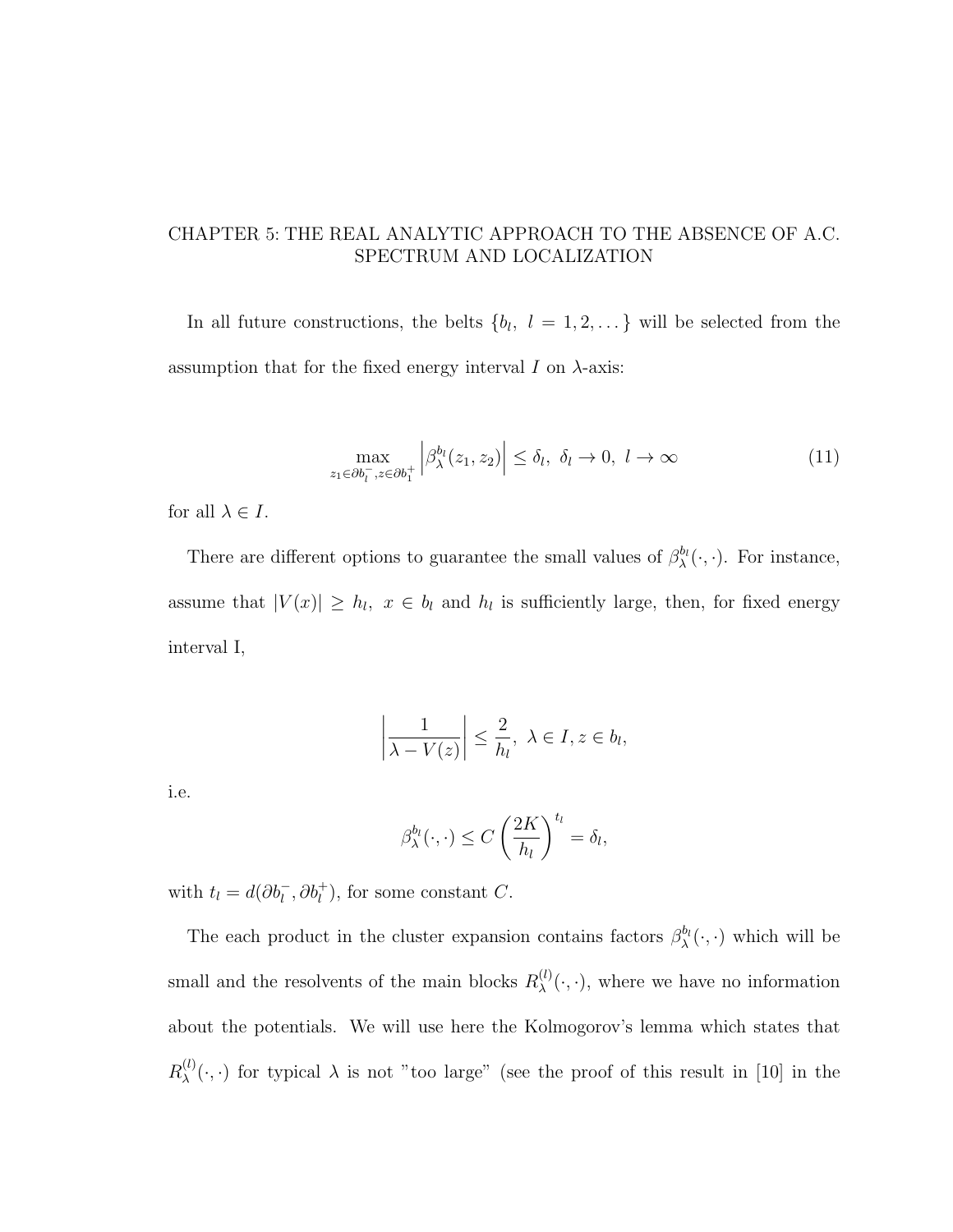convenient form).

*Proposition* 9 (Kolmogorov Lemma). Let  $M > 0$ , then

$$
m\left(\lambda : |F(z)| = \left|\sum_{l=1}^{N} \frac{\alpha_l}{\lambda - \lambda_l}\right| \ge M\right) \le \frac{4\sum_l |\alpha_l|}{M}.\tag{12}
$$

Here  $\lambda_l$  are different real numbers, and  $\alpha_l$  are also real.

If  $\alpha_l > 0$ ,  $l = 1, 2, ..., N$ , then elementary algebraic calculations give

$$
m(\lambda : |F(z)| \ge M) = \frac{2\sum_{l} \alpha_l}{M}.
$$

If  $\alpha_l, l = 1, 2, ..., N$  have positive terms  $\alpha_l^+$  $_l^+$  and negative terms  $\alpha_l^ \overline{l}$ , then

$$
m(\lambda : |F(z)| \ge M) \le m\left(\lambda : \left|\sum_{i} \frac{\alpha_i^+}{\lambda - \lambda_i}\right| \ge \frac{M}{2}\right) + m\left(\lambda : \left|\sum_{i} \frac{\alpha_i^-}{\lambda - \lambda_j}\right| \ge \frac{M}{2}\right) \le \frac{4\sum_{l} |\alpha_l|}{M}
$$

The following proposition is the central point of our approach.

Proposition 10. Let  $H_B = \Delta + V(x)$  with Dirichlet boundary condition:  $\phi(x) =$ 0,  $x \in Γ - B$ , where  $B \subset Γ$ . Consider  $(R_λ^{(B)})$  $f_{\lambda}(B)$ ,  $f, g \in l^2(B)$ , then in the obvious notations,

$$
\left(R_{\lambda}^{(B)}f,g\right) = \sum_{k=1}^{|B|} \frac{(f,\psi_k)(g,\psi_k)}{\lambda - \lambda_k^B} = \tag{13}
$$

$$
||f||_2||g||_2 \sum_{k} \frac{\left[ (f, \psi_k) / ||f||_2 \right] \left[ (g, \psi_k) / ||g||_2 \right]}{\lambda - \lambda_k^B}.
$$
 (14)

where  $\lambda_k^B$ ,  $k = 1, 2, ..., |B|$  are the eigenvalues of  $H_B$  and  $\psi_k$  are the corresponding orthonormal eigenfunctions. Due to Cauchy-Shwartz inequality and Kolmogorov's lemma, we have

$$
m\left(\lambda \in R : \left| \left( R_{\lambda}^{(B)}f, g \right) \right| > M \right) \le \frac{4||f||_2||g||_2}{M}.\tag{15}
$$

.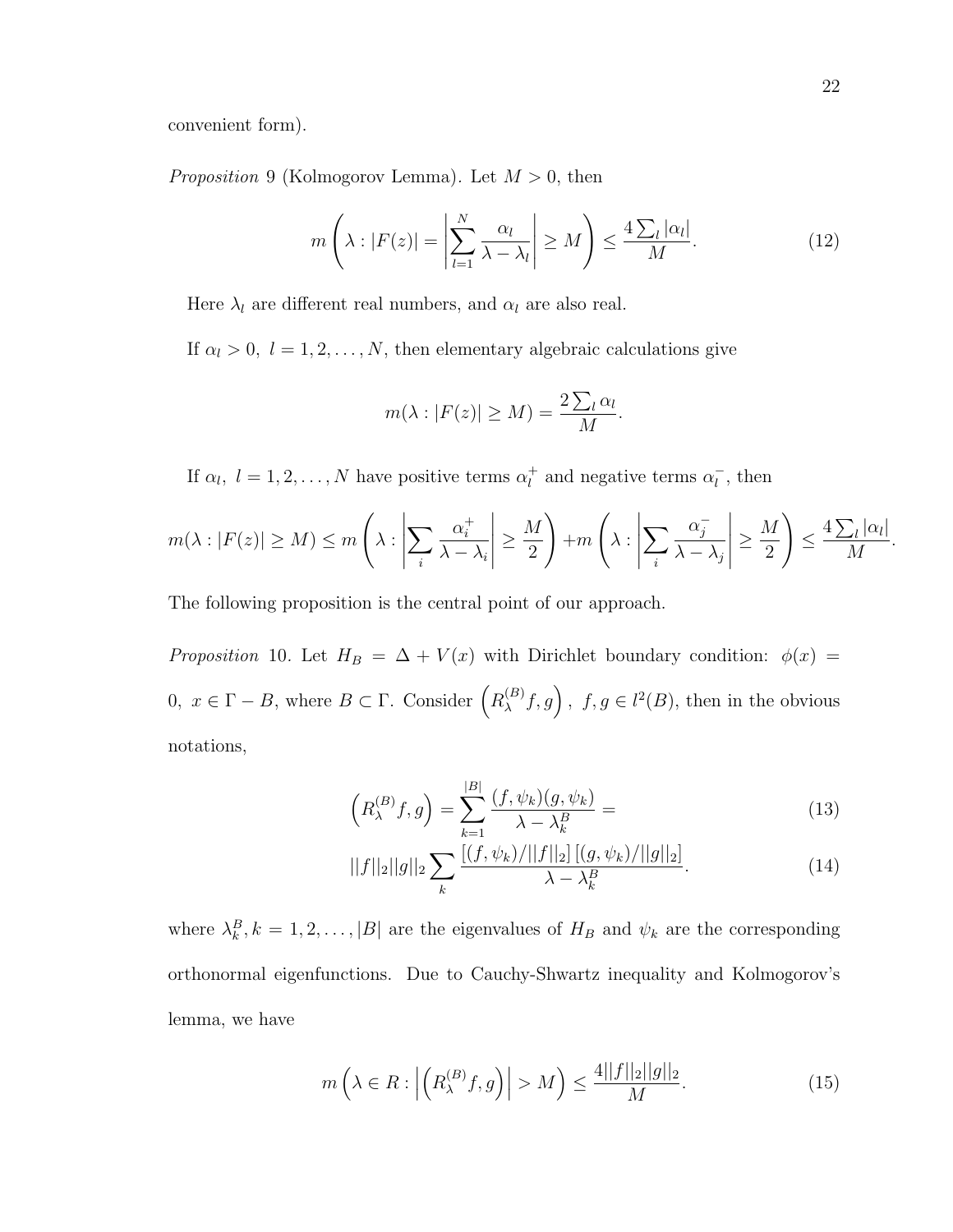Corollary 11. In particular, let  $f = g = I_{\partial b_l^+}$  be the indicator function on  $\partial b_l^+$  and  $B = (l)$ , we have

$$
m\left(\lambda \in R: \left|\sum_{z_1, z_2 \in \partial b_l^+} R_{\lambda}^{(l)}(z_1, z_2)\right| = \left|\left(R_{\lambda}^{(l)} I_{\partial b_l^+}, I_{\partial b_l^+}\right)\right| > M_l^+\right) \le \frac{4||I_{\partial b_l^+}||^2}{M_l^+} = \frac{4|\partial b_l^+|}{M_l^+}.
$$

Similarly,

$$
m\left(\lambda \in R : \left|\sum_{z_1 \in \partial b_l^+, z_2 \in \partial b_{l+1}^-} R_{\lambda}^{(l)}(z_1, z_2)\right| > \sqrt{M_l^+ M_{l+1}^-}\right) \le \frac{4\sqrt{|\partial b_l^+||\partial b_{l+1}^-|}}{\sqrt{M_l^+ M_{l+1}^-}}; (16)
$$
  

$$
m\left(\lambda \in R : \left|\sum_{z_1, z_2 \in \partial b_{l+1}^-} R_{\lambda}^{(l)}(z_1, z_2)\right| > M_{l+1}^- \right) \le \frac{4|\partial b_{l+1}^-|}{M_{l+1}^-};
$$
  

$$
m\left(\lambda \in R : \left|\sum_{z_1 \in \partial b_{l+1}^-, z_2 \in \partial b_l^+} R_{\lambda}^{(l)}(z_1, z_2)\right| > \sqrt{M_l^+ M_{l+1}^-}\right) \le \frac{4\sqrt{|\partial b_l^+||\partial b_{l+1}^-|}}{\sqrt{M_l^+ M_{l+1}^-}}. (18)
$$

where  $M_l > 0$  is a constant.

Let's return now to the theorems 1, 2 giving the criteria for localization (p.p. spectrum) or absence of a.c. spectrum. Both of them contains  $R_{\lambda + i\epsilon}(\cdot, \cdot)$ . Unfortunately, Kolmogorov's lemmma is not applicable for the complex-valued resolvent kernal  $R_{\lambda + i\epsilon}(x, y)$ ,  $\epsilon > 0$ . We need something else.

In the case of localization, the real analytic result is simple, see [2] or [10].

Theorem 12. Assume that  $Q_n \uparrow \Gamma$  is the increasing family of the connected sets and  $R_{n,\lambda}(x, y), n = 1, 2, \ldots$  are the resolvents of the operators  $H_n$ : the restrictions of H on  $Q_n$  with Dirichlet boundary condition  $(\psi \equiv 0, x \notin Q_n)$ . Assume also that for any  $x_0 \in \Gamma$  and for a.e.  $\lambda \in \mathbb{R}^1$ ,

$$
\limsup_{n\to\infty}\sum_{y\in Q_n}\left(R_{n,\lambda}(x_0,y)\right)^2\leq c(\lambda)<\infty.
$$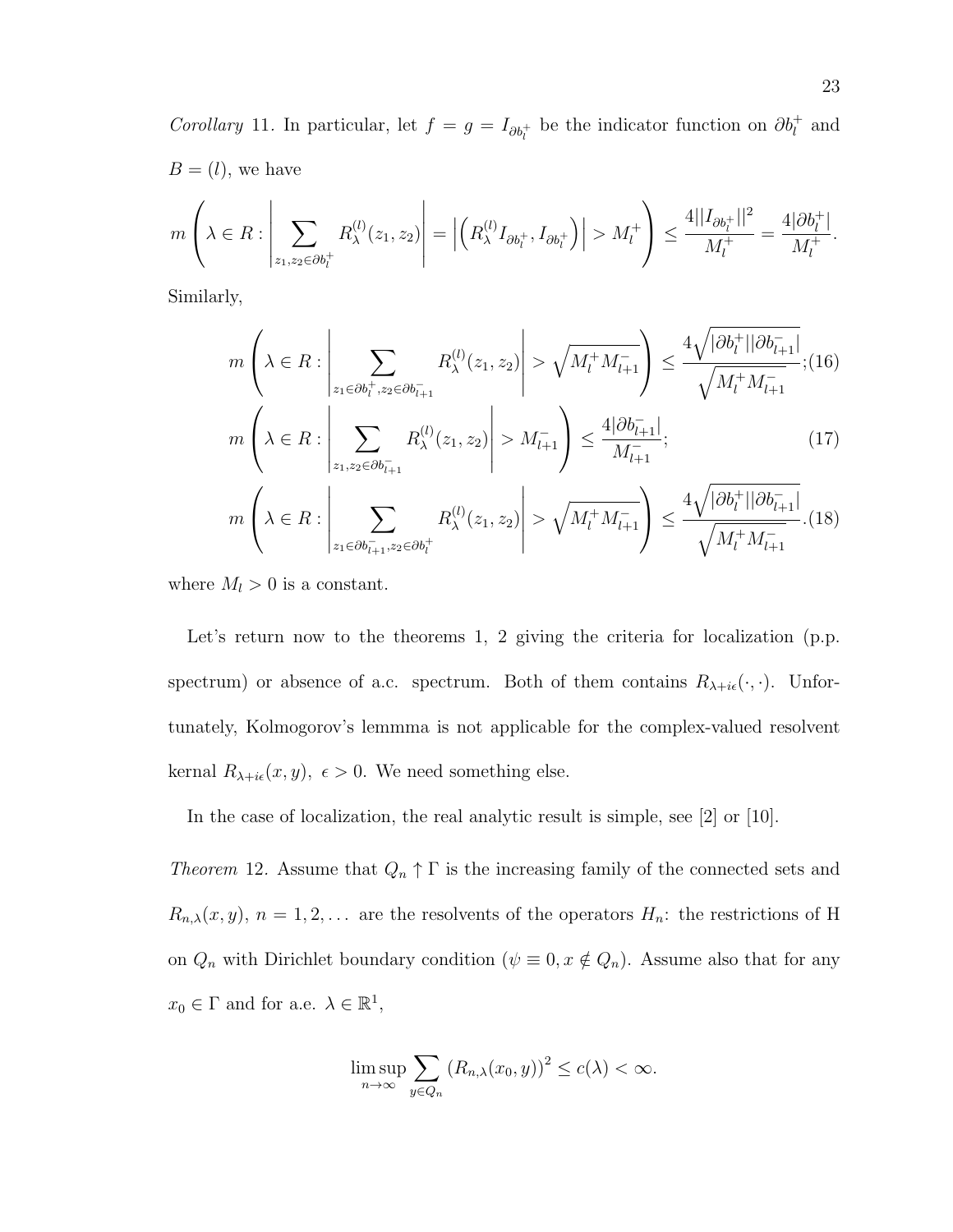Then

$$
\lim_{\epsilon \to 0} \sum_{y \in \Gamma} |R_{\lambda + i\epsilon}(x_0, y)|^2 = \sum_{y \in \Gamma} (R_{\lambda + i0}(x_0, y))^2 \le c(\lambda) < \infty,
$$

i.e. one can apply the theorem 2 on the localization (with appropriate randomization).

The desirable result on the absence of a.c. spectrum (in real analytic terms) gives the following

*Theorem* 13 (**A.Gordon**). If the operator  $H = \Delta + V$  in  $L^2(\Gamma)$  has a.c. spectrum (say in the subspace generated by  $\delta_{x_0}(\cdot)$ ), then

$$
\limsup_{n\to\infty} |R_{n,\lambda}(x_0,x_0)| = \infty
$$

on the essential support of the a.c. component of the spectral measure of the element  $\delta_{x_0}(\cdot).$ 

This result will be published in the parallel article.

Corollary 14. If, for any  $x_0 \in \Gamma$ ,

$$
\limsup_{n\to\infty} |R_{n,\lambda}(x_0,x_0)| < \infty
$$

a.e. on some interval I, then the spectral measure of the operator  $H$  is singular on I (i.e. its a.c. component equal to 0 in each subspace, generated by  $\delta_{x_0}(\cdot)$ ).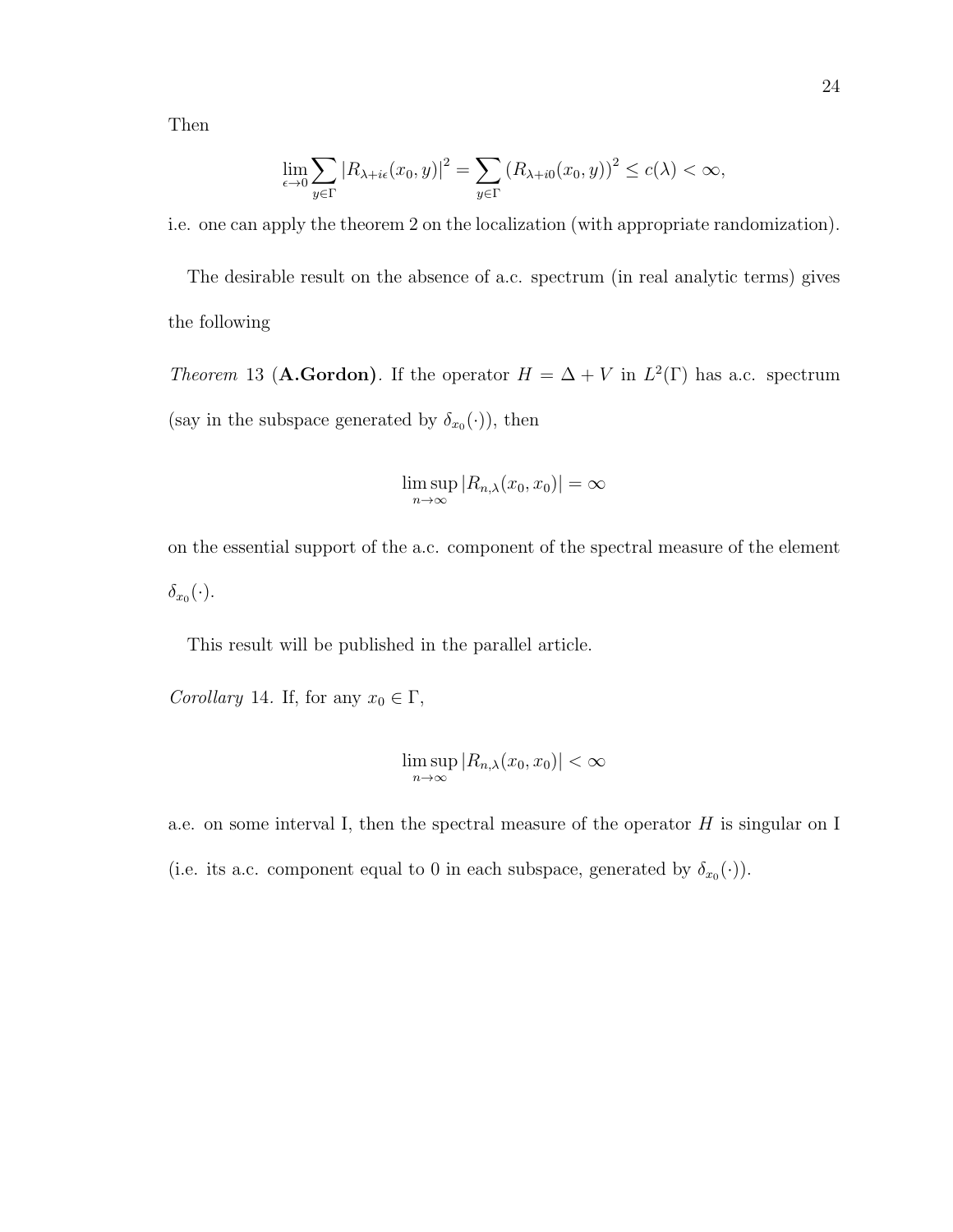## CHAPTER 6: THEOREMS ON THE ABSENCE OF A.C. SPECTRUM AND LOCALIZATION

In this chapter, we'll prove the major results of the paper. They will be illustrated by the examples in sections ?? and ??.

**Theorem** (I). Consider the graph  $\Gamma$  introduced in section 1 and the Hamiltonian  $H = \Delta + V(x)$ . Assume that one can find the system of the counters  $b_n$ ,  $n = 1, 2, ...$ (the belts of thickness 1) such that for

$$
h_n = \max_{x \in b_n} |V(x)|, \text{ and } |b_n|/h_n \to 0, n \to \infty.
$$

Then  $\mu_{a.c.}(H, f) \equiv 0$ .

This result is the trivial corollary of the Theorem 4. In fact if  $h_n^{-1}|b_n| \to 0$ , then one can find the sequence  $\{n'\}$ :  $\sum$  $n<sub>1</sub>$  $|h_{n'}^{-1}|b_{n'}| < \infty$  but  $\sum$  $z ∈ ∪b_n$ 1  $|V(x)|$  $\leq$   $\sum$  $n<sup>′</sup>$  $|b_{n'}|$  $h_{n'}$  $< \infty$ .

The following example illustrates the above theorem.

Example 15. Let  $\Gamma = S^{\infty}$  be the Sierpinski lattice and  $H = \Delta + V(x, \omega)$ ,  $x \in$  $S^{\infty}$ , where  $V(x,\omega)$  is a system of unbounded i.i.d. random variables. Then P-a.s.  $\mu_{a.c.}(H) = 0.$ 

*Proof.* Consider the following events  $A_n = \{ |V(2^n\vec{i}, \omega)| > h_n, |V(2^n\vec{w}, \omega)| > h_n \},\$ where  $\vec{i} = (1,0), \ \vec{w} = (\frac{1}{2},$  $\sqrt{3}$  $\frac{\sqrt{3}}{2}$ ). Since events  $A_n$  are independent and  $P(A_n)$  =  $P^2(|V| > h_n) > 0$  for appropriate  $h_n \to \infty$ ,  $\sum$ n  $P(A_n) = \infty$ . The second Borel-Cantelli lemma provides the existence P-a.s. of the infinitely many events  $A_{n'}$ . One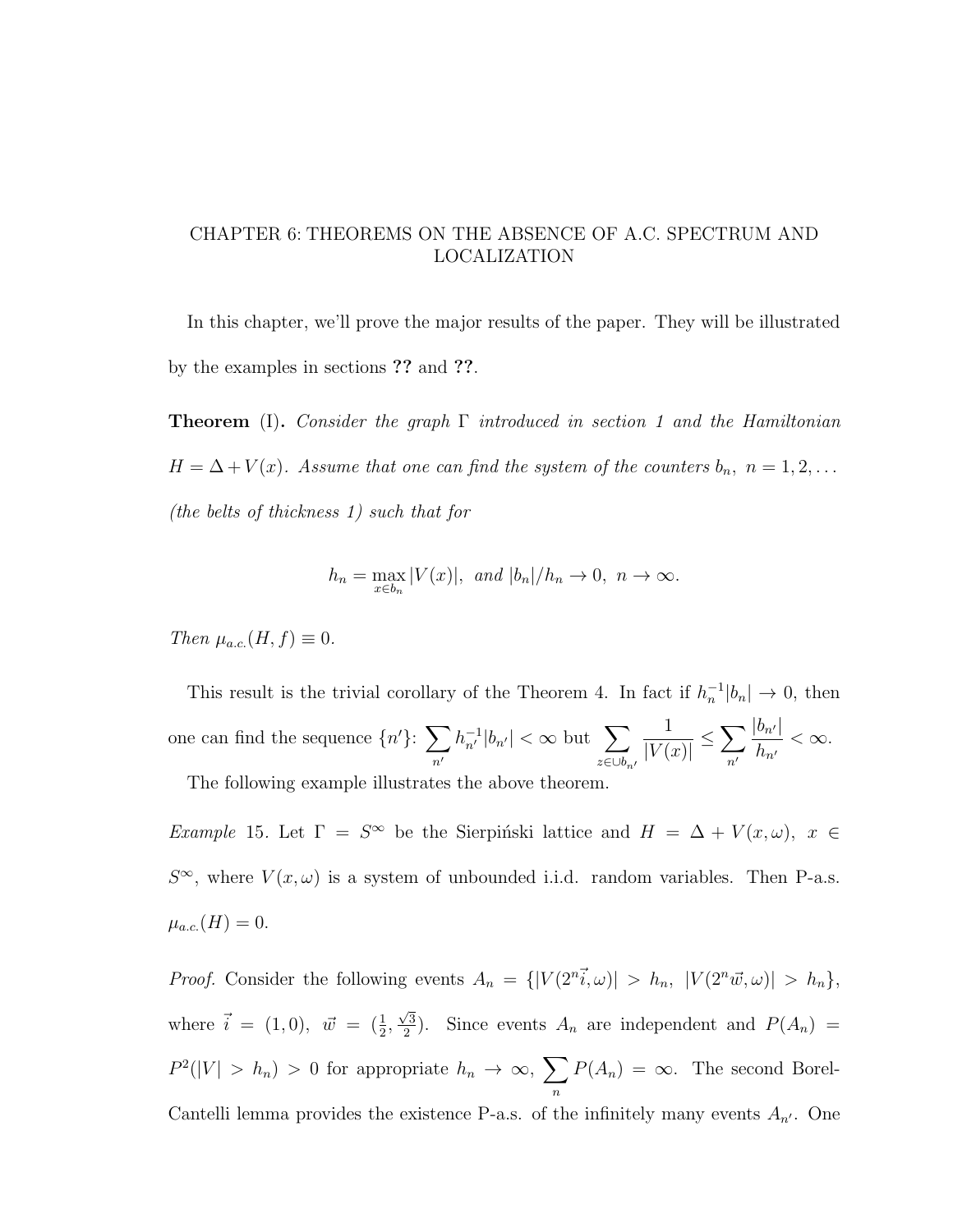can apply now the above Theorem (I) to the counters containing only two points:  $b_n = \{2^n\vec{i}, 2^n\vec{w}\}.$  $\Box$ 

In fact, we didn't use here the specific structure of  $S^{\infty}$  and proved the following result.

Corollary 16. If for the general graph  $\Gamma$  with conditions  $\nu(x) \leq K$ , one can find infinite system of the belts  $b_n$ :  $|b_n| \leq C_0 < \infty$  for appropriate  $C_0$  and the i.i.d. potential  $V(x, \omega)$  is unbounded $(P(|V| > A) = P(A) > 0$  for any A). Then the Anderson Hamiltonian  $H = \Delta + V(x, \omega)$  has no a.c. spectrum, P-a.s..

We'll return to the spectral theory of the self-similar fractal graphs (like Sierpinski lattice or snow flacks) in another paper to cover cases with the bounded random potentials, where again  $\mu_{a.c.}(H) = 0$ .

The following result is more general than Theorem (I).

Theorem (II). The condition

$$
\delta_l \sqrt{|\partial b_l^+||\partial b_l^-|} \to 0, \ l \to \infty \tag{19}
$$

implies that  $Sp_{a.c.}(H) = \emptyset$ . Here  $\delta_l = \max$  $z_1 \in \partial b_1^-, z_2 \in \partial b_1^+$  $\Big|\beta_\lambda^{b_l}(z_1,z_2)\Big|.$ 

The proof of this result is the significant part of the future localization theorem.

*Proof.* Selecting appropriate subsequence of the belts  $\{b_{l'}\}$ , one can assume without loss of generality that

$$
\sum_{l'}\delta_{l'}\sqrt{|\partial b_{l'}^+||\partial b_{l'}^-|}<\infty.
$$

Let's now apply the Borel-Cantelli lemma, which will show that the resolvent kernals  $R_\lambda^{(l)}$  $\lambda^{(l)}(\cdot,\cdot)$  are not "too large".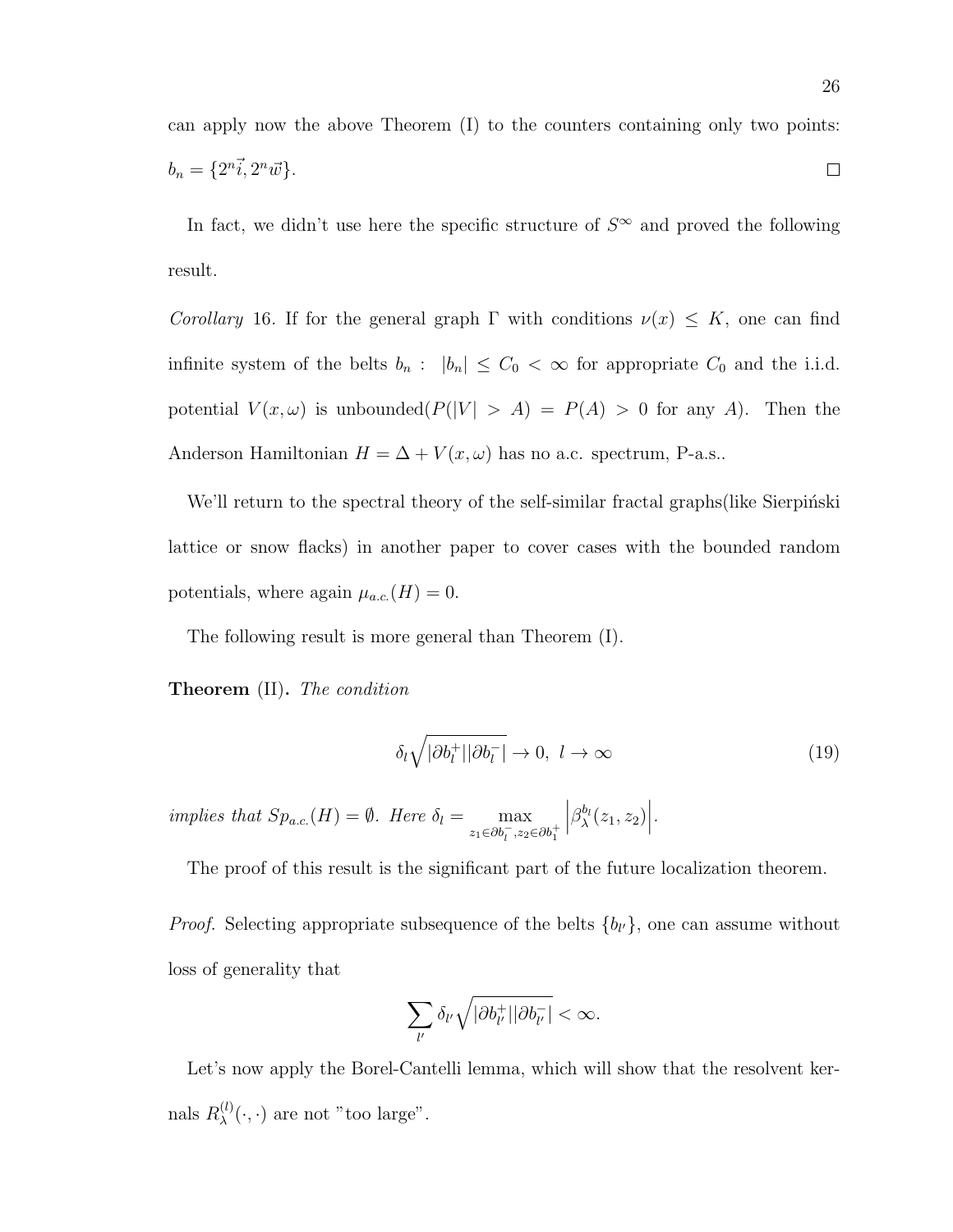Put  $M_l^-$  =  $|\partial b_l^-|$  $\alpha_l$  $, M_l^+ =$  $|\partial b_l^-|$  $\alpha_l$ ,  $l = 1, 2, \ldots$ , where  $\alpha_l > 0$  is any sequence such that  $\sum$ l  $\alpha_l < \infty$ . Then formulas in Corollary 11 will have a form

$$
m\left(\lambda \in R : |\cdot| > \cdot\right) \le \alpha_l.
$$

And Borel-Cantelli lemma gives that for a.e.  $\lambda \in R$  and  $l \ge L_0(\lambda)$ ,

$$
\left|\sum_{z_1,z_2\in\partial b_l^+} R_\lambda^{(l)}(z_1,z_2)\right| \leq \frac{|\partial b_l^+|}{\alpha_l}.
$$

Similarly,

$$
\left| \sum_{z_1, z_2 \in \partial b_{l+1}^-} R_{\lambda}^{(l)}(z_1, z_2) \right| \le \frac{|\partial b_{l+1}^|}{\alpha_{l+1}};
$$
\n(20)

$$
\left| \sum_{z_1 \in \partial b_l^+, z_2 \in \partial b_{l+1}^-} R_{\lambda}^{(l)}(z_1, z_2) \right| \le \frac{\sqrt{|\partial b_l^+| |\partial b_{l+1}^-|}}{\sqrt{\alpha_l \alpha_{l+1}}};\tag{21}
$$

$$
\left| \sum_{z_1 \in \partial b_{l+1}^-, z_2 \in \partial b_l^+} R_{\lambda}^{(l)}(z_1, z_2) \right| \le \frac{\sqrt{|\partial b_l^+| |\partial b_{l+1}^-|}}{\sqrt{\alpha_l \alpha_{l+1}}}.
$$
\n(22)

.

In the case  $\sum$  $z_1 \in \partial b_1^ R_\lambda^{(0)}$  $\chi^{(0)}(x_0, z_1)$  one can put

 $\bigg\}$  $\begin{array}{c} \end{array}$  $\overline{\phantom{a}}$ 

$$
\left|\sum_{z_1 \in \partial b_1^-} R_\lambda^{(0)}(x_0, z_1)\right| \le \frac{\sqrt{|\partial b_1^-|} \sqrt{1}}{\sqrt{\alpha_1}}
$$

Firstly, assume  $L_0(\lambda) = 0$  and choose  $\alpha_l = 3\delta_l \sqrt{|\partial b_l^-| |\partial b_l^+|}$ . Then, due to Theorem 3, using the fact that the number of of paths  $[\tilde{\gamma}]$  of length n is no more than  $2^n$ ,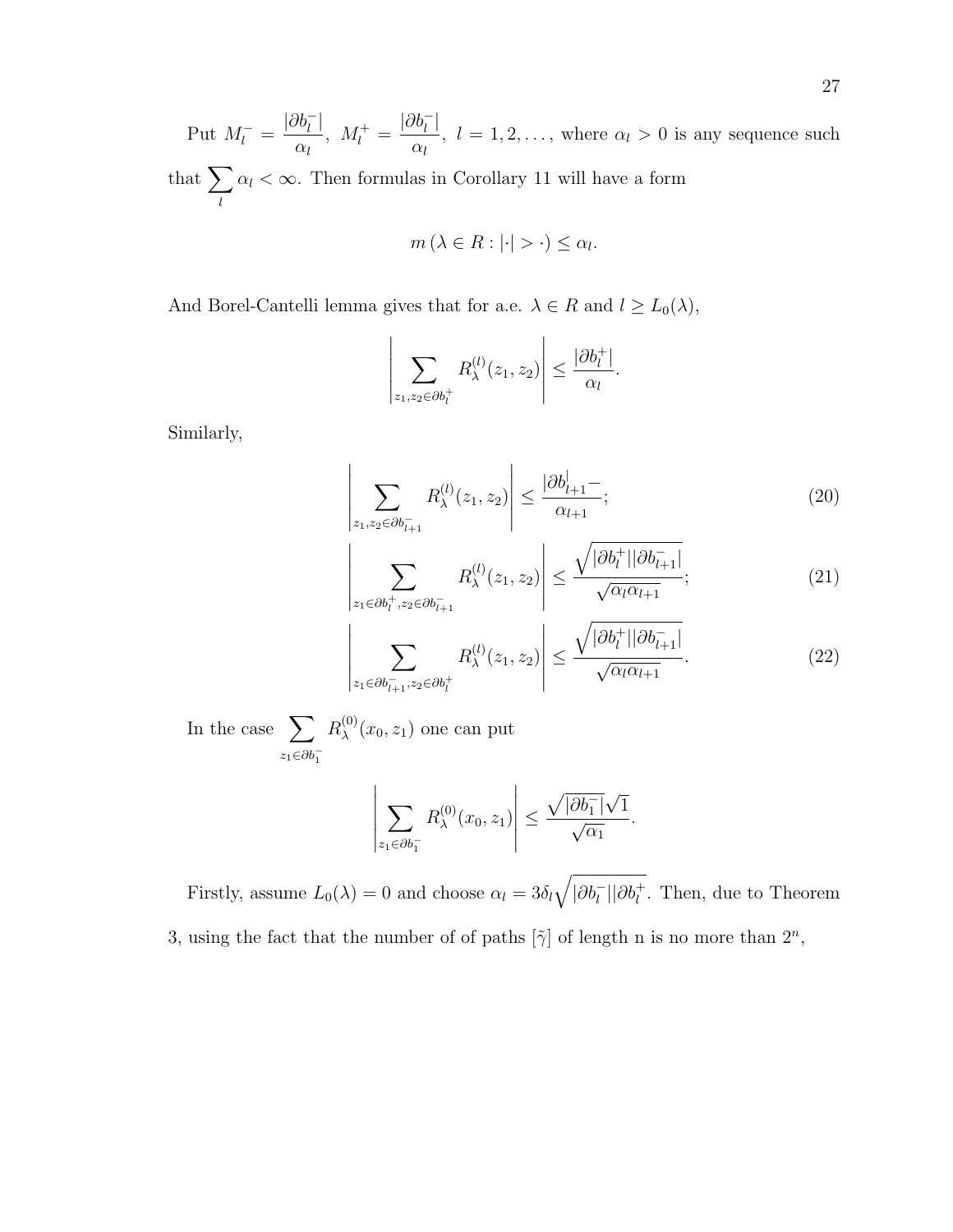$$
\left| R_{\lambda}^{[\tilde{\gamma}]}(x_0, x_0) \right| \leq \left| \sum_{z_1} R_{\lambda}^{(0)}(x_0, z_1) \right| \beta_{\lambda}^{b_1}(z_1, z_2) \left| \sum_{z_2, z_3} R_{\lambda}^{(1)}(z_2, z_3) \right| \times \cdots
$$
  

$$
\times \left| \sum_{z_{2l-4}, z_{2l-3}} R_{\lambda}^{(2)}(z_{2l-4}, z_{2l-3}) \right| \beta_{\lambda}^{b_2}(z_{2l-3}, z_{2l-2}) \left| \sum_{z_{2l-2}, z_{2l-1}} R_{\lambda}^{(1)}(z_{2l-2}, z_{2l-1}) \right| \beta_{\lambda}^{b_1}(z_{2l-1}, z_{2l}) \left| \sum_{z_{2l}} R_{\lambda}^{(0)}(z_{2l-1}, z_{2l}) \right| \geq R_{\lambda}^{(0)}(z_{2l-1}, z_{2l}) \left| \sum_{z_{2l}} R_{\lambda}^{(1)}(z_{2l-1}, z_{2l}) \right| \geq R_{\lambda}^{(0)}(z_{2l-1}, z_{2l}) \left| \sum_{z_{2l}} R_{\lambda}^{(0)}(z_{2l-1}, z_{2l}) \right| \geq R_{\lambda}^{(0)}(z_{2l-1}, z_{2l}) \left| \sum_{z_{2l}} R_{\lambda}^{(1)}(z_{2l-2}, z_{2l-1}) \right| \geq R_{\lambda}^{(0)}(z_{2l-1}, z_{2l}) \left| \sum_{z_{2l}} R_{\lambda}^{(0)}(z_{2l-1}, z_{2l}) \right| \geq R_{\lambda}^{(0)}(z_{2l-1}, z_{2l}) \left| \sum_{z_{2l}} R_{\lambda}^{(1)}(z_{2l-2}, z_{2l-1}) \right| \geq R_{\lambda}^{(0)}(z_{2l-1}, z_{2l}) \left| \sum_{z_{2l}} R_{\lambda}^{(0)}(z_{2l-1}, z_{2l}) \right| \geq R_{\lambda}^{(0)}(z_{2l-1}, z_{2l}) \left| \sum_{z_{2l}} R_{\lambda}^{(1)}(z_{2l-2}, z_{2l-1}) \right| \geq R_{\lambda}^{(0)}(z_{2l
$$

where the summations are over  $z_1 \in \partial b_1^-, z_2 \in \partial b_1^+, \ldots, z_{2l-3} \in \partial b_2^+, z_{2l-2} \in$  $\partial b_2^-$ ,  $z_{2l-1} \in \partial b_1^+$ ,  $z_{2l} \in \partial b_1^-$  with l being the number of times the path go through the belts until it returns back to  $x_0$ .

Therefore

$$
|R_{\lambda}(x_0, x_0)| \le \sum_{n=0}^{\infty} \frac{2^n}{3^n} = 3.
$$

Let  $S_k = \{ \lambda \in R : L_0(\lambda) = k \}, k \ge 0$ . We proved that one the set  $S_0$ :

$$
R_{\lambda}(x_0, x_0) = \lim_{N \to \infty} R_{\lambda}^{(N)}(x_0, x_0)
$$

and A. Gordon's Theorem 5.5 states that the a.c. component of the spectral measure  $\rho_f(d\lambda)$ ,  $f = \delta_{x_0}(x)$  equals to 0 on  $S_0$ .

Assumen that  $L_0(\lambda) > 0$ . If  $L_0(\lambda) = k \ge 1$ , we introduce the new operator

$$
\tilde{H}_N = \Delta + \tilde{V}
$$

where

$$
\tilde{V} = \begin{cases}\nV(x) & \text{if } x \in (m) : m \ge k \\
A_k & \text{if } x \in (m) : m < k\n\end{cases}
$$

We select constants  $A_k$  so large that on  $b_m : m < k$  such that  $\sqrt{|\partial b^-_m|}\sqrt{|\partial b^+_m|}\delta_m$  $\alpha_m$  $\lt$ 1 3 .  $\overline{z}$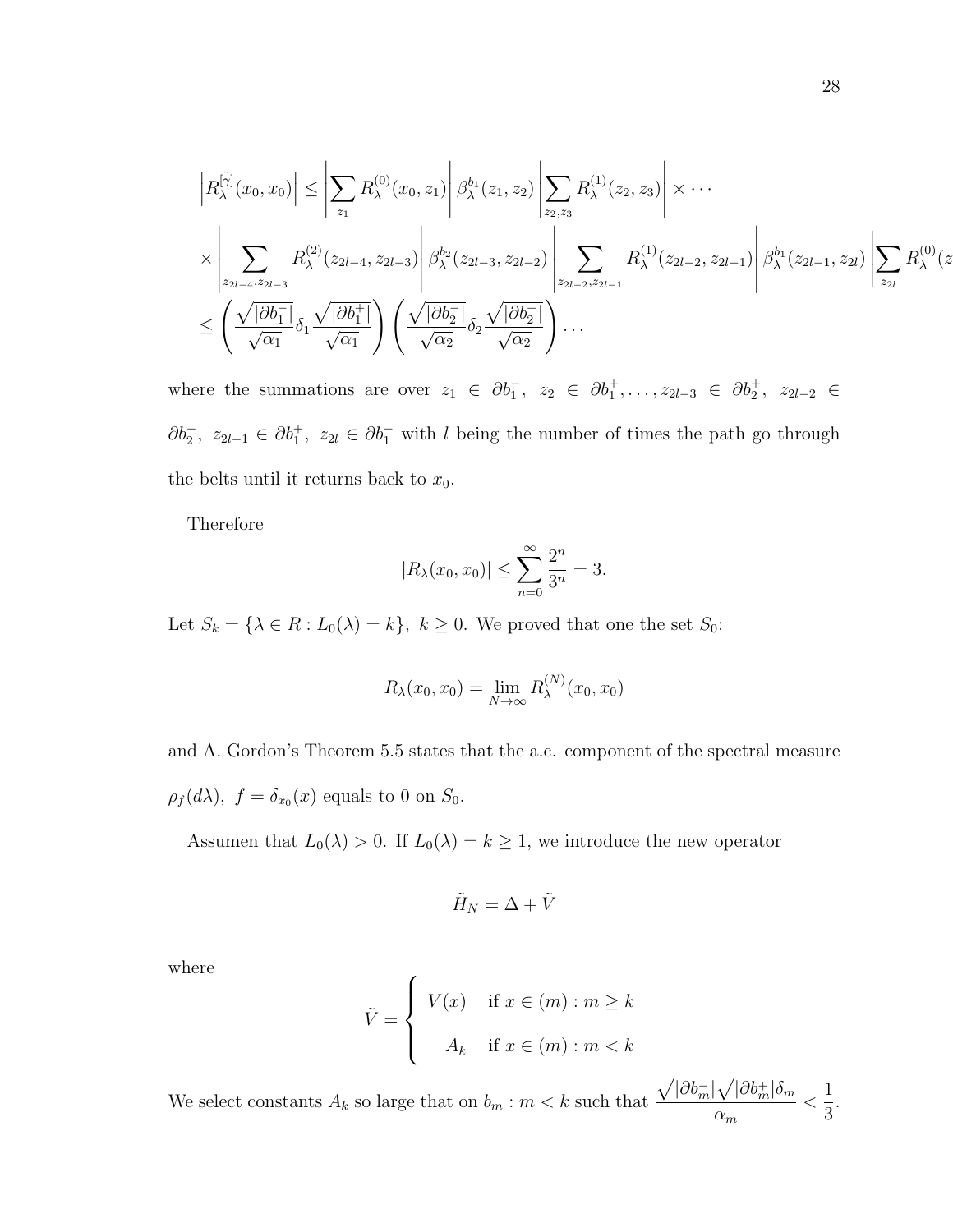Then for the resolvent kernel  $\tilde{R}_{\lambda,k}(x,x_0) = \left( \left( \tilde{H}_k - \lambda I \right)^{-1} \delta_{x_0}(x), \delta_{x_0} \right)$  $\setminus$ , we can repeat for any  $k \ge 1$  the previous consideration, which gives that on the set  $S_k\{\lambda \in$  $R: L_0(\lambda) = k$ , there is no a.c. spectrum of  $\tilde{H}_k$  for  $f = \delta_{x_0}(x)$ . Due to Kato-Birman theorem [11], the same is true for H (transition from H to  $H$ <sub>k</sub> is the finite rank perturbation of  $H$ ). It proves the theorem.  $\Box$ 

The last theorem in this section gives the sufficient conditions for the localization.

**Theorem** (III). Assume that there exists the sequence of the belts  $\{b_l, l \geq 1\}$  with boundaries  $\partial b_l^{\pm}$  such that for given energy interval I, the quantities  $\{\delta_l, l \geq 1\}$  introduced above satisfy the central condition of the Theorem  $(II)$ :

$$
\delta_l\sqrt{|\partial b_l^+||\partial b_l^-|}\to 0,\ l\to\infty
$$

and the following series converges for a.e.  $\lambda \in I$ :

$$
\sum_{n=1}^{\infty}\left(\prod_{l=1}^{n}\delta_{l}^{2}|\partial b_{l}^{+}||\partial b_{l}^{-}|\right)\sqrt{|(n)|}(\sqrt{|\partial b_{n}^{+}|}+\sqrt{|\partial b_{n+1}^{-}|})n^{1+\delta}
$$

for some  $\delta > 0$  where  $|(n)|$  is the cardinality of the nth main block. Then for any  $x_0 \in \Gamma$ 

$$
|R_{\lambda}(x_0,\cdot)| \in L^2(\Gamma), \text{ for a.e. } \lambda \in I.
$$

Corollary 17. If one can construct such belts for the random Schrödinger operator (and arbitrary  $x_0 \in \Gamma$ ):

$$
H = \Delta + V(x, \omega), \, \omega \in (\Omega, \mathcal{F}, P)
$$

with i.i.d. random variable  $V(x, \cdot)$ ,  $x \in \Gamma$  which have bounded distribution density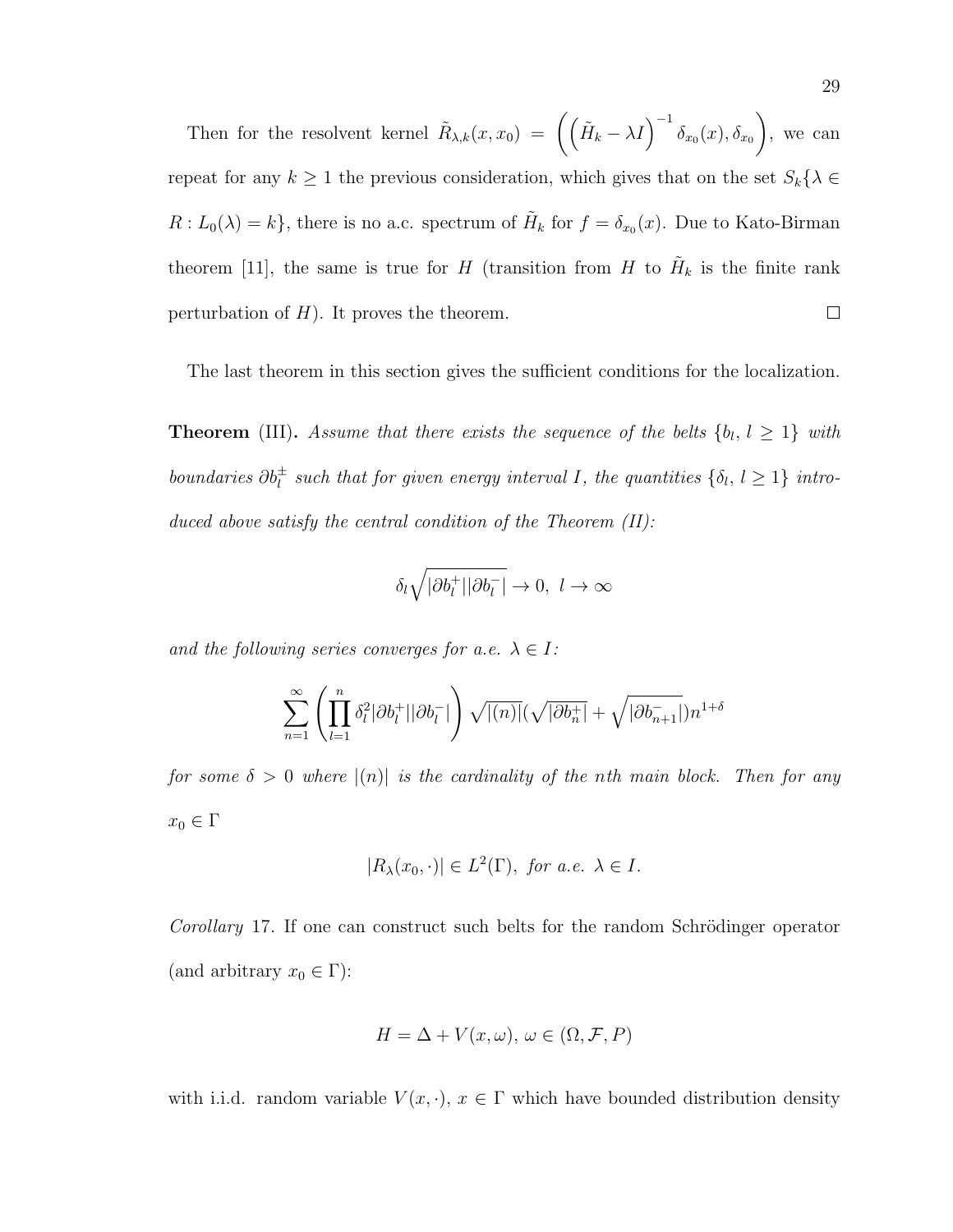$f(\nu)$ , then  $P - a.s$  the spectrum of  $H = H(\omega)$  is pure point.

We will prove this theorem using the following strategy. Let's fix point  $x_0 \in \Gamma$  and consider the resolvent kernel  $R_{\lambda}(x_0, x), \lambda \in I$ . Using the convergence of the series  $\sum^{\infty}$  $_{l=1}$  $\delta_l\sqrt{|\partial b_l^+||\partial b_l^-|}$  and the technical Lemma 18 (similar to Kolmogorov's lemma) we'll prove that

$$
\| R_{\lambda}(x_0, \cdot) \|^2 = \sum_{x \in \Omega} R_{\lambda}^2(x_0, x) < \infty
$$

P-a.s. and a.e. for  $\lambda \in I$ .

In this proof we will not use the existence of the distribution density  $p(x)$  for the random variables  $V(x, \omega)$ , but only the assumptions on  $\delta_l$ , and  $|(l)|$ .

In fact we'll prove that  $|| R_\lambda(x_0, \cdot) ||^2 < \infty$  for fixed value of the potential at the reference point  $x_0 \in \Gamma$ . Using rank-one perturbation (see details in [2] or [10]), one can present  $R_\lambda(x_0, x)$  as the rational function of  $V(x_0)$  and  $\tilde{R}_\lambda(x_0, x)$ , where  $\tilde{R}_\lambda(x_0, x)$ is the corresponding resolvent kernel of the operator

$$
\tilde{H} = \Delta + \tilde{V}(x)
$$

where  $\tilde{V}(x) = V(x)$  for  $x \neq x_0$  and  $\tilde{V}(x_0) = 0$ . Since  $V(x_0)$  has a.c. distribution (density), the Simon-Wolf criterion [4]  $(H = \tilde{H} + V(x_0, \omega)\delta_{x_0})$  gives now that spectrum of H is pure point P-a.s. on the interval I in the cyclic subspace  $l^2(\Gamma, \delta_{x_0}) \subset l^2(\Gamma)$ generated by the function  $f(x) = \delta_{x_0}(x)$ .

But the point  $x_0$  is arbitrary and  $l^2(\Gamma)$  is generated by the  $\delta$ -functions  $\delta_{x_0}, x_0 \in \Gamma$ . It completes the proof.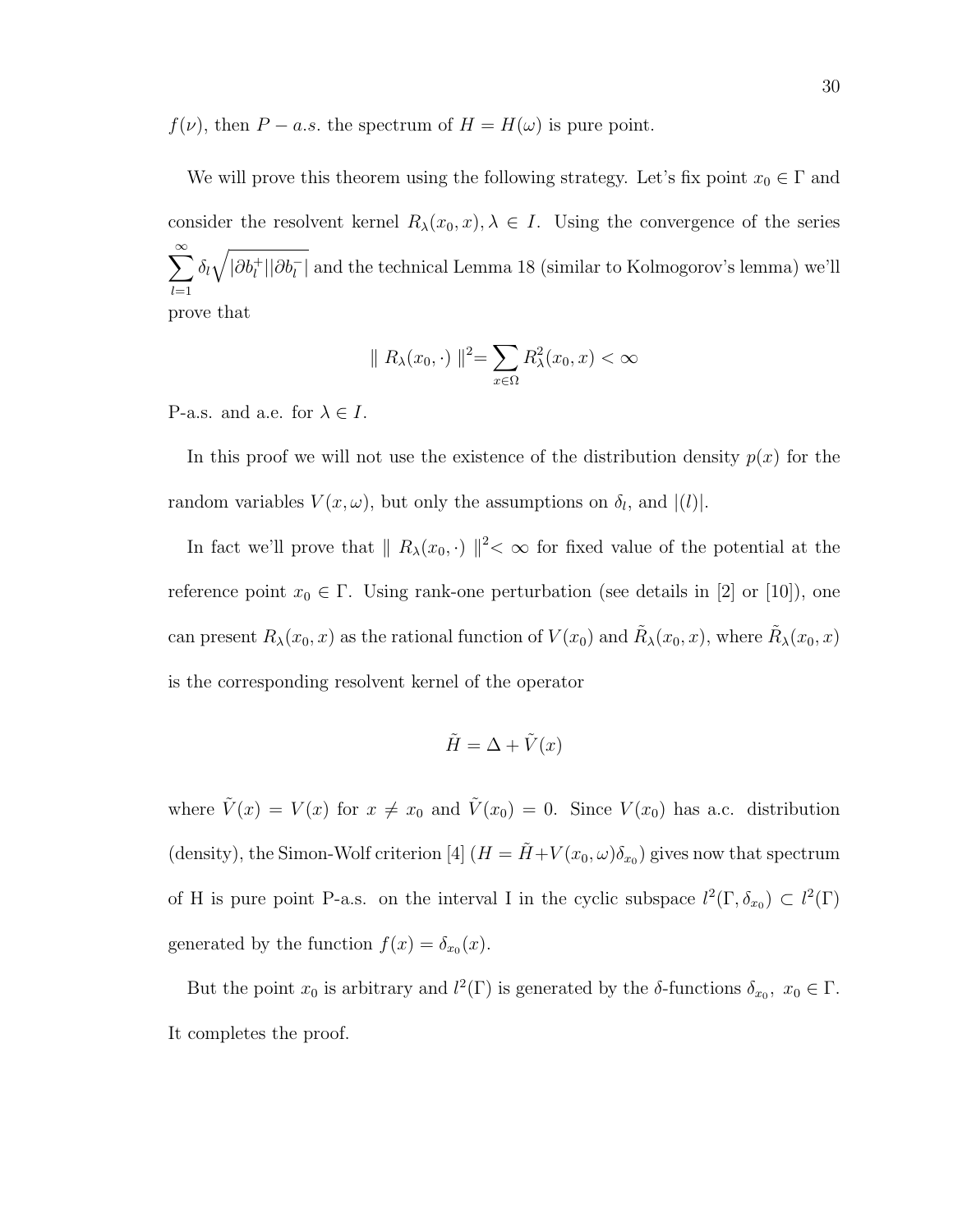Lemma 18. Let 
$$
h_2^{(n)}(\lambda) = \sum_{a \in \partial b_n^+} \sum_{x \in (n)} R_{\lambda}^2(a, x)
$$
 for  $n \ge 1$ . then  

$$
m\left\{\lambda : h_2^{(n)}(\lambda) > M\right\} \le \frac{4\sqrt{|(n)||\partial b_n^+|}}{M}.
$$
 (23)

This Lemma is a generalization of the similar result in [10], where  $\partial b_n^+$  contains a single point. In fact, for  $\lambda \notin {\lambda_{n,k}}$ 

$$
h_2^{(n)}(\lambda) = \sum_{a \in \partial b_n^+} \sum_{x \in (n)} \left( \sum_{k=1}^{|(n)|} \frac{\psi_{n,k}(a)\psi_{n,k}(x)}{\lambda - \lambda_{n,k}} \right)^2
$$
  
= 
$$
\sum_{a \in \partial b_n^+} \sum_{k=1}^{|(n)|} \frac{\psi_{n,k}^2(a)}{(\lambda - \lambda_{n,k})^2} = \sum_{k=1}^{|(n)|} \frac{\zeta_{n,k}}{(\lambda - \lambda_{n,k})^2}
$$

.

Here  $\zeta_{n,k} = \sum$  $a \in \partial b_n^+$  $\psi_{n,k}^2(a) = ||I_{\partial b_n^+}||^2$  and  $\{\psi_{n,k}\}, \{\lambda_{n,k}\}, k = 1, ..., |(n)|$  are the

eigenfuntions and eigenvalues of the restriction of H onto the main block  $(n)$ .

Now one can repeat the corresponding arguments in [10]. The similar arguments work for summations over  $a \in \partial b_{n+1}^-$ .

Corollary 19. Using the Borel-Cantelli lemma, one can prove that, for any  $\delta > 0$ , P-a.s.

$$
\sum_{a \in \partial b_n^+ \cup \partial b_n^-} \left( \sum_{x \in (n)} R_\lambda^2(a, x) \right) \le 4 \sqrt{|n|} \left( \sqrt{|\partial b_n^+|} + \sqrt{|\partial b_n^-|} \right) n^{1+\delta} \tag{24}
$$

for  $n \geq n_0(\omega)$ .

Now we can repeat the same calculation as in [10] (Theorem 2.4) or in Theorem (II) above: we assume first that we have desirable estimations for  $R_{\lambda}^{(l)}$  $\lambda^{(l)}(a,b), a \in \partial b_l^+, b \in$  $\partial b_l^+$  or  $a \in \partial b_l^+, b \in \partial b_{l+1}^-$ , etc. and for  $|| R_{\lambda}^{(l)}||$  $\lambda^{(l)}(\alpha, \cdot)$  ||<sup>2</sup> (which are true for all  $l \geq l_0(\omega)$ P-a.s. and a.e. in  $\lambda \in I$  due to Borel-Cantelli lemma). I.e. we assume that estimates  $(21) - (23)$  and  $(24)$  have place for  $n \geq 1$ . Consider some path  $[\tilde{\gamma}]$  on the set of main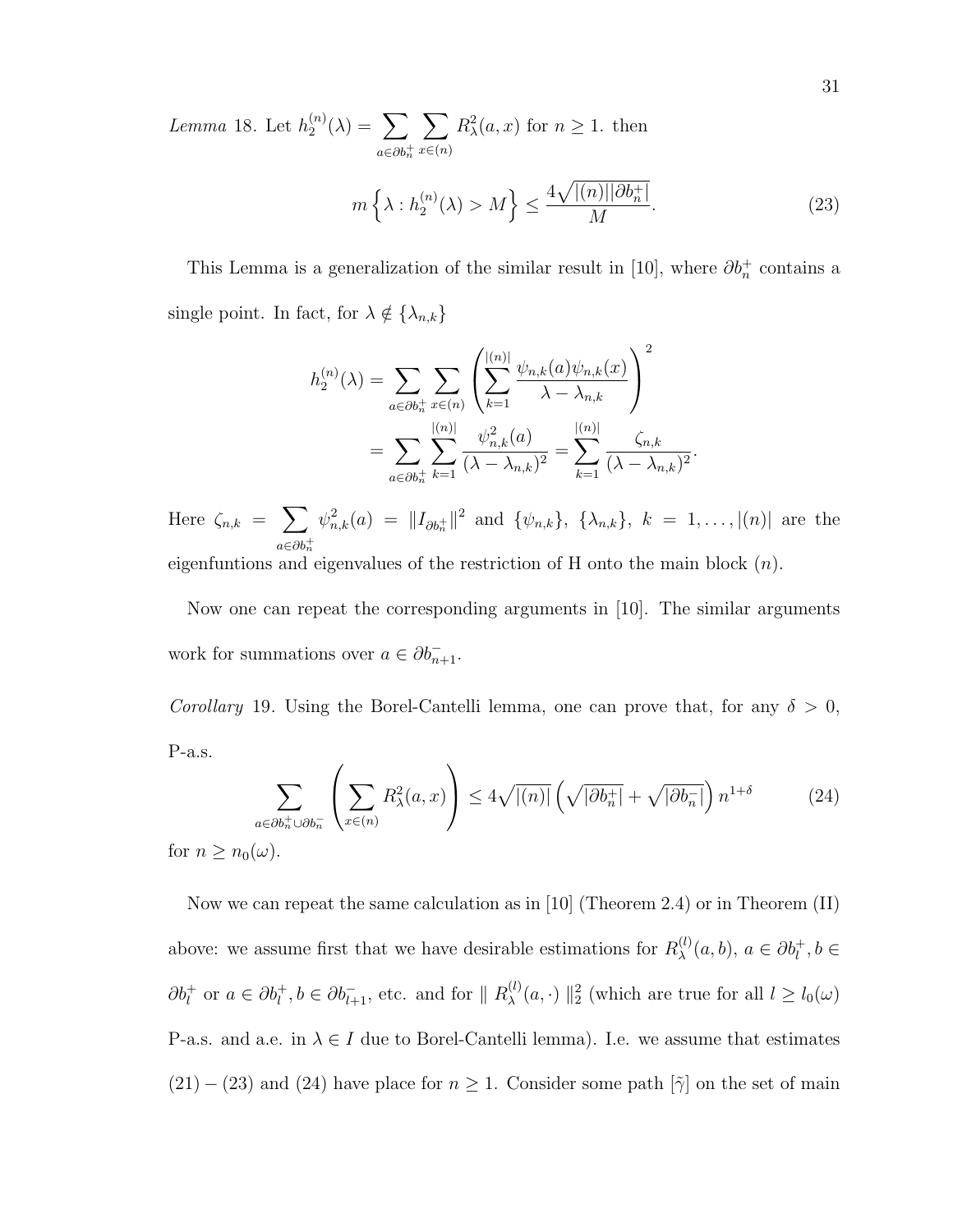blocks  $(l)$ ,  $l = 1, 2, \ldots$  which end at  $(n)$ .

We'll estimate first the contribution of  $[\tilde{\gamma}]$  into  $\parallel R_{\lambda}^{(n)}$  $_{\lambda}^{(n)}(a,\cdot)$  ||<sup>2</sup>. The main contribution is given by the shortest path  $(0) \rightarrow (1) \rightarrow \cdots \rightarrow (n)$  of length n and it can be estimated as

$$
|R_{\lambda}(x_0,x)|^2 \leq \prod_{l=1}^n \left( \delta_l \sqrt{|\partial b_l^+||\partial b_l^-|} \right)^2 \sum_{a \in \partial b_n^+} \left[ R_{\lambda}^{(n)}(a,x) \right]^2.
$$

Since  $\delta_l \sqrt{\left|\partial b_l^+\right| \left|\partial b_l^-\right|} \leq \frac{1}{3}$ 3 , the contributions of the paths of length  $n+1$ ,  $n+2$ , ...,  $n+$ k,... are exponentially decaying in k. Summations over all paths  $[\tilde{\gamma}]$  of the length  $n, n+1, \ldots$  and after over n complete the proof for  $l_0(\omega) = 1$ .

If  $l_0(\omega) \geq 1$ , we can consider new Hamiltonian  $\tilde{H}$  which has "very large potentials" inside the first  $l_0$  main blocks and our initial potential  $V(x, \omega)$  inside blocks  $(n)$  with  $n > l_0$ .

The operator  $\tilde{H}$  is the finite rank perturbation of H, which preserves the square integrability of the resolvent, see [2]. But for  $\tilde{H}$  we have desirable estimations for all  $l \geq 1$ .

The idea of transition using finite rank perturbation from the general  $l_0$  to  $l_0 = 1$ is the same as in the proof of the absence of the a.c. spectrum (Theorem (I), (II)).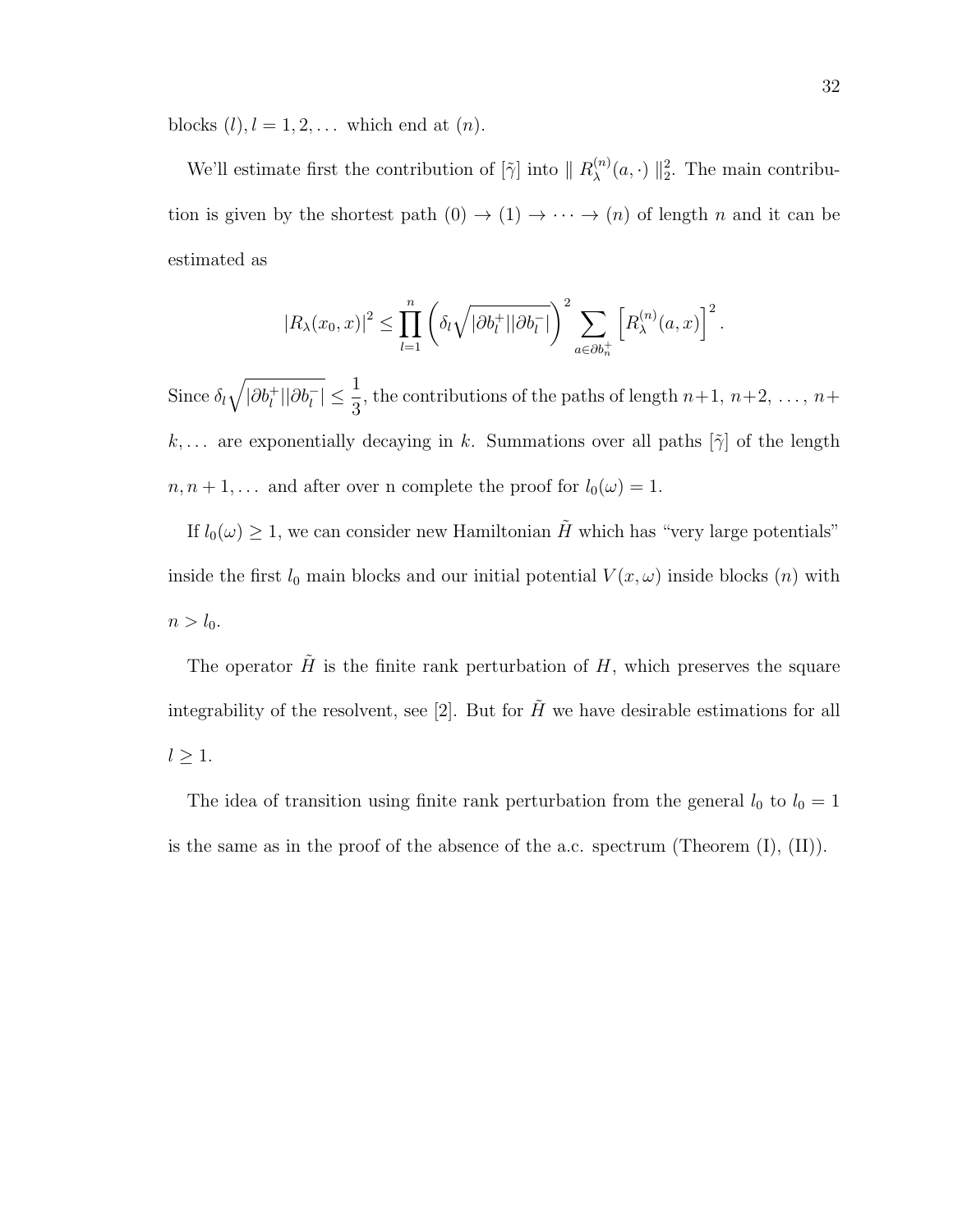#### CHAPTER 7: EXAMPLES

We will illustrate the general Theorem (III) by several examples. In all these examples, the belts will be "relatively short". The belt factors in these examples will be compensated by large values of the potential on the belts.

Example 20 (Localization on Sierpiński lattice  $S^{\infty}$ ). Let's start from the fractal (nested) lattice and consider as a typical example the Sierpinski Lattice  $S^{\infty}$ . Let  $S^n$  be the part of  $S^{\infty}$  with vertices  $\vec{0}$ ,  $2^n\vec{i}$ , and  $2^n\vec{w}$ . The volume of  $S^n$  is given as  $|S^n| = \frac{3^{n+1}+3}{2}$ 2 . See fig 1.

Consider the Anderson Hamiltonian  $H = \Delta + V(\vec{x}, \omega)$ , where  $\vec{x} \in S^{\infty}$  and  $V(\cdot, \omega)$ are unbounded i.i.d. random variables with bounded density function  $f(x)$  on R. Consider for fixed A the sequence of independent events  $B_{A,n} = \{|V(2^{n}i, \omega)| >$ A,  $|V(2^n\vec{w}, \omega)| > A$ , where  $\vec{i} = (1,0)$  and  $\vec{w} = (1/2, \sqrt{2^n\vec{w}})$ 3/2). Then  $P(B_{A,n}) =$  $p^2(A) = \left( \begin{array}{c} 1 \end{array} \right)$  $|x|>A$  $f(x)dx$ <sup>2</sup>. Let  $\tau_A$  be the moment of the first occurrence of  $B_{A,n}$ in the sequence  $B_{A,0}, B_{A,1}, \ldots$  Then  $\tau_A$  has geometric distribution:  $P(\tau_A = k)$  $(1-p^2(A))^{k-1}p^2(A)$  for  $k = 1, 2, ...,$  with  $E\tau_A =$ 1  $p^2(A)$ . It is easy to see that  $p^2(A)\tau_A \stackrel{law}{\rightarrow} Exp(1)$  as  $A \rightarrow \infty$ .

Consider the increasing sequence  $\{A_n = n\} : n \to \infty$  and the moments  $\tau_n$ . Since  $\sum$ n  $P(p^2(n)\tau_n > (1+\epsilon)\ln n) \leq \sum$ n  $c_0$  $\frac{c_0}{n^{1+\epsilon}} < \infty$  for some constant  $c_0$  and any  $\epsilon > 0$ , we have ( due to Borel- Cantelli lemma) P-a.s.  $\tau_n \leq \frac{(1+\epsilon)\ln n}{n^2}$  $\frac{1}{p^2(n)}$ , for  $n \geq n_0(\omega)$ .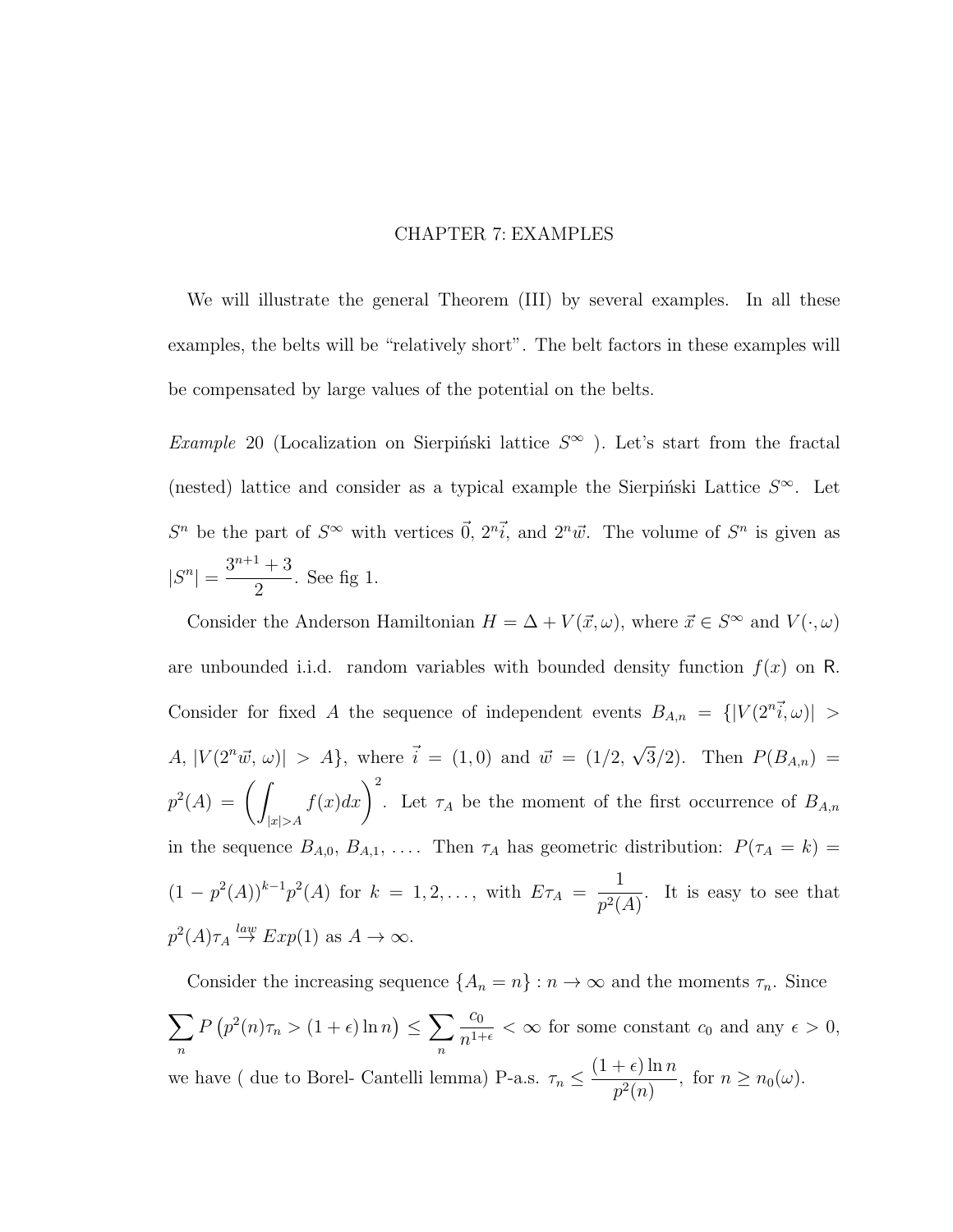The successive belts  $b_n, n \geq 1$  contains the pairs of the points  $\{2^{\tau_{A_n}}\vec{i}, 2^{\tau_{A_n}}\vec{w}\}\)$ . Of course, we have  $|(n)| \leq c_1 3^{\tau_n} \leq c_1 \exp\left(\frac{(1+\epsilon)\ln 3 \ln n}{2^{\gamma} 3\epsilon_1^{\gamma}}\right)$  $p^2(A)$  $\setminus$  $<$   $\infty$  and for fixed energy interval I,  $\beta_{\lambda}^{b_k} \leq \frac{c_2(I)}{n}$  $\frac{\lambda^{2}}{n}$ , where  $c_1$ ,  $c_2$  are some constants.

Assume that  $P\{|V(\cdot)| > A\} = p(A) \geq \frac{c_3}{46}$  $\frac{c_3}{A^{\theta}}$  for any  $A > 0$ , where  $c_3$  is a constant.

Then Theorem (III) provides the P-a.s. localization certenly if

$$
\sum_{n} \left(\prod_{k=1}^{n} \beta_{\lambda}^{b_{k}}\right)^{2} \sqrt{|(n)|} \le \sum_{n} \exp\left(c_{4}n - 2n\ln n + c_{5}n^{2\theta}\ln n\right)
$$

(since  $\sqrt{|(n)|}\left(\sqrt{|\partial b_n^+|}+\sqrt{|\partial b_{n+1}^-|}\right)$  $\Big) \leq 4|(n)|$ . The last series converges if  $\theta < \frac{1}{2}$ . Theorem 21. Condition  $P\{|V(\cdot)| > A\} = p(A) \geq \frac{c}{A}$  $A^{\theta}$  $, \theta < \frac{1}{2}$ 2 is sufficient for P-a.s.

localization on  $S^{\infty}$ .

The same proof works for all nested fractal lattices.

Let's stress that we didn't use here the fundamental properties of the self-similarity of  $S^{\infty}$ . The spectral analysis of the Laplacian on  $S^{\infty}$  can provide much better localization results and cover the case of the "light" tails of  $V(\cdot,\omega)$ . We'll return to this subject in other publications and prove the localization for cases when  $p(A) \geq \frac{C}{A}$  $\frac{\infty}{A^{\theta}}$  for any  $\theta > 0$ .

Example 22. Consider the Quasi-1 dimensional tree as shown in figure 2, denoted by T. The set of vertices is  $\{\vec{x} = (x_1, x_2) : x_1, x_2 \text{ are nonnegative integers}\} \cup \{(-1, 0)\}.$ Consider the Anderson Hamiltonian  $H = \Delta + V(\vec{x}, \omega)$  on T, where  $V(\cdot, \omega)$  is are i.i.d. random variables with density  $f(x)$  such that  $P(V(\vec{x}; w) > A) = \int_{-\infty}^{\infty}$ A  $f(x)dx =$  $p(A) > 0$  for all  $A \in R$ .

For fixed energy interval  $I$ , let's select a constant  $A$  such that  $\begin{array}{c} \begin{array}{c} \begin{array}{c} \begin{array}{c} \end{array}\\ \end{array} \end{array} \end{array}$ λ A  $\leq \frac{1}{2}$ 2 ,  $\lambda \in I$  and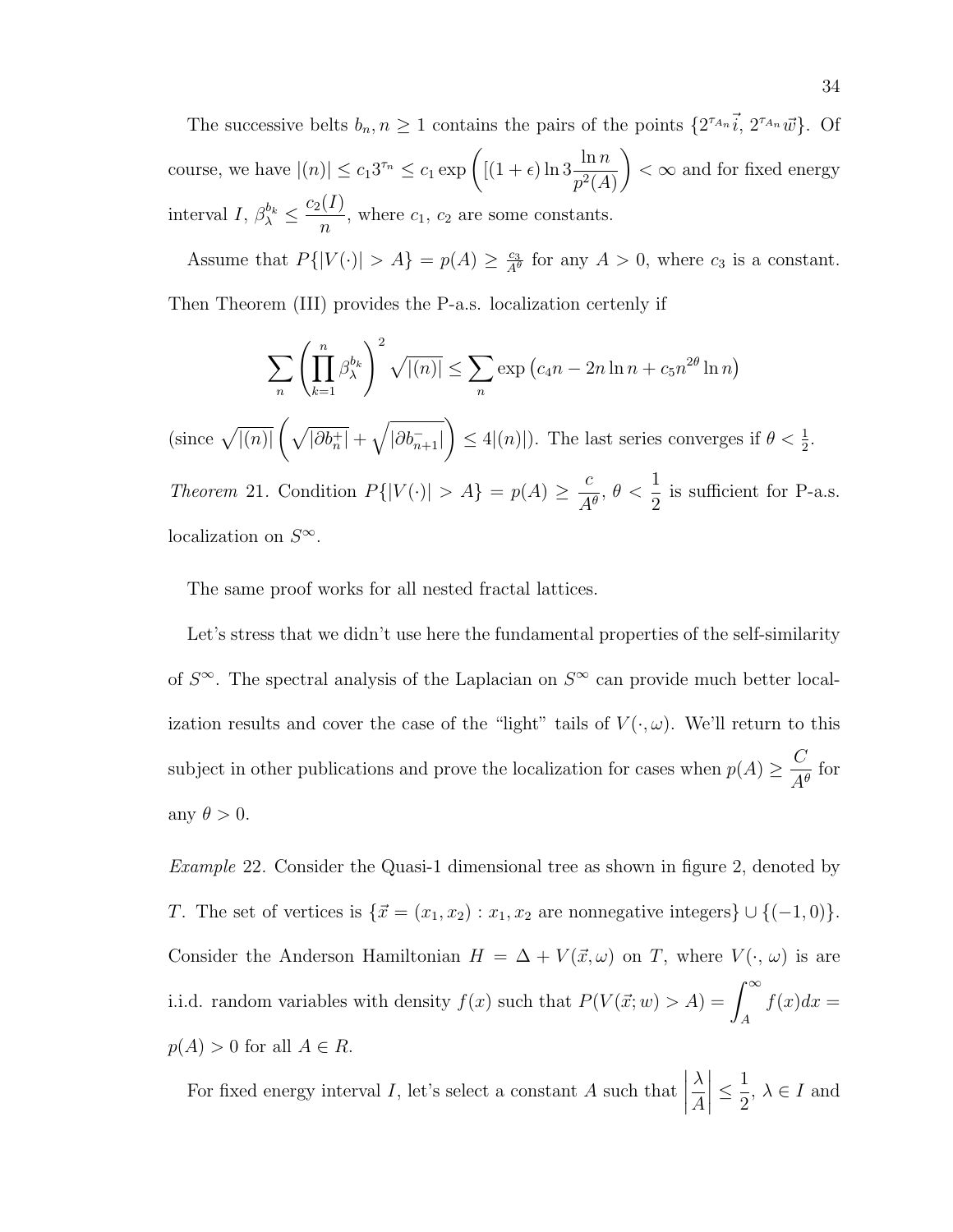introduce the following points on  $x - axis$  and on the vertical lines  $\{(x, y) : y > 0\}$ for positive integers  $x$ . Put

$$
\tau_1 = \min\{x_1 > 0 : |V(x_1, 0, \omega)| > A, \}
$$
  
\n
$$
\tau_2 = \min\{x_1 : |V(x_1, 0, \omega)| > A, |V(x_1 + 1, 0, \omega)| > A\}
$$
  
\n...  
\n
$$
\tau_n = \min\{x_1 > \tau_{n-1} : |V(x_1, 0, \omega)| > A, ..., |V(x_1 + n - 1, 0, \omega)| > A\}.
$$

Similarly, for fixed x, on the vertical line  $\{(x, y) : y > 0\}$ , we define

$$
\tau_{x,1} = \min\{y > 0 : |V(x, y, \omega)| > A\}
$$
\n
$$
\tau_{x,2} = \min\{y > \tau_{x,1} : |V(x, y, \omega)| > A, |V(x, y + 1, \omega)| > A\}
$$
\n
$$
\dots
$$
\n
$$
\tau_{x,n} = \min\{y > \tau_{x,n-1} : |V(x, y, \omega)| > A, \dots, |V(x, y + n - 1, \omega)| > A\}
$$
\n
$$
\dots
$$

The random variables  $\tau_1, \tau_2-\tau_1, \ldots, \tau_n-\tau_{n-1}, \ldots; \tau_{x,1}, \tau_{x,2}-\tau_{x,1}, \ldots, \tau_{x,n}-\tau_{x,n-1}, \ldots, x =$  $0, 1, 2, \ldots$  are independent. As easy to see,  $\tau_n - \tau_{n-1}$  or  $\tau_{x,n} - \tau_{x,n-1}$  are majorated by the random variable  $n\theta_n^*$  or  $n\theta_{x,n}^*$ , where  $\theta_n^*$  and  $\theta_{x,n}^*$  are geometrically distributed with parameter  $p^{n}(A)$ . Like in the previous example  $p^{n}(A)\theta_{n}^{*} \to Exp(1)$ . and Borel-Cantelli lemma gives P-a.s.

$$
\theta_n^* \le \frac{(1+\epsilon)\ln n}{p^n(A)}, n \ge n_0(\omega)
$$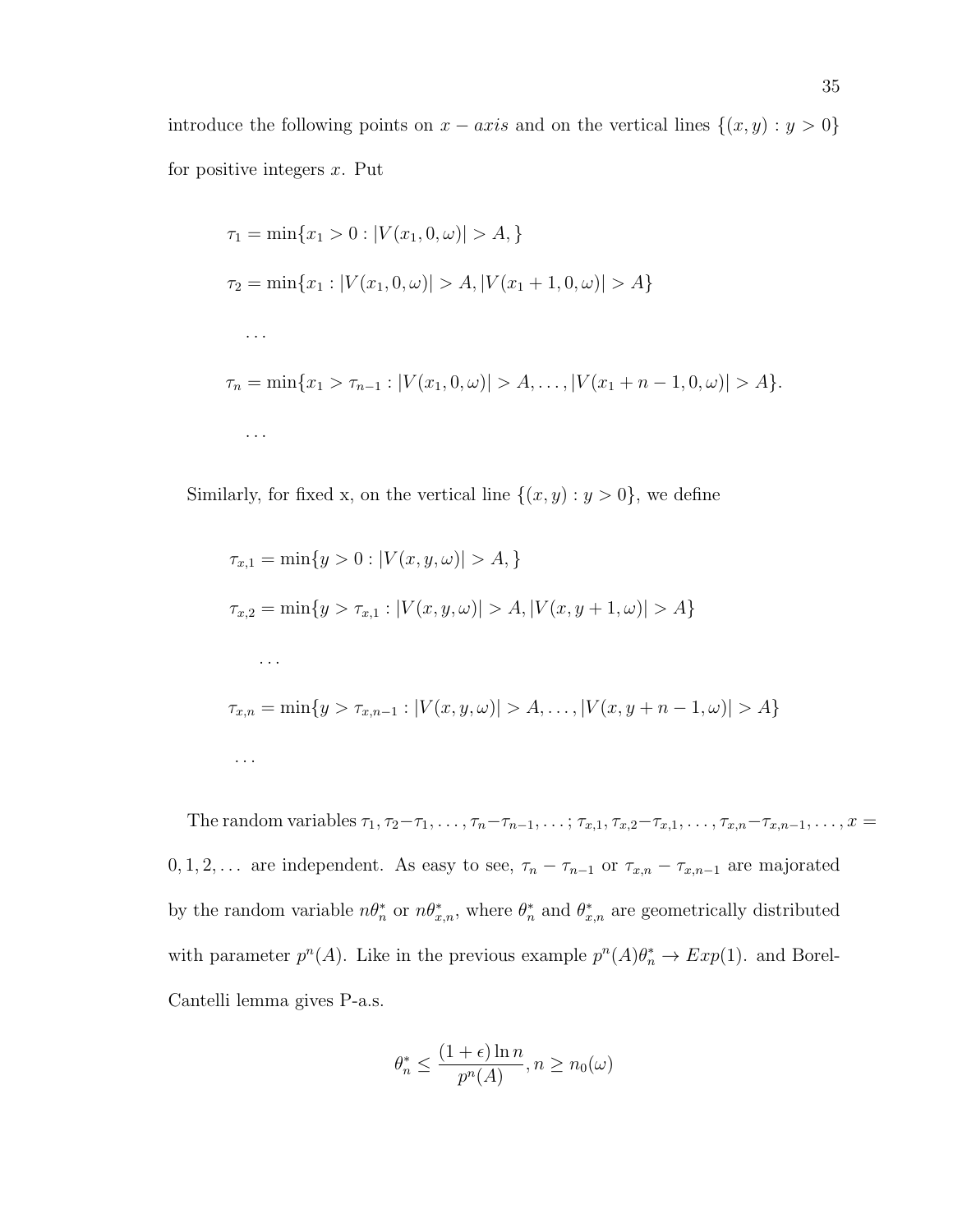i.e.

$$
\tau_n - \tau_{n-1} \le \frac{(1+\epsilon)n \ln n}{p^n(A)}, n \ge n_0(\omega)
$$

The same calculations show that  $p^{n}(A)\theta_{x,n}^{*} \leq (1+\epsilon)(\ln n + \ln x)$  except finitely many pairs  $(x, n)$ , i.e.

$$
\tau_{x,n} \le \frac{(1+\epsilon)\ln(nx)}{p^n(A)} \cdot x + n \ge n_1(\omega).
$$

The belt  $b_n$  consists of the points  $\{(x_1, 0), \tau_n \le x_1 \le \tau_n + n - 1\}$  on the  $x - axis$  and for any fixed x the points  $\{(x, y), \tau_{x,n} \le y \le \tau_{x,n} + n - 1\}$ . As a result,

$$
|(n)| \le \frac{(1+\epsilon)n \ln n}{p^n(A)} \cdot \frac{(1+\epsilon)n \ln \left(n \cdot \frac{(1+\epsilon)n \ln n}{p^n(A)}\right)}{p^n(A)} \le \frac{c(A)n^3 \ln n}{p^{2n}(A)} \le c(A)n^3 \ln n e^{\vartheta(A)n}
$$
  
for some  $c(A), \vartheta(A) > 0$ . Also we have  $\beta_{\lambda}^{b_n} \le \left(\frac{1}{2}\right)^n$  and  $\left(\prod_{k=1}^n \beta_{\lambda}^{b_k}\right)^2 \le e^{-\vartheta n^2}$ , for some  $\vartheta > 0$ .

Applying the general result of Theorem (III), we'll get

*Theorem* 23. For the Anderson Hamiltonian on the graph  $T$  (see figure 2) with boundary condition  $\psi(-1,0) = 0$ , where  $V(\vec{x}, \omega)$  are i.i.d. random variables with bounded distribution density  $f(\nu)$  such that  $|\nu| > A$  $f(\nu)d\nu = p(A) > 0$  for any  $A > 0$ , the spectrum of  $H$  is pure point with probability 1.

Remark 2. One can prove that the spectrum of the pure Laplacian  $\Delta$  on the graph  ${\cal T}$  is a.c..

*Remark* 3. The Hausdorff dimension of the graph  $T$  equals 2: it is simply the lattice Z<sup>2</sup> after removing some edges.